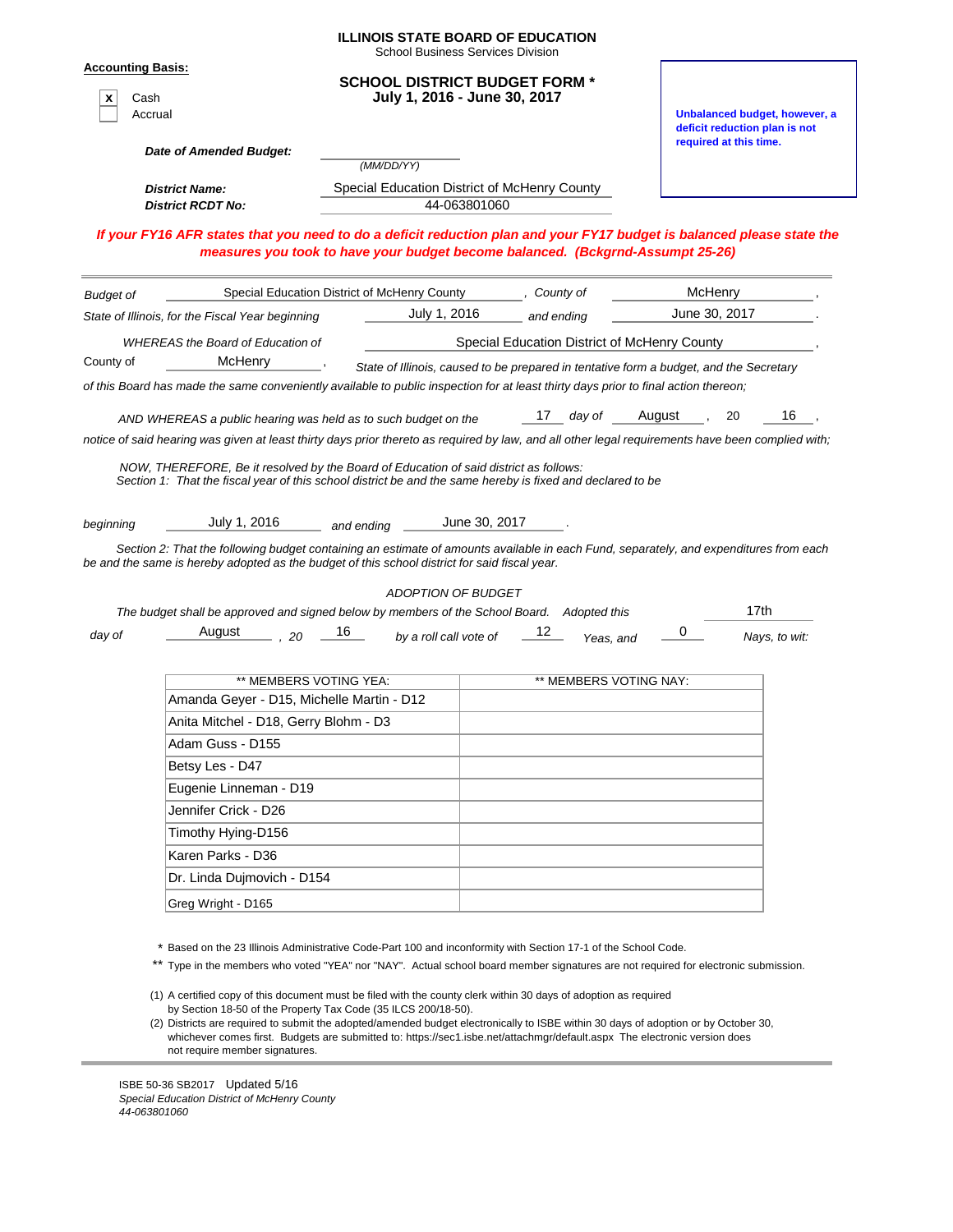|                | A                                                                                                                                        | B            | C           | D                           | E                    | F                    | G                                                         | H                |                     | $\cdot$     | Κ                                  |  |
|----------------|------------------------------------------------------------------------------------------------------------------------------------------|--------------|-------------|-----------------------------|----------------------|----------------------|-----------------------------------------------------------|------------------|---------------------|-------------|------------------------------------|--|
| -1             | Begin entering data on EstRev 5-10 and EstExp 11-17 tabs.                                                                                |              | (10)        | (20)                        | (30)                 | (40)                 | (50)                                                      | (60)             | (70)                | (80)        | (90)                               |  |
|                | <b>Description</b><br>(Enter Whole Numbers Only)                                                                                         | Acct<br>#    | Educational | Operations &<br>Maintenance | <b>Debt Service</b>  | Transportation       | <b>Municipal</b><br>Retirement/<br><b>Social Security</b> | Capital Projects | <b>Working Cash</b> | <b>Tort</b> | <b>Fire Prevention</b><br>& Safety |  |
|                | ESTIMATED BEGINNING FUND BALANCE July 1, 2016 1                                                                                          |              | 2,851,309   | 1,125,487                   | 122,583              | 462,960              | 0                                                         | $\mathbf 0$      | 0                   | 0           |                                    |  |
|                | <b>RECEIPTS/REVENUES</b>                                                                                                                 |              |             |                             |                      |                      |                                                           |                  |                     |             |                                    |  |
|                | <b>LOCAL SOURCES</b>                                                                                                                     |              |             |                             |                      |                      |                                                           |                  |                     |             |                                    |  |
| $\overline{5}$ | <b>FLOW-THROUGH RECEIPTS/REVENUES FROM ONE</b>                                                                                           | 1000<br>2000 | 808,281     | 346,316                     | 2,700                | 7,916                | 0                                                         | 0                | $\Omega$            | 0           |                                    |  |
| 6              | DISTRICT TO ANOTHER DISTRICT                                                                                                             |              | $\Omega$    | $\overline{0}$              |                      | $\Omega$             | 0                                                         |                  |                     |             |                                    |  |
| $\overline{7}$ | <b>STATE SOURCES</b>                                                                                                                     | 3000         | 351,859     | $\Omega$                    | $\Omega$             | 0                    | 0                                                         | 0                | $\Omega$            | 0           |                                    |  |
| 8              | <b>FEDERAL SOURCES</b>                                                                                                                   | 4000         | 8,941,953   | $\Omega$                    | $\Omega$             | $\Omega$             | $\Omega$                                                  | $\vert$ 0        | $\Omega$            | 0           |                                    |  |
| -9             | <b>Total Direct Receipts/Revenues 8</b>                                                                                                  |              | 10,102,093  | 346,316                     | 2,700                | 7,916                | 0                                                         | $\Omega$         | 0                   | 0           |                                    |  |
| 10             | Receipts/Revenues for "On Behalf" Payments 2                                                                                             | 3998         | 146,863     |                             |                      |                      |                                                           |                  |                     |             |                                    |  |
| 11             | <b>Total Receipts/Revenues</b>                                                                                                           |              | 10,248,956  | 346,316                     | 2,700                | 7,916                | 0                                                         | 0                | 0                   | 0           |                                    |  |
| 12             | <b>DISBURSEMENTS/EXPENDITURES</b>                                                                                                        |              |             |                             |                      |                      |                                                           |                  |                     |             |                                    |  |
|                | 13 INSTRUCTION                                                                                                                           | 1000         | 533,866     |                             |                      |                      | 0                                                         |                  |                     |             |                                    |  |
| 14             | <b>SUPPORT SERVICES</b>                                                                                                                  | 2000         | 732,640     | 243,739                     |                      | 0                    | 0                                                         | $\Omega$         |                     | 0           |                                    |  |
|                | <b>15 COMMUNITY SERVICES</b>                                                                                                             | 3000         | $\Omega$    | $\Omega$                    |                      | 0                    | $\Omega$                                                  |                  |                     |             |                                    |  |
|                | 16 PAYMENTS TO OTHER DISTRICTS & GOVT UNITS                                                                                              | 4000         | 8,984,032   | 0                           | $\Omega$             | 0                    | 0                                                         | $\Omega$         |                     |             |                                    |  |
| 17             | <b>DEBT SERVICES</b>                                                                                                                     | 5000         | $\Omega$    | $\Omega$                    | 84,178               | $\Omega$             | 0                                                         |                  |                     | 0           |                                    |  |
| 18             | <b>PROVISION FOR CONTINGENCIES</b>                                                                                                       | 6000         | 0           | $\Omega$                    | $\Omega$             | 0                    | 0                                                         | $\Omega$         |                     | 0           |                                    |  |
| 19             | <b>Total Direct Disbursements/Expenditures 9</b>                                                                                         |              | 10,250,537  | 243,739                     | 84,178               | $\Omega$             | $\Omega$                                                  | $\Omega$         |                     | 0           |                                    |  |
|                | Disbursements/Expenditures for "On Behalf" Payments 2                                                                                    |              |             |                             |                      |                      |                                                           |                  |                     |             |                                    |  |
| 20             | <b>Total Disbursements/Expenditures</b>                                                                                                  | 4180         | 146,863     | $\Omega$                    |                      | $\Omega$<br>$\Omega$ | $\Omega$<br> 0                                            | $\Omega$<br> 0   |                     | 0 <br> 0    |                                    |  |
| 21             | Excess of Direct Receipts/Revenues Over (Under) Direct                                                                                   |              | 10,397,400  | 243,739                     | 84,178               |                      |                                                           |                  |                     |             |                                    |  |
| 22             | Disbursements/Expenditures                                                                                                               |              | (148, 445)  | 102,577                     | (81, 478)            | 7,916                | 0                                                         | 0                | $\Omega$            | 0           |                                    |  |
| 23             | <b>OTHER SOURCES/USES OF FUNDS</b>                                                                                                       |              |             |                             |                      |                      |                                                           |                  |                     |             |                                    |  |
|                | 24 OTHER SOURCES OF FUNDS (7000)                                                                                                         |              |             |                             |                      |                      |                                                           |                  |                     |             |                                    |  |
| 25             | PERMANENT TRANSFER FROM VARIOUS FUNDS                                                                                                    |              |             |                             |                      |                      |                                                           |                  |                     |             |                                    |  |
| 26             | Abolishment the Working Cash Fund 16                                                                                                     | 7110         |             |                             |                      |                      |                                                           |                  |                     |             |                                    |  |
|                |                                                                                                                                          | 7110         |             |                             |                      |                      |                                                           |                  |                     |             |                                    |  |
| 27             | Abatement of the Working Cash Fund 16                                                                                                    |              |             |                             |                      |                      |                                                           |                  |                     |             |                                    |  |
|                | 28 Transfer of Working Cash Fund Interest<br>29 Transfer Among Funds                                                                     | 7120<br>7130 |             |                             |                      |                      |                                                           |                  |                     |             |                                    |  |
|                | 30 Transfer of Interest                                                                                                                  | 7140         |             |                             |                      |                      |                                                           |                  |                     |             |                                    |  |
|                | 31 Transfer from Capital Projects Fund to O&M Fund                                                                                       | 7150         |             | 0                           |                      |                      |                                                           |                  |                     |             |                                    |  |
| 32             | Transfer of Excess Fire Prev & Safety Tax & Interest 3<br>Proceeds to O&M Fund                                                           | 7160         |             | $\Omega$                    |                      |                      |                                                           |                  |                     |             |                                    |  |
|                | Transfer of Excess Accumulated Fire Prev & Safety Bond and Int 3a<br>Proceeds to Debt Service Fund                                       | 7170         |             |                             |                      |                      |                                                           |                  |                     |             |                                    |  |
| 33<br>34       | SALE OF BONDS (7200)                                                                                                                     |              |             |                             |                      |                      |                                                           |                  |                     |             |                                    |  |
|                |                                                                                                                                          |              |             |                             |                      |                      |                                                           |                  |                     |             |                                    |  |
| 35             | Principal on Bonds Sold 4                                                                                                                | 7210         |             |                             |                      |                      |                                                           |                  |                     |             |                                    |  |
|                | 36 Premium on Bonds Sold<br>37 Accrued Interest on Bonds Sold                                                                            | 7220         |             |                             |                      |                      |                                                           |                  |                     |             |                                    |  |
|                |                                                                                                                                          | 7230<br>7300 |             |                             |                      |                      |                                                           |                  |                     |             |                                    |  |
| 38             | Sale or Compensation for Fixed Assets 5                                                                                                  |              |             |                             |                      |                      |                                                           |                  |                     |             |                                    |  |
|                | 39 Transfer to Debt Service to Pay Principal on Capital Leases                                                                           | 7400         |             |                             | $\Omega$<br>$\Omega$ |                      |                                                           |                  |                     |             |                                    |  |
|                | 40 Transfer to Debt Service Fund to Pay Interest on Capital Leases<br>41 Transfer to Debt Service Fund to Pay Principal on Revenue Bonds | 7500<br>7600 |             |                             | $\Omega$             |                      |                                                           |                  |                     |             |                                    |  |
| 42             | Transfer to Debt Service Fund to Pay Interest on Revenue Bonds                                                                           | 7700         |             |                             |                      |                      |                                                           |                  |                     |             |                                    |  |
|                | 43 Transfer to Capital Projects Fund                                                                                                     | 7800         |             |                             |                      |                      |                                                           | $\Omega$         |                     |             |                                    |  |
| 44             | <b>ISBE Loan Proceeds</b>                                                                                                                | 7900         |             |                             |                      |                      |                                                           |                  |                     |             |                                    |  |
| 45             | Other Sources Not Classified Elsewhere                                                                                                   | 7990         |             |                             |                      |                      |                                                           |                  |                     |             |                                    |  |
| 46             | Total Other Sources of Funds 8                                                                                                           |              | $\Omega$    | 0                           | 0                    | $\Omega$             | $\Omega$                                                  | $\Omega$         | 0                   | 0           |                                    |  |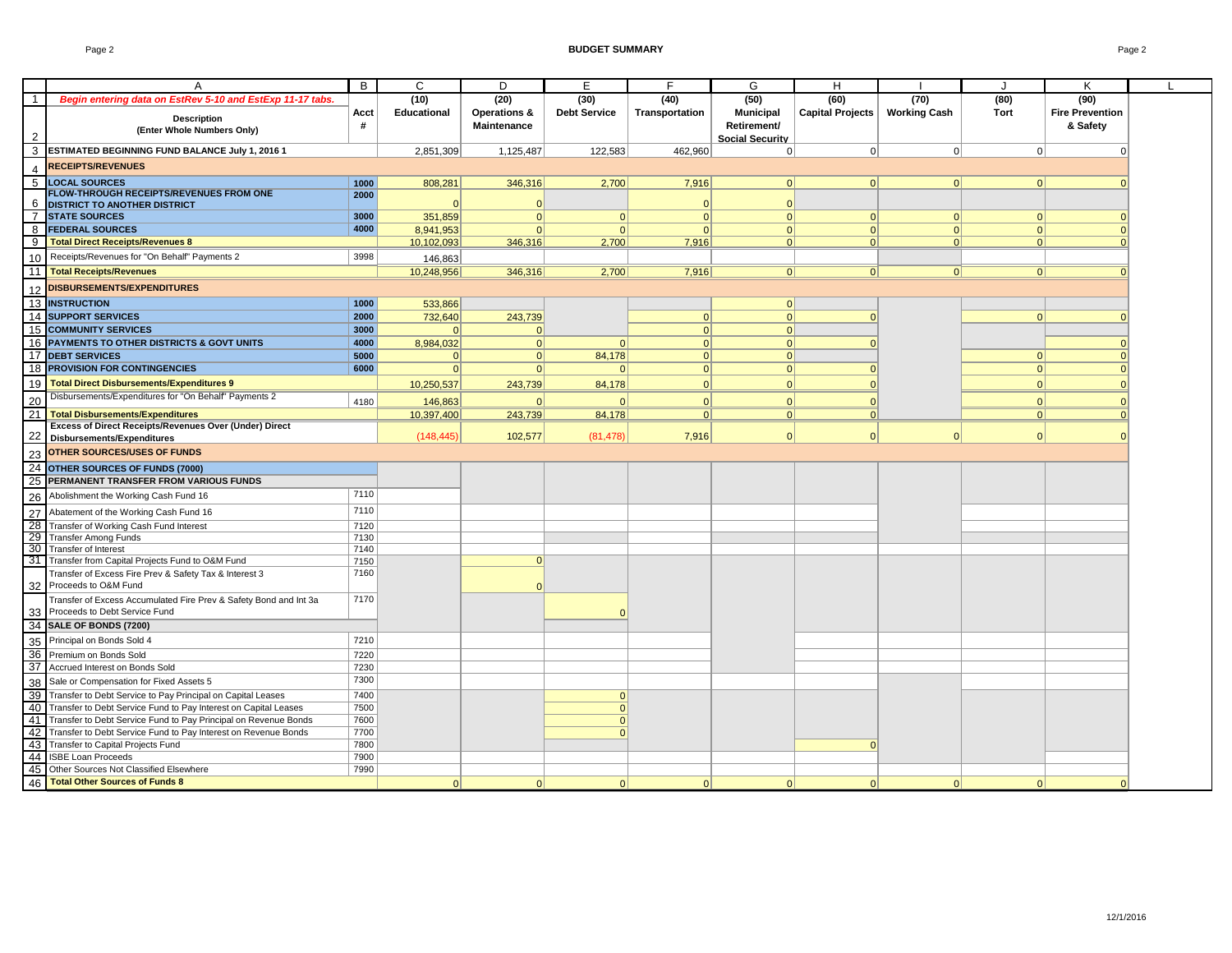|                 | A                                                                                                                            | B            | C           | D                       | Е                   | F              | G                      | н                       |                     |             | Κ                      |                        |
|-----------------|------------------------------------------------------------------------------------------------------------------------------|--------------|-------------|-------------------------|---------------------|----------------|------------------------|-------------------------|---------------------|-------------|------------------------|------------------------|
| $\overline{1}$  | Begin entering data on EstRev 5-10 and EstExp 11-17 tabs.                                                                    |              | (10)        | (20)                    | (30)                | (40)           | (50)                   | (60)                    | (70)                | (80)        | (90)                   |                        |
|                 |                                                                                                                              | Acct         | Educational | <b>Operations &amp;</b> | <b>Debt Service</b> | Transportation | <b>Municipal</b>       | Capital Projects        | <b>Working Cash</b> | <b>Tort</b> | <b>Fire Prevention</b> |                        |
|                 | <b>Description</b>                                                                                                           | #            |             | Maintenance             |                     |                | Retirement/            |                         |                     |             | & Safety               |                        |
| $\overline{2}$  | (Enter Whole Numbers Only)                                                                                                   |              |             |                         |                     |                | <b>Social Security</b> |                         |                     |             |                        |                        |
| 47              | OTHER USES OF FUNDS (8000)                                                                                                   |              |             |                         |                     |                |                        |                         |                     |             |                        |                        |
|                 |                                                                                                                              |              |             |                         |                     |                |                        |                         |                     |             |                        |                        |
|                 | 49 TRANSFER TO VARIOUS OTHER FUNDS (8100)                                                                                    |              |             |                         |                     |                |                        |                         |                     |             |                        |                        |
| 50              | Abolishment or Abatement of the Working Cash Fund 16                                                                         | 8110         |             |                         |                     |                |                        |                         |                     |             |                        |                        |
| $\overline{51}$ | Transfer of Working Cash Fund Interest                                                                                       | 8120         |             |                         |                     |                |                        |                         |                     |             |                        |                        |
| 52              | <b>Transfer Among Funds</b>                                                                                                  | 8130         |             |                         |                     |                |                        |                         |                     |             |                        |                        |
| 53              | Transfer of Interest 6                                                                                                       | 8140         |             |                         |                     |                |                        |                         |                     |             |                        |                        |
| 54              | Transfer from Capital Projects Fund to O&M Fund                                                                              | 8150         |             |                         |                     |                |                        |                         |                     |             |                        |                        |
|                 | Transfer of Excess Fire Prev & Safety Tax & Interest 3                                                                       | 8160         |             |                         |                     |                |                        |                         |                     |             |                        |                        |
|                 |                                                                                                                              |              |             |                         |                     |                |                        |                         |                     |             |                        |                        |
|                 | 55 Proceeds to O&M Fund                                                                                                      |              |             |                         |                     |                |                        |                         |                     |             |                        |                        |
|                 | Transfer of Excess Accumulated Fire Prev & Safety Bond 3a                                                                    | 8170         |             |                         |                     |                |                        |                         |                     |             |                        |                        |
| 56              | and Int Proceeds to Debt Service Fund                                                                                        |              |             |                         |                     |                |                        |                         |                     |             |                        |                        |
| 57              | Taxes Pledged to Pay Principal on Capital Leases                                                                             | 8410         |             |                         |                     |                |                        |                         |                     |             |                        |                        |
| $\overline{58}$ | Grants/Reimbursements Pledged to Pay Principal on Capital Leases                                                             | 8420         |             |                         |                     |                |                        |                         |                     |             |                        |                        |
| 59              | Other Revenues Pledged to Pay Principal on Capital Leases                                                                    | 8430         |             |                         |                     |                |                        |                         |                     |             |                        |                        |
|                 | 60 Fund Balance Transfers Pledged to Pay Principal on Capital Leases                                                         | 8440         |             |                         |                     |                |                        |                         |                     |             |                        |                        |
| 61              | Taxes Pledged to Pay Interest on Capital Leases                                                                              | 8510         |             |                         |                     |                |                        |                         |                     |             |                        |                        |
| 62              | Grants/Reimbursements Pledged to Pay Interest on Capital Leases                                                              | 8520         |             |                         |                     |                |                        |                         |                     |             |                        |                        |
| 63              | Other Revenues Pledged to Pay Interest on Capital Leases                                                                     | 8530         |             |                         |                     |                |                        |                         |                     |             |                        |                        |
|                 | 64 Fund Balance Transfers Pledged to Pay Interest on Capital Leases                                                          | 8540         |             |                         |                     |                |                        |                         |                     |             |                        |                        |
| 65              | Taxes Pledged to Pay Principal on Revenue Bonds                                                                              | 8610         |             |                         |                     |                |                        |                         |                     |             |                        |                        |
| 66 I            | Grants/Reimbursements Pledged to Pay Principal on Revenue Bonds                                                              | 8620         |             |                         |                     |                |                        |                         |                     |             |                        |                        |
| 67              | Other Revenues Pledged to Pay Principal on Revenue Bonds                                                                     | 8630         |             |                         |                     |                |                        |                         |                     |             |                        |                        |
|                 | 68 Fund Balance Transfers Pledged to Pay Principal on Revenue Bonds                                                          | 8640         |             |                         |                     |                |                        |                         |                     |             |                        |                        |
| 70              | 69 Taxes Pledged to Pay Interest on Revenue Bonds                                                                            | 8710         |             |                         |                     |                |                        |                         |                     |             |                        |                        |
|                 | Grants/Reimbursements Pledged to Pay Interest on Revenue Bonds<br>71 Other Revenues Pledged to Pay Interest on Revenue Bonds | 8720<br>8730 |             |                         |                     |                |                        |                         |                     |             |                        |                        |
| 72              | Fund Balance Transfers Pledged to Pay Interest on Revenue Bonds                                                              | 8740         |             |                         |                     |                |                        |                         |                     |             |                        |                        |
| 73              | Taxes Transferred to Pay for Capital Projects                                                                                | 8810         |             |                         |                     |                |                        |                         |                     |             |                        |                        |
|                 | 74 Grants/Reimbursements Pledged to Pay for Capital Projects                                                                 | 8820         |             |                         |                     |                |                        |                         |                     |             |                        |                        |
| 75              | Other Revenues Pledged to Pay for Capital Projects                                                                           | 8830         |             |                         |                     |                |                        |                         |                     |             |                        |                        |
|                 | 76 Fund Balance Transfers Pledged to Pay for Capital Projects                                                                | 8840         |             |                         |                     |                |                        |                         |                     |             |                        |                        |
| 77              | Transfer to Debt Service Fund to Pay Principal on ISBE Loans                                                                 | 8910         |             |                         |                     |                |                        |                         |                     |             |                        |                        |
| 78              | Other Uses Not Classified Elsewhere                                                                                          | 8990         |             |                         |                     |                |                        |                         |                     |             |                        |                        |
|                 | <b>Total Other Uses of Funds 9</b>                                                                                           |              |             |                         |                     |                |                        |                         |                     |             |                        |                        |
| 79              |                                                                                                                              |              |             | $\Omega$                |                     | $\Omega$       | 0                      | $\Omega$                |                     | $\Omega$    |                        |                        |
| 80              | <b>Total Other Sources/Uses of Fund</b>                                                                                      |              | 0           | 0                       | 0                   | 0              | 0                      | 0                       | 0                   | 0           |                        |                        |
| 81              | <b>ESTIMATED ENDING FUND BALANCE June 30, 2017</b>                                                                           |              | 2,702,865   | 1,228,065               | 41,105              | 470,876        | 0                      | 0                       | 0                   | 0           | $\Omega$               |                        |
|                 |                                                                                                                              |              |             |                         |                     |                |                        |                         |                     |             |                        |                        |
| 82              |                                                                                                                              |              |             |                         |                     |                |                        |                         |                     |             |                        |                        |
| 83              | SUMMARY OF EXPENDITURES (by Major Object)                                                                                    |              |             |                         |                     |                |                        |                         |                     |             |                        |                        |
| 84              |                                                                                                                              |              | (10)        | (20)                    | (30)                | (40)           | (50)                   | (60)                    | (70)                | (80)        | (90)                   |                        |
|                 | <b>Description</b>                                                                                                           | Acct         | Educational | Operations &            | <b>Debt Service</b> | Transportation | <b>Municipal</b>       | <b>Capital Projects</b> | <b>Working Cash</b> | Tort        | <b>Fire Prevention</b> | <b>Total By Object</b> |
|                 |                                                                                                                              | #            |             | <b>Maintenance</b>      |                     |                | Retirement/            |                         |                     |             | & Safety               |                        |
| 85              |                                                                                                                              |              |             |                         |                     |                | <b>Social Security</b> |                         |                     |             |                        |                        |
| 86              | <b>Object Name</b>                                                                                                           |              |             |                         |                     |                |                        |                         |                     |             |                        |                        |
| 87              | <b>Salaries</b>                                                                                                              | 100          | 666,564     | 0                       |                     | $\mathbf{0}$   |                        | $\mathbf 0$             |                     | $\Omega$    | $\Omega$               | 666,564                |
| 88              | <b>Employee Benefits</b>                                                                                                     | 200          | 339,971     | $\Omega$                |                     | 0              | $\Omega$               | $\mathbf{0}$            |                     | 0           | $\Omega$               | 339,971                |
|                 | 89 Purchased Services                                                                                                        | 300          | 360,382     | 151,239                 | $\Omega$            | $\mathbf{0}$   |                        | $\mathbf{0}$            |                     | 0           | $\Omega$               | 511,621                |
| 90              | <b>Supplies &amp; Materials</b>                                                                                              | 400          | 42,900      | 42,500                  |                     | $\overline{0}$ |                        | $\mathbf{0}$            |                     | 0           | $\Omega$               | 85,400                 |
| 91              | <b>Capital Outlay</b>                                                                                                        | 500          | 10,775      | 50,000                  |                     | 0              |                        | $\Omega$                |                     | 0           | $\Omega$               | 60,775                 |
| 92              | <b>Other Objects</b>                                                                                                         | 600          | 8,829,946   | $\mathbf{0}$            | 84,178              | 0              | 0                      | $\overline{0}$          |                     | 0           | 0                      | 8,914,124              |
|                 | 93 Non-Capitalized Equipment                                                                                                 | 700          | $\Omega$    | $\mathbf{0}$            |                     | 0              |                        | $\Omega$                |                     | 0           | $\Omega$               | $\overline{0}$         |
|                 | 94 Termination Benefits                                                                                                      | 800          | $\Omega$    | $\Omega$                |                     | 0              |                        |                         |                     |             |                        | $\overline{0}$         |
|                 | 95 Total Expenditures                                                                                                        |              | 10,250,537  | 243.739                 | 84.178              | $\Omega$       | $\Omega$               | $\Omega$                |                     | $\Omega$    | $\Omega$               | 10,578,454             |

┑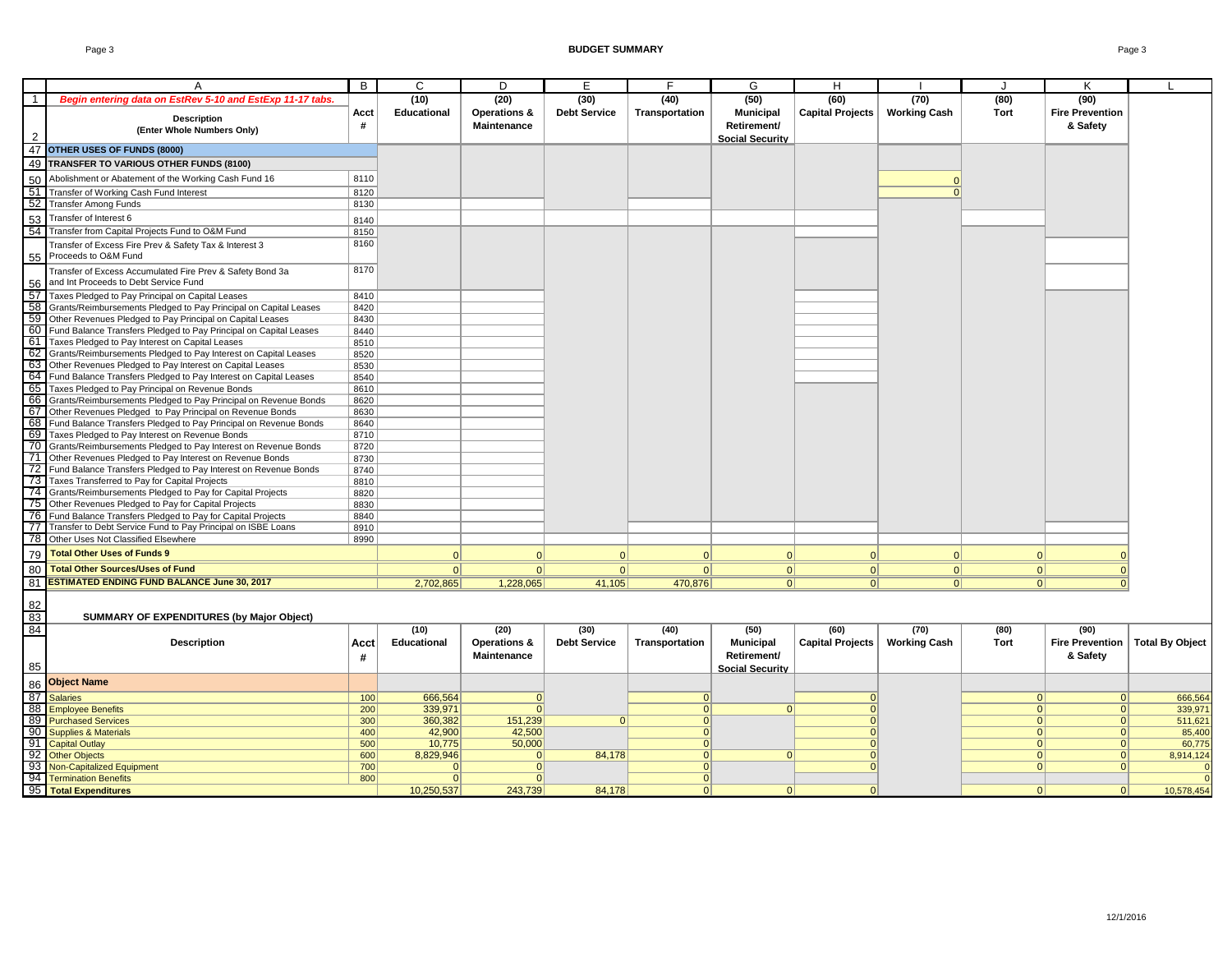|                            | $\mathsf{A}$                                                             | В    | C           | D                           | Е                   | Е              | G                                                                     | H        |                     |          | $\mathbf{v}$                           |
|----------------------------|--------------------------------------------------------------------------|------|-------------|-----------------------------|---------------------|----------------|-----------------------------------------------------------------------|----------|---------------------|----------|----------------------------------------|
| $\overline{1}$             |                                                                          |      | (10)        | (20)                        | (30)                | (40)           | (50)                                                                  | (60)     | (70)                | (80)     | (90)                                   |
| $\overline{2}$             | <b>Description</b><br>(Enter<br><b>Whole Numbers Only)</b>               | Acct | Educational | Operations &<br>Maintenance | <b>Debt Service</b> | Transportation | <b>Municipal</b><br>Retirement/ Social   Capital Projects<br>Security |          | <b>Working Cash</b> | Tort     | <b>Fire Prevention &amp;</b><br>Safety |
| 3                          | BEGINNING CASH BALANCE ON HAND July 1, 2016 7                            |      | 3,284,327   | 1,041,968                   | 128,097             | 470,876        |                                                                       |          |                     |          |                                        |
| $\overline{4}$             | <b>Total Direct Receipts &amp; Other Sources 8</b>                       |      | 10,102,093  | 346,316                     | 2,700               | 7,916          | $\Omega$                                                              | $\Omega$ | 0                   |          |                                        |
| 5                          | <b>OTHER RECEIPTS</b>                                                    |      |             |                             |                     |                |                                                                       |          |                     |          |                                        |
| 6                          | Interfund Loans Payable (Loans from Other Funds)                         | 411  |             |                             |                     |                |                                                                       |          |                     |          |                                        |
| $\overline{7}$             | Interfund Loans Receivable (Repayment of Loans)                          | 141  |             |                             |                     |                |                                                                       |          |                     |          |                                        |
| $\overline{\phantom{0}}_8$ | Notes and Warrants Payable                                               | 433  |             |                             |                     |                |                                                                       |          |                     |          |                                        |
| $\overline{9}$             | <b>Other Current Assets</b>                                              | 199  |             |                             |                     |                |                                                                       |          |                     |          |                                        |
| 10                         | <b>Total Other Receipts</b>                                              |      |             |                             |                     | $\Omega$       | $\Omega$                                                              | $\Omega$ | $\Omega$            |          |                                        |
| 11                         | <b>Total Direct Receipts, Other Sources, &amp; Other Receipts</b>        |      | 10,102,093  | 346,316                     | 2,700               | 7,916          | 0                                                                     | $\Omega$ | $\Omega$            |          |                                        |
| 12                         | <b>Total Amount Available</b>                                            |      | 13,386,420  | 1,388,285                   | 130,797             | 478,792        | 0                                                                     | $\Omega$ | 0                   |          |                                        |
| 13                         | <b>Total Direct Disbursements &amp; Other Uses 9</b>                     |      | 10,250,537  | 243,739                     | 84,178              | $\Omega$       | 0                                                                     | $\Omega$ | 0                   | $\Omega$ |                                        |
| 14                         | <b>OTHER DISBURSEMENTS</b>                                               |      |             |                             |                     |                |                                                                       |          |                     |          |                                        |
| $\frac{15}{16}$            | Interfund Loans Receivable (Loans to Other Funds) 10                     | 141  |             |                             |                     |                |                                                                       |          |                     |          |                                        |
|                            | Interfund Loans Payable (Repayment of Loans)                             | 411  |             |                             |                     |                |                                                                       |          |                     |          |                                        |
|                            | Notes and Warrants Payable                                               | 433  |             |                             |                     |                |                                                                       |          |                     |          |                                        |
| $\frac{17}{18}$            | <b>Other Current Liabilities</b>                                         | 499  |             |                             |                     |                |                                                                       |          |                     |          |                                        |
| 19                         | <b>Total Other Disbursements</b>                                         |      |             |                             | $\Omega$            | 0              | 0                                                                     | $\Omega$ | 0                   |          |                                        |
| 20                         | <b>Total Direct Disbursements, Other Uses, &amp; Other Disbursements</b> |      | 10,250,537  | 243,739                     | 84,178              | $\Omega$       | 0                                                                     | $\Omega$ | 0                   |          |                                        |
|                            | 21 ENDING CASH BALANCE ON HAND June 30, 2017 7                           |      | 3,135,883   | 1,144,546                   | 46,619              | 478,792        | $\Omega$                                                              | $\Omega$ | 0                   |          |                                        |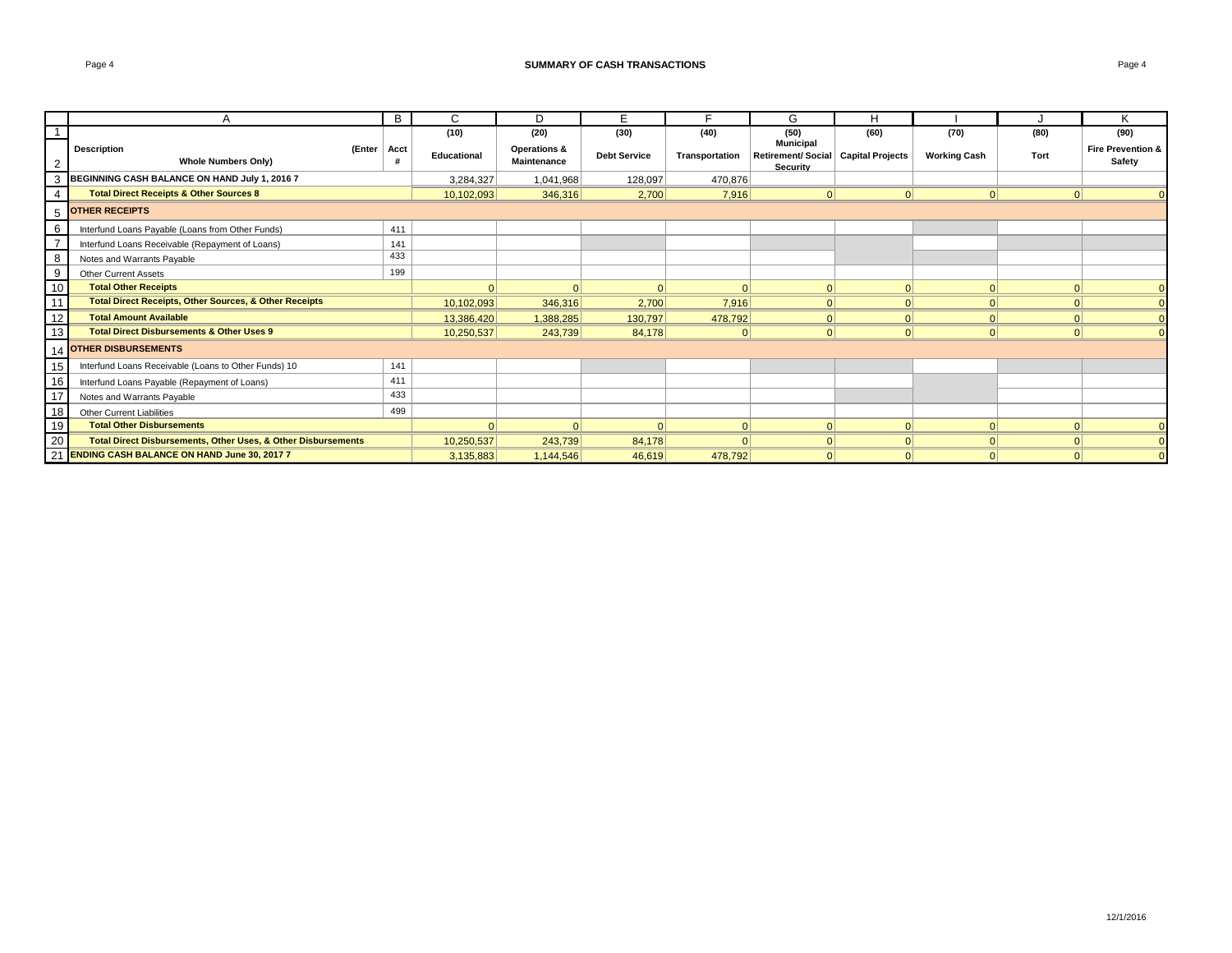#### Page 5 **ESTIMATED RECEIPTS/REVENUES** Page 5

|                 |                                                                                                                                 |        |                          | C           | D                       |                     | F              |                        |                         |                     |      | K                      |
|-----------------|---------------------------------------------------------------------------------------------------------------------------------|--------|--------------------------|-------------|-------------------------|---------------------|----------------|------------------------|-------------------------|---------------------|------|------------------------|
|                 | A                                                                                                                               |        | В                        |             |                         | Е                   |                | G                      | н                       |                     |      |                        |
| $\mathbf{1}$    |                                                                                                                                 |        |                          | (10)        | (20)                    | (30)                | (40)           | (50)                   | (60)                    | (70)                | (80) | (90)                   |
|                 | <b>Description</b>                                                                                                              | (Enter | Acct                     | Educational | <b>Operations &amp;</b> | <b>Debt Service</b> | Transportation | <b>Municipal</b>       | <b>Capital Projects</b> | <b>Working Cash</b> | Tort | <b>Fire Prevention</b> |
|                 | <b>Whole Numbers Only)</b>                                                                                                      |        | #                        |             | <b>Maintenance</b>      |                     |                | Retirement/            |                         |                     |      | & Safety               |
| $\overline{2}$  |                                                                                                                                 |        |                          |             |                         |                     |                | <b>Social Security</b> |                         |                     |      |                        |
| 3               | <b>RECEIPTS/REVENUES FROM LOCAL SOURCES (1000)</b>                                                                              |        |                          |             |                         |                     |                |                        |                         |                     |      |                        |
| 4               | AD VALOREM TAXES LEVIED BY LOCAL EDUCATION AGENCY                                                                               |        | 1100                     |             |                         |                     |                |                        |                         |                     |      |                        |
| 5               | Designated Purposes Levies 11                                                                                                   |        | $\overline{\phantom{a}}$ |             |                         |                     |                |                        |                         |                     |      |                        |
| 6               | Leasing Purposes Levy 12                                                                                                        |        | 1130                     |             |                         |                     |                |                        |                         |                     |      |                        |
| $\overline{7}$  | Special Education Purposes Levy                                                                                                 |        | 1140                     |             |                         |                     |                |                        |                         |                     |      |                        |
| ೫               | FICA and Medicare Only Levies                                                                                                   |        | 1150                     |             |                         |                     |                |                        |                         |                     |      |                        |
| 9               | Area Vocational Construction Purposes Levy                                                                                      |        | 1160                     |             |                         |                     |                |                        |                         |                     |      |                        |
| 10              | Summer School Purposes Levy                                                                                                     |        | 1170                     |             |                         |                     |                |                        |                         |                     |      |                        |
| $\overline{11}$ | Other Tax Levies (Describe & Itemize)                                                                                           |        | 1190                     |             |                         |                     |                |                        |                         |                     |      |                        |
| 12              | <b>Total Ad Valorem Taxes Levied by District</b>                                                                                |        |                          | 0           | 0                       | 0                   | 0              | 0                      | 0                       | 0                   | 0    | $\mathbf{0}$           |
|                 | <b>13 PAYMENTS IN LIEU OF TAXES</b>                                                                                             |        | 1200                     |             |                         |                     |                |                        |                         |                     |      |                        |
| 14              | Mobile Home Privilege Tax                                                                                                       |        | 1210                     |             |                         |                     |                |                        |                         |                     |      |                        |
| 15              | Payments from Local Housing Authority                                                                                           |        | 1220                     |             |                         |                     |                |                        |                         |                     |      |                        |
| 16              | Corporate Personal Property Replacement Taxes 13                                                                                |        | 1230                     |             |                         |                     |                |                        |                         |                     |      |                        |
| 17              | Other Payments in Lieu of Taxes (Describe & Itemize)                                                                            |        | 1290                     |             |                         |                     |                |                        |                         |                     |      |                        |
| 18              | <b>Total Payments in Lieu of Taxes</b>                                                                                          |        |                          | 0           | 0                       | 0                   | 0              | 0                      | 0                       | 0                   | 0    | $\mathbf{0}$           |
|                 | <b>19 TUITION</b>                                                                                                               |        | 1300                     |             |                         |                     |                |                        |                         |                     |      |                        |
| 20              | Regular Tuition from Pupils or Parents (In State)                                                                               |        | 1311                     |             |                         |                     |                |                        |                         |                     |      |                        |
| 21              | Regular Tuition from Other Districts (In State)                                                                                 |        | 1312                     |             |                         |                     |                |                        |                         |                     |      |                        |
| $\frac{22}{23}$ | Regular Tuition from Other Sources (In State)                                                                                   |        | 1313                     |             |                         |                     |                |                        |                         |                     |      |                        |
| 24              | Regular Tuition from Other Sources (Out of State)                                                                               |        | 1314                     |             |                         |                     |                |                        |                         |                     |      |                        |
|                 | Summer School Tuition from Pupils or Parents (In State)                                                                         |        | 1321                     |             |                         |                     |                |                        |                         |                     |      |                        |
| $\frac{25}{26}$ | Summer School Tuition from Other Districts (In State)<br>Summer School Tuition from Other Sources (In State)                    |        | 1322<br>1323             |             |                         |                     |                |                        |                         |                     |      |                        |
| -27             | Summer School Tuition from Other Sources (Out of State)                                                                         |        | 1324                     |             |                         |                     |                |                        |                         |                     |      |                        |
| 28              | CTE Tuition from Pupils or Parents (In State)                                                                                   |        | 1331                     |             |                         |                     |                |                        |                         |                     |      |                        |
| 29              | CTE Tuition from Other Districts (In State)                                                                                     |        | 1332                     |             |                         |                     |                |                        |                         |                     |      |                        |
| 30              | CTE Tuition from Other Sources (In State)                                                                                       |        | 1333                     |             |                         |                     |                |                        |                         |                     |      |                        |
| $\frac{31}{32}$ | CTE Tuition from Other Sources (Out of State)                                                                                   |        | 1334                     |             |                         |                     |                |                        |                         |                     |      |                        |
|                 | Special Education Tuition from Pupils or Parents (In State)                                                                     |        | 1341                     |             |                         |                     |                |                        |                         |                     |      |                        |
| 33              | Special Education Tuition from Other Districts (In State)                                                                       |        | 1342                     |             |                         |                     |                |                        |                         |                     |      |                        |
| 34              | Special Education Tuition from Other Sources (In State)                                                                         |        | 1343                     |             |                         |                     |                |                        |                         |                     |      |                        |
| $\frac{35}{36}$ | Special Education Tuition from Other Sources (Out of State)                                                                     |        | 1344                     |             |                         |                     |                |                        |                         |                     |      |                        |
|                 | Adult Tuition from Pupils or Parents (In State)                                                                                 |        | 1351                     |             |                         |                     |                |                        |                         |                     |      |                        |
| 37<br>- 38      | Adult Tuition from Other Districts (In State)                                                                                   |        | 1352                     |             |                         |                     |                |                        |                         |                     |      |                        |
| $\overline{39}$ | Adult Tuition from Other Sources (In State)<br>Adult Tuition from Other Sources (Out of State)                                  |        | 1353<br>1354             |             |                         |                     |                |                        |                         |                     |      |                        |
| 40              | <b>Total Tuition</b>                                                                                                            |        |                          | $\Omega$    |                         |                     |                |                        |                         |                     |      |                        |
| 41              | <b>TRANSPORTATION FEES</b>                                                                                                      |        | 1400                     |             |                         |                     |                |                        |                         |                     |      |                        |
| - 42            | Regular Transportation Fees from Pupils or Parents (In State)                                                                   |        | 1411                     |             |                         |                     |                |                        |                         |                     |      |                        |
| -43             | Regular Transportation Fees from Other Districts (In State)                                                                     |        | 1412                     |             |                         |                     |                |                        |                         |                     |      |                        |
| 44              | Regular Transportation Fees from Other Sources (In State)                                                                       |        | 1413                     |             |                         |                     |                |                        |                         |                     |      |                        |
| 45              | Regular Transportation Fees from Co-curricular Activities (In State)                                                            |        | 1415                     |             |                         |                     |                |                        |                         |                     |      |                        |
| - 46            | Regular Transportation Fees from Other Sources (Out of State)                                                                   |        | 1416                     |             |                         |                     |                |                        |                         |                     |      |                        |
| $\overline{47}$ | Summer School Transportation Fees from Pupils or Parents (In State)                                                             |        | 1421                     |             |                         |                     |                |                        |                         |                     |      |                        |
| - 48            | Summer School Transportation Fees from Other Districts (In State)                                                               |        | 1422                     |             |                         |                     |                |                        |                         |                     |      |                        |
| 49              | Summer School Transportation Fees from Other Sources (In State)                                                                 |        | 1423                     |             |                         |                     |                |                        |                         |                     |      |                        |
| 50              | Summer School Transportation Fees from Other Sources                                                                            |        | 1424                     |             |                         |                     |                |                        |                         |                     |      |                        |
| 51              | (Out of State)<br>CTE Transportation Fees from Pupils or Parents (In State)                                                     |        | 1431                     |             |                         |                     |                |                        |                         |                     |      |                        |
| $\overline{52}$ | CTE Transportation Fees from Other Districts (In State)                                                                         |        | 1432                     |             |                         |                     |                |                        |                         |                     |      |                        |
| $\overline{53}$ | CTE Transportation Fees from Other Sources (In State)                                                                           |        | 1433                     |             |                         |                     |                |                        |                         |                     |      |                        |
| $\overline{54}$ | CTE Transportation Fees from Other Sources (Out of State)                                                                       |        | 1434                     |             |                         |                     |                |                        |                         |                     |      |                        |
|                 | Special Education Transportation Fees from Pupils or Parents                                                                    |        | 1441                     |             |                         |                     |                |                        |                         |                     |      |                        |
| 55              | (In State)                                                                                                                      |        |                          |             |                         |                     |                |                        |                         |                     |      |                        |
| $\overline{56}$ | Special Education Transportation Fees from Other Districts (In State)                                                           |        | 1442                     |             |                         |                     |                |                        |                         |                     |      |                        |
| 57              | Special Education Transportation Fees from Other Sources (In State)<br>Special Education Transportation Fees from Other Sources |        | 1443<br>1444             |             |                         |                     |                |                        |                         |                     |      |                        |
| 58              | (Out of State)                                                                                                                  |        |                          |             |                         |                     |                |                        |                         |                     |      |                        |
| 59              | Adult Transportation Fees from Pupils or Parents (In State)                                                                     |        | 1451                     |             |                         |                     |                |                        |                         |                     |      |                        |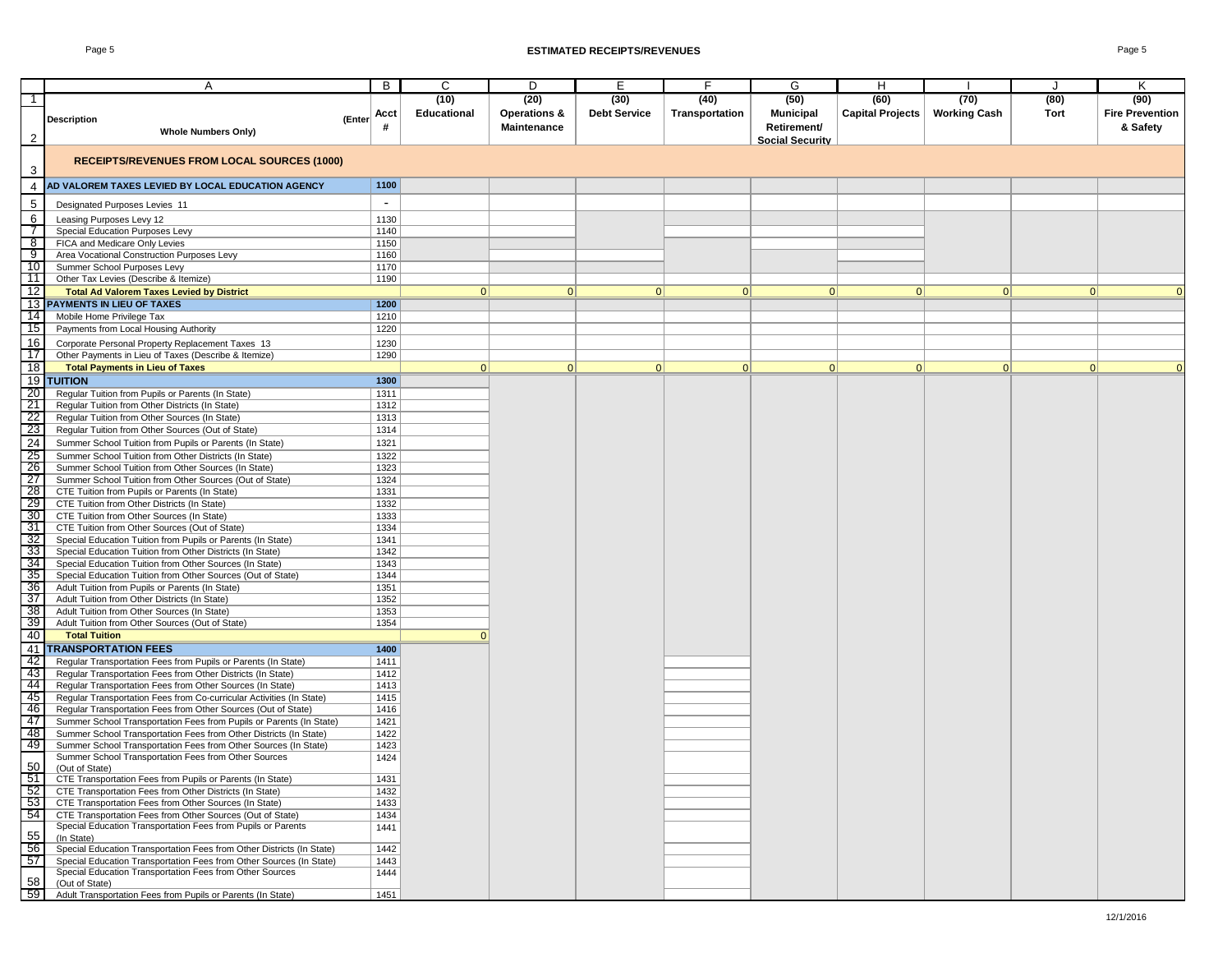|                | A                                                                | B            | C           | D                       | E                   | F              | G                      | H                       |                     | J    | K                      |
|----------------|------------------------------------------------------------------|--------------|-------------|-------------------------|---------------------|----------------|------------------------|-------------------------|---------------------|------|------------------------|
| $\overline{1}$ |                                                                  |              | (10)        | (20)                    | (30)                | (40)           | (50)                   | (60)                    | (70)                | (80) | (90)                   |
|                | <b>Description</b><br>(Enter                                     | Acct         | Educational | <b>Operations &amp;</b> | <b>Debt Service</b> | Transportation | <b>Municipal</b>       | <b>Capital Projects</b> | <b>Working Cash</b> | Tort | <b>Fire Prevention</b> |
|                | <b>Whole Numbers Only)</b>                                       | #            |             | Maintenance             |                     |                | Retirement/            |                         |                     |      | & Safety               |
| $\overline{2}$ |                                                                  |              |             |                         |                     |                | <b>Social Security</b> |                         |                     |      |                        |
| - 60           | Adult Transportation Fees from Other Districts (In State)        | 1452         |             |                         |                     |                |                        |                         |                     |      |                        |
| - 61           | Adult Transportation Fees from Other Sources (In State)          | 1453         |             |                         |                     |                |                        |                         |                     |      |                        |
| 62             | Adult Transportation Fees from Other Sources (Out of State)      | 1454         |             |                         |                     |                |                        |                         |                     |      |                        |
| 63             | <b>Total Transportation Fees</b>                                 |              |             |                         |                     | n              |                        |                         |                     |      |                        |
| 64             | <b>EARNINGS ON INVESTMENTS</b>                                   | 1500         |             |                         |                     |                |                        |                         |                     |      |                        |
| 65             | Interest on Investments                                          | 1510         |             | 250                     |                     |                |                        |                         |                     |      |                        |
| 66             | Gain or Loss on Sale of Investments                              | 1520         |             |                         |                     |                |                        |                         |                     |      |                        |
| 67             | <b>Total Earnings on Investments</b>                             |              | 0           | 250                     | 0                   | 0              | 0                      | 0                       | 0                   | 0    | $\Omega$               |
|                | 68 FOOD SERVICE                                                  | 1600         |             |                         |                     |                |                        |                         |                     |      |                        |
| 69             | Sales to Pupils - Lunch                                          | 1611         |             |                         |                     |                |                        |                         |                     |      |                        |
| -70            | Sales to Pupils - Breakfast                                      | 1612         |             |                         |                     |                |                        |                         |                     |      |                        |
| 71             | Sales to Pupils - A la Carte                                     | 1613         |             |                         |                     |                |                        |                         |                     |      |                        |
| -72            | Sales to Pupils - Other (Describe & Itemize)                     | 1614         |             |                         |                     |                |                        |                         |                     |      |                        |
| -73            | Sales to Adults                                                  | 1620         |             |                         |                     |                |                        |                         |                     |      |                        |
| -741           | Other Food Service (Describe & Itemize)                          | 1690         |             |                         |                     |                |                        |                         |                     |      |                        |
| 75             | <b>Total Food Service</b>                                        |              |             |                         |                     |                |                        |                         |                     |      |                        |
|                | <b>76 DISTRICT/SCHOOL ACTIVITY INCOME</b>                        | 1700         |             |                         |                     |                |                        |                         |                     |      |                        |
| 77             | Admissions - Athletic                                            | 1711         |             |                         |                     |                |                        |                         |                     |      |                        |
| -78            | Admissions - Other                                               | 1719         |             |                         |                     |                |                        |                         |                     |      |                        |
| -79            | Fees                                                             | 1720         |             |                         |                     |                |                        |                         |                     |      |                        |
| - 80           | <b>Book Store Sales</b>                                          | 1730         |             |                         |                     |                |                        |                         |                     |      |                        |
| 81             | Other District/School Activity Revenue (Describe & Itemize)      | 1790         |             |                         |                     |                |                        |                         |                     |      |                        |
| 82             | <b>Total District/School Activity Income</b>                     |              | $\vert$ 0   |                         |                     |                |                        |                         |                     |      |                        |
|                | <b>83 TEXTBOOK INCOME</b>                                        | 1800         |             |                         |                     |                |                        |                         |                     |      |                        |
| - 84           | Rentals - Regular Textbooks                                      | 1811         |             |                         |                     |                |                        |                         |                     |      |                        |
| - 85           | Rentals - Summer School Textbooks                                | 1812         |             |                         |                     |                |                        |                         |                     |      |                        |
| - 86           | Rentals - Adult/Continuing Education Textbooks                   | 1813         |             |                         |                     |                |                        |                         |                     |      |                        |
| - 87           | Rentals - Other (Describe)                                       | 1819         |             |                         |                     |                |                        |                         |                     |      |                        |
| 88             | Sales - Regular Textbooks                                        | 1821         |             |                         |                     |                |                        |                         |                     |      |                        |
| - 89           | Sales - Summer School Textbooks                                  | 1822         |             |                         |                     |                |                        |                         |                     |      |                        |
| 90<br>-91      | Sales - Adult/Continuing Education Textbooks                     | 1823         |             |                         |                     |                |                        |                         |                     |      |                        |
| - 92           | Sales - Other (Describe & Itemize)<br>Other (Describe & Itemize) | 1829<br>1890 |             |                         |                     |                |                        |                         |                     |      |                        |
| - 93           | <b>Total Textbooks</b>                                           |              |             |                         |                     |                |                        |                         |                     |      |                        |
| 94             | <b>OTHER REVENUE FROM LOCAL SOURCES</b>                          | 1900         |             |                         |                     |                |                        |                         |                     |      |                        |
| 95             | Rentals                                                          | 1910         |             |                         |                     |                |                        |                         |                     |      |                        |
| - 96           | Contributions and Donations from Private Sources                 | 1920         |             | 79,862                  |                     |                |                        |                         |                     |      |                        |
| 97             | Impact Fees from Municipal or County Governments                 | 1930         |             |                         |                     |                |                        |                         |                     |      |                        |
| - 98           | Services Provided Other Districts                                | 1940         | 340,281     |                         |                     |                |                        |                         |                     |      |                        |
| -99            | Refund of Prior Years' Expenditures                              | 1950         |             |                         |                     |                |                        |                         |                     |      |                        |
| 100            | Payments of Surplus Moneys from TIF Districts                    | 1960         |             |                         |                     |                |                        |                         |                     |      |                        |
| 101            | <b>Drivers' Education Fees</b>                                   | 1970         |             |                         |                     |                |                        |                         |                     |      |                        |
| 102            | Proceeds from Vendors' Contracts                                 | 1980         |             |                         |                     |                |                        |                         |                     |      |                        |
| 103            | School Facility Occupation Tax Proceeds                          | 1983         |             |                         |                     |                |                        |                         |                     |      |                        |
| 104            | Payment from Other Districts                                     | 1991         | 423.000     | 200.004                 | 2.700               |                |                        |                         |                     |      |                        |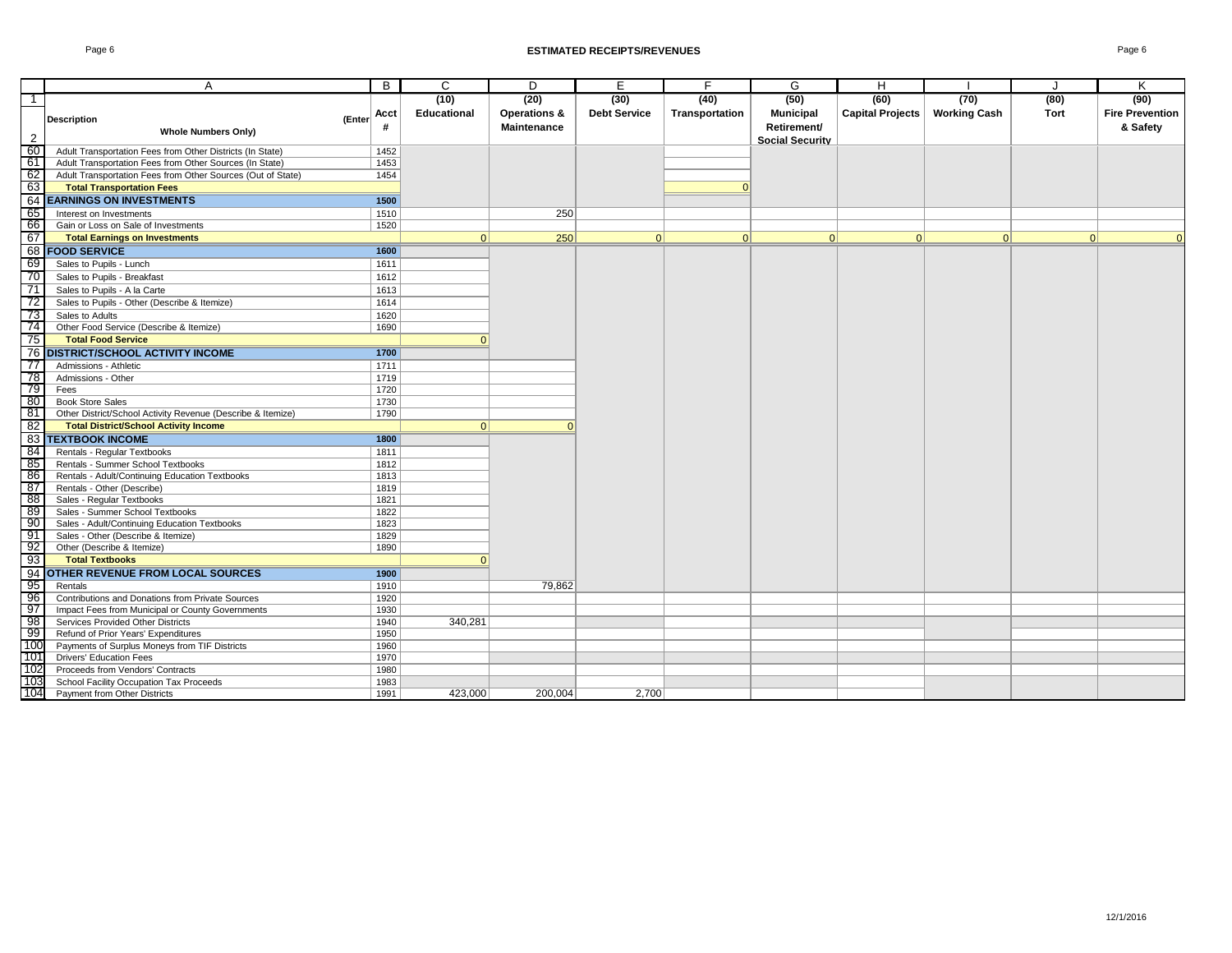|                | A                                                                  | B            | C                  | D                       | E                   |                | G                      | Н                       |                     |          | Κ                      |
|----------------|--------------------------------------------------------------------|--------------|--------------------|-------------------------|---------------------|----------------|------------------------|-------------------------|---------------------|----------|------------------------|
| $\mathbf{1}$   |                                                                    |              | (10)               | (20)                    | (30)                | (40)           | (50)                   | (60)                    | (70)                | (80)     | (90)                   |
|                |                                                                    | Acct         | <b>Educational</b> | <b>Operations &amp;</b> | <b>Debt Service</b> | Transportation | <b>Municipal</b>       | <b>Capital Projects</b> | <b>Working Cash</b> | Tort     | <b>Fire Prevention</b> |
|                | <b>Description</b><br>(Enter                                       | #            |                    | <b>Maintenance</b>      |                     |                | Retirement/            |                         |                     |          | & Safety               |
| $\overline{2}$ | <b>Whole Numbers Only)</b>                                         |              |                    |                         |                     |                | <b>Social Security</b> |                         |                     |          |                        |
| 105            | Sale of Vocational Projects                                        | 1992         |                    |                         |                     |                |                        |                         |                     |          |                        |
| 106            | Other Local Fees (Describe & Itemize)                              | 1993         | 5,000              |                         |                     |                |                        |                         |                     |          |                        |
| 107            | Other Local Revenues (Describe & Itemize)                          | 1999         | 40,000             | 66,200                  |                     | 7,916          |                        |                         |                     |          |                        |
| 108            | <b>Total Other Revenue from Local Sources</b>                      |              | 808,281            | 346,066                 | 2,700               | 7,916          | 0                      | 0                       | 0                   | 0        |                        |
| 109            | <b>Total Receipts/Revenues from Local Sources</b>                  | 1000         | 808,281            | 346,316                 | 2,700               | 7,916          | 0                      | 0                       | 0                   | 0        | $\overline{0}$         |
|                | <b>FLOW-THROUGH RECEIPTS/REVENUES FROM ONE</b>                     |              |                    |                         |                     |                |                        |                         |                     |          |                        |
|                | 110 DISTRICT TO ANOTHER DISTRICT (2000)                            |              |                    |                         |                     |                |                        |                         |                     |          |                        |
| 111            | Flow-Through Revenue from State Sources                            | 2100         |                    |                         |                     |                |                        |                         |                     |          |                        |
| 112            | Flow-Through Revenue from Federal Sources                          | 2200         |                    |                         |                     |                |                        |                         |                     |          |                        |
| 113            | Other Flow-Through Revenue (Describe & Itemize)                    | 2300         |                    |                         |                     |                |                        |                         |                     |          |                        |
|                | <b>Total Flow-Through Receipts/Revenues From</b>                   |              |                    |                         |                     |                |                        |                         |                     |          |                        |
| 114            | <b>One District to Another District</b>                            | 2000         | $\Omega$           | $\Omega$                |                     | $\Omega$       | $\Omega$               |                         |                     |          |                        |
|                |                                                                    |              |                    |                         |                     |                |                        |                         |                     |          |                        |
|                | <b>RECEIPTS/REVENUES FROM STATE SOURCES (3000)</b>                 |              |                    |                         |                     |                |                        |                         |                     |          |                        |
| 115            | 116 UNRESTRICTED GRANTS-IN-AID (3001-3099)                         |              |                    |                         |                     |                |                        |                         |                     |          |                        |
| 117            | General State Aid (Section 18-8.05)                                | 3001         |                    |                         |                     |                |                        |                         |                     |          |                        |
| 118            | General State Aid Hold Harmless/Supplemental                       | 3002         |                    |                         |                     |                |                        |                         |                     |          |                        |
| 119            | Reorganization Incentives (Accounts 3005-3021)                     | 3005         |                    |                         |                     |                |                        |                         |                     |          |                        |
|                | Other Unrestricted Grants-In-Aid From State Sources                | 3099         |                    |                         |                     |                |                        |                         |                     |          |                        |
| 120            | (Describe & Itemize)                                               |              |                    |                         |                     |                |                        |                         |                     |          |                        |
| 121            | <b>Total Unrestricted Grants-In-Aid</b>                            |              | $\Omega$           | 0                       | 0                   | $\Omega$       | $\Omega$               | $\Omega$                |                     | $\Omega$ |                        |
|                | 122 RESTRICTED GRANTS-IN-AID (3100-3900)                           |              |                    |                         |                     |                |                        |                         |                     |          |                        |
|                | <b>123 SPECIAL EDUCATION</b>                                       |              |                    |                         |                     |                |                        |                         |                     |          |                        |
| 124            | Special Education - Private Facility Tuition                       | 3100         |                    |                         |                     |                |                        |                         |                     |          |                        |
| 125            | Special Education - Funding for Children Requiring Sp Ed Services  | 3105         |                    |                         |                     |                |                        |                         |                     |          |                        |
| 126            | Special Education - Personnel                                      | 3110         | 204,996            |                         |                     |                |                        |                         |                     |          |                        |
| 127            | Special Education - Orphanage - Individual                         | 3120         |                    |                         |                     |                |                        |                         |                     |          |                        |
| 128            | Special Education - Orphanage - Summer Individual                  | 3130         |                    |                         |                     |                |                        |                         |                     |          |                        |
| 129            | Special Education - Summer School                                  | 3145         |                    |                         |                     |                |                        |                         |                     |          |                        |
| 130            | Special Education - Other (Describe & Itemize)                     | 3199         |                    |                         |                     |                |                        |                         |                     |          |                        |
| 131            | <b>Total Special Education</b>                                     |              | 204,996            |                         |                     | $\Omega$       |                        |                         |                     |          |                        |
| 132            | <b>CAREER AND TECHNICAL EDUCATION (CTE)</b>                        |              |                    |                         |                     |                |                        |                         |                     |          |                        |
| 133            | CTE - Technical Education - Tech Prep                              | 3200         |                    |                         |                     |                |                        |                         |                     |          |                        |
| 134            | CTE - Secondary Program Improvement (CTEI)                         | 3220         |                    |                         |                     |                |                        |                         |                     |          |                        |
| 135            | CTE - WECEP                                                        | 3225         |                    |                         |                     |                |                        |                         |                     |          |                        |
| 136            | CTE - Agriculture Education                                        | 3235         |                    |                         |                     |                |                        |                         |                     |          |                        |
| 137<br>138     | CTE - Instructor Practicum<br>CTE - Student Organizations          | 3240<br>3270 |                    |                         |                     |                |                        |                         |                     |          |                        |
| 139            | CTE - Other (Describe & Itemize)                                   | 3299         |                    |                         |                     |                |                        |                         |                     |          |                        |
| 140            | <b>Total Career and Technical Education</b>                        |              | $\vert$ 0          |                         |                     |                |                        |                         |                     |          |                        |
| 141            | <b>BILINGUAL EDUCATION</b>                                         |              |                    |                         |                     |                |                        |                         |                     |          |                        |
| 142            | Bilingual Education - Downstate - TPI and TBE                      | 3305         |                    |                         |                     |                |                        |                         |                     |          |                        |
| 143            | Bilingual Education - Downstate - Transitional Bilingual Education | 3310         |                    |                         |                     |                |                        |                         |                     |          |                        |
| 144            | <b>Total Bilingual Education</b>                                   |              |                    |                         |                     |                | $\Omega$               |                         |                     |          |                        |
| 145            | State Free Lunch & Breakfast                                       | 3360         |                    |                         |                     |                |                        |                         |                     |          |                        |
| 146            | School Breakfast Initiative                                        | 3365         |                    |                         |                     |                |                        |                         |                     |          |                        |
| 147            | <b>Driver Education</b>                                            | 3370         |                    |                         |                     |                |                        |                         |                     |          |                        |
| 148            | Adult Education (from ICCB)                                        | 3410         |                    |                         |                     |                |                        |                         |                     |          |                        |
| 149            | Adult Education - Other (Describe & Itemize)                       | 3499         |                    |                         |                     |                |                        |                         |                     |          |                        |
|                | 150 TRANSPORTATION                                                 |              |                    |                         |                     |                |                        |                         |                     |          |                        |
| 151            | Transportation - Regular and Vocational                            | 3500         |                    |                         |                     |                |                        |                         |                     |          |                        |
| 152            | Transportation - Special Education                                 | 3510         |                    |                         |                     |                |                        |                         |                     |          |                        |
| 153            | Transportation - Other (Describe & Itemize)                        | 3599         |                    |                         |                     |                |                        |                         |                     |          |                        |
| 154            | <b>Total Transportation</b>                                        |              | 0                  |                         |                     | 0              | $\Omega$               |                         |                     |          |                        |
| 155            | Learning Improvement - Change Grants                               | 3610         |                    |                         |                     |                |                        |                         |                     |          |                        |
| 156            | Scientific Literacy                                                | 3660         |                    |                         |                     |                |                        |                         |                     |          |                        |
| 157            | Truant Alternative/Optional Education                              | 3695         |                    |                         |                     |                |                        |                         |                     |          |                        |
| 158            | Early Childhood - Block Grant                                      | 3705         |                    |                         |                     |                |                        |                         |                     |          |                        |
| 159            | Reading Improvement Block Grant                                    | 3715         |                    |                         |                     |                |                        |                         |                     |          |                        |
|                |                                                                    |              |                    |                         |                     |                |                        |                         |                     |          |                        |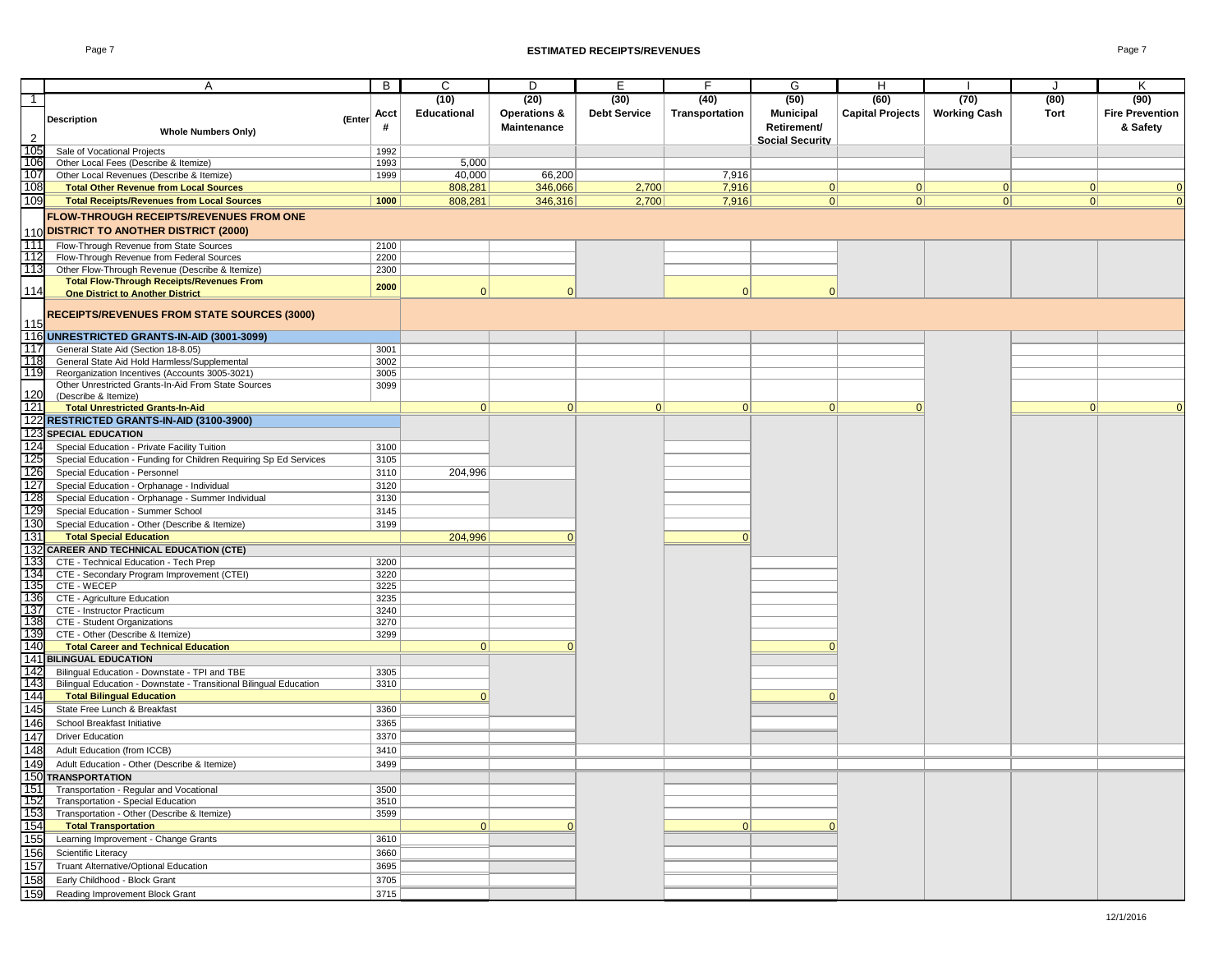### Page 8 **ESTIMATED RECEIPTS/REVENUES** Page 8

|                 | А                                                                                                 | B            | C                  | D                  | E.                  | F              | G                      | H                       |                     |             | K                      |
|-----------------|---------------------------------------------------------------------------------------------------|--------------|--------------------|--------------------|---------------------|----------------|------------------------|-------------------------|---------------------|-------------|------------------------|
| $\mathbf{1}$    |                                                                                                   |              | (10)               | (20)               | (30)                | (40)           | (50)                   | (60)                    | (70)                | (80)        | (90)                   |
|                 |                                                                                                   | Acct         | <b>Educational</b> | Operations &       | <b>Debt Service</b> | Transportation | <b>Municipal</b>       | <b>Capital Projects</b> | <b>Working Cash</b> | <b>Tort</b> | <b>Fire Prevention</b> |
|                 | <b>Description</b><br>(Enter                                                                      |              |                    | <b>Maintenance</b> |                     |                | Retirement/            |                         |                     |             | & Safety               |
| $\overline{2}$  | <b>Whole Numbers Only)</b>                                                                        |              |                    |                    |                     |                | <b>Social Security</b> |                         |                     |             |                        |
| 160             | Reading Improvement Block Grant - Reading Recovery                                                | 3720         |                    |                    |                     |                |                        |                         |                     |             |                        |
| 161             | Continued Reading Improvement Block Grant                                                         | 3725         |                    |                    |                     |                |                        |                         |                     |             |                        |
| 162             | Continued Reading Improvement Block Grant (2% Set Aside)                                          | 3726         |                    |                    |                     |                |                        |                         |                     |             |                        |
| 163             | Chicago General Education Block Grant                                                             | 3766         |                    |                    |                     |                |                        |                         |                     |             |                        |
| 164             | Chicago Educational Services Block Grant                                                          | 3767         |                    |                    |                     |                |                        |                         |                     |             |                        |
| 165             | School Safety & Educational Improvement Block Grant                                               | 3775         |                    |                    |                     |                |                        |                         |                     |             |                        |
| 166             | Technology - Technology for Success                                                               | 3780         |                    |                    |                     |                |                        |                         |                     |             |                        |
| 167             | <b>State Charter Schools</b>                                                                      | 3815         |                    |                    |                     |                |                        |                         |                     |             |                        |
| 168             | Extended Learning Opportunities - Summer Bridges                                                  | 3825         |                    |                    |                     |                |                        |                         |                     |             |                        |
| 169             | Infrastructure Improvements - Planning/Construction                                               | 3920         |                    |                    |                     |                |                        |                         |                     |             |                        |
| 170             | School Infrastructure - Maintenance Projects                                                      | 3925         |                    |                    |                     |                |                        |                         |                     |             |                        |
| $\frac{1}{171}$ | Other Restricted Revenue from State Sources (Describe & Itemize)                                  | 3999         | 146,863            |                    |                     |                |                        |                         |                     |             |                        |
| 172             | <b>Total Restricted Grants-In-Aid</b>                                                             |              | 351,859            | 0                  | 0                   | 0              | 0                      | 0                       | 0                   | 0           | $\Omega$               |
| 173             | <b>Total Receipts/Revenues from State Sources</b>                                                 | 3000         | 351,859            | 0                  | 0                   | 0              | 0                      | 0                       | 0                   | 0           | $\Omega$               |
|                 |                                                                                                   |              |                    |                    |                     |                |                        |                         |                     |             |                        |
|                 | <b>RECEIPTS/REVENUES FROM FEDERAL SOURCES (4000)</b>                                              |              |                    |                    |                     |                |                        |                         |                     |             |                        |
| 174             |                                                                                                   |              |                    |                    |                     |                |                        |                         |                     |             |                        |
|                 | 175 UNRESTRICTED GRANTS-IN-AID RECEIVED DIRECTLY                                                  |              |                    |                    |                     |                |                        |                         |                     |             |                        |
| 176             | Federal Impact Aid                                                                                | 4001         |                    |                    |                     |                |                        |                         |                     |             |                        |
| 177             | Other Unrestricted Grants-In-Aid Received Directly from the Federal Govt.<br>(Describe & Itemize) | 4009         |                    |                    |                     |                |                        |                         |                     |             |                        |
| 178             | Total Unrestricted Grants-In-Aid Received Directly from Fed Govt                                  |              | $\Omega$           | 0                  | 0                   | $\vert$ 0      | 0                      | $\Omega$                | 0                   | 0           | $\Omega$               |
|                 | 179 RESTRICTED GRANTS-IN-AID RECEIVED DIRECTLY FROM FEDERAL                                       |              |                    |                    |                     |                |                        |                         |                     |             |                        |
| 180             | <b>Head Start</b>                                                                                 | 4045         |                    |                    |                     |                |                        |                         |                     |             |                        |
| 181             | Construction (Impact Aid)                                                                         | 4050         |                    |                    |                     |                |                        |                         |                     |             |                        |
| 182             | <b>MAGNET</b>                                                                                     | 4060         |                    |                    |                     |                |                        |                         |                     |             |                        |
|                 | Other Restricted Grants-In-Aid Received Directly from Federal Govt.                               | 4090         |                    |                    |                     |                |                        |                         |                     |             |                        |
| 183             | (Describe & Itemize)                                                                              |              |                    |                    |                     |                |                        |                         |                     |             |                        |
|                 | <b>Total Restricted Grants-In-Aid Received Directly</b>                                           |              |                    |                    |                     | $\Omega$       | $\Omega$               |                         |                     |             | $\Omega$               |
| 184             | from Federal Govt.                                                                                |              |                    |                    |                     |                |                        |                         |                     |             |                        |
|                 | 185 RESTRICTED GRANTS-IN-AID RECEIVED FROM FEDERAL<br>186 TITLE VI                                |              |                    |                    |                     |                |                        |                         |                     |             |                        |
| 187             | Title VI - Innovation and Flexibility Formula                                                     | 4100         |                    |                    |                     |                |                        |                         |                     |             |                        |
| 188             | Title VI - SEA Projects                                                                           | 4105         |                    |                    |                     |                |                        |                         |                     |             |                        |
| 189             | Title VI - Rural Education Initiative (REI)                                                       | 4107         |                    |                    |                     |                |                        |                         |                     |             |                        |
| 190             | Title VI - Other (Describe & Itemize)                                                             | 4199         |                    |                    |                     |                |                        |                         |                     |             |                        |
| 191             | <b>Total Title VI</b>                                                                             |              | 0                  | $\Omega$           |                     | 0              | $\Omega$               |                         |                     |             |                        |
|                 | 192 FOOD SERVICE                                                                                  |              |                    |                    |                     |                |                        |                         |                     |             |                        |
| 193             | Breakfast Start-Up Expansion                                                                      | 4200         |                    |                    |                     |                |                        |                         |                     |             |                        |
| 194             | National School Lunch Program                                                                     | 4210         |                    |                    |                     |                |                        |                         |                     |             |                        |
| 195             | Special Milk Program                                                                              | 4215         |                    |                    |                     |                |                        |                         |                     |             |                        |
| 196             | School Breakfast Program                                                                          | 4220         |                    |                    |                     |                |                        |                         |                     |             |                        |
| 197             | Summer Food Service Admin/Program                                                                 | 4225         |                    |                    |                     |                |                        |                         |                     |             |                        |
| 198<br>199      | Child and Adult Care Food Program                                                                 | 4226         |                    |                    |                     |                |                        |                         |                     |             |                        |
| 200             | Fresh Fruit and Vegetables<br>Food Service - Other (Describe & Itemize)                           | 4240<br>4299 |                    |                    |                     |                |                        |                         |                     |             |                        |
| 201             | <b>Total Food Service</b>                                                                         |              | $\Omega$           |                    |                     |                | $\Omega$               |                         |                     |             |                        |
|                 |                                                                                                   |              |                    |                    |                     |                |                        |                         |                     |             |                        |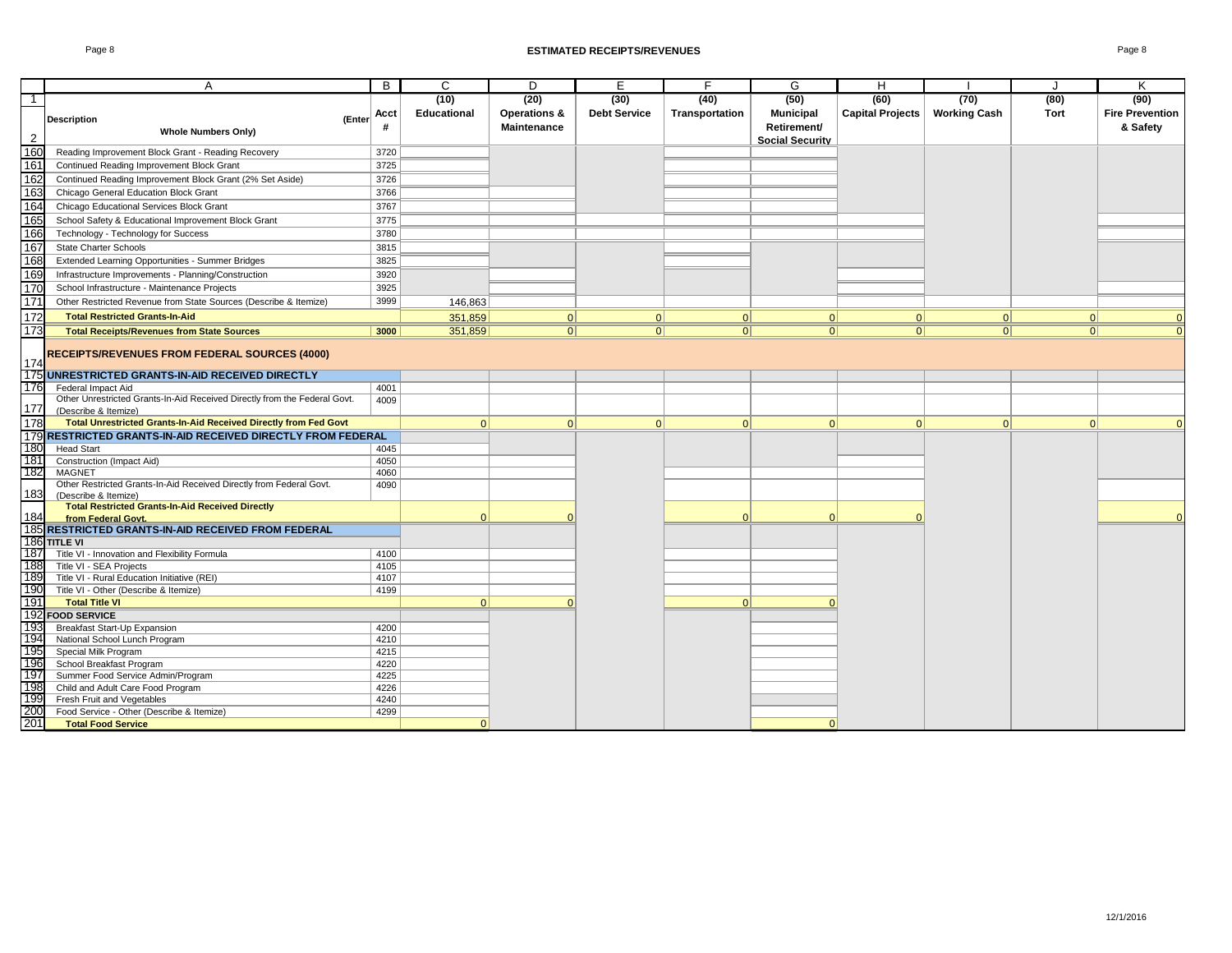|                | A                                                                                                               | B            | C                  | D                       | E                   | F              | G                      | H                       |                     | J    | K                      |
|----------------|-----------------------------------------------------------------------------------------------------------------|--------------|--------------------|-------------------------|---------------------|----------------|------------------------|-------------------------|---------------------|------|------------------------|
| $\overline{1}$ |                                                                                                                 |              | (10)               | (20)                    | (30)                | (40)           | (50)                   | (60)                    | (70)                | (80) | (90)                   |
|                |                                                                                                                 | Acct         | <b>Educational</b> | <b>Operations &amp;</b> | <b>Debt Service</b> | Transportation | <b>Municipal</b>       | <b>Capital Projects</b> | <b>Working Cash</b> | Tort | <b>Fire Prevention</b> |
|                | <b>Description</b><br>(Enter                                                                                    | #            |                    | <b>Maintenance</b>      |                     |                | Retirement/            |                         |                     |      | & Safety               |
| $\overline{2}$ | <b>Whole Numbers Only)</b>                                                                                      |              |                    |                         |                     |                | <b>Social Security</b> |                         |                     |      |                        |
| 202            | <b>TITLE I</b>                                                                                                  |              |                    |                         |                     |                |                        |                         |                     |      |                        |
| 203            | Title I - Low Income                                                                                            | 4300         |                    |                         |                     |                |                        |                         |                     |      |                        |
| 204            | Title I - Low Income - Neglected, Private                                                                       | 4305         |                    |                         |                     |                |                        |                         |                     |      |                        |
| 205            | Title I - Comprehensive School Reform                                                                           | 4332         |                    |                         |                     |                |                        |                         |                     |      |                        |
| 206            | Title I - Reading First                                                                                         | 4334         |                    |                         |                     |                |                        |                         |                     |      |                        |
| 207            | Title I - Even Start                                                                                            | 4335         |                    |                         |                     |                |                        |                         |                     |      |                        |
| 208            | Title I - Reading First SEA Funds                                                                               | 4337         |                    |                         |                     |                |                        |                         |                     |      |                        |
| 209            | Title I - Migrant Education                                                                                     | 4340         |                    |                         |                     |                |                        |                         |                     |      |                        |
| 210            | Title I - Other (Describe & Itemize)                                                                            | 4399         |                    |                         |                     |                |                        |                         |                     |      |                        |
| 211            | <b>Total Title I</b>                                                                                            |              | $\Omega$           |                         |                     | $\vert$ 0      | ŋ                      |                         |                     |      |                        |
|                | 212 TITLE IV                                                                                                    |              |                    |                         |                     |                |                        |                         |                     |      |                        |
| 213            | Title IV - Safe & Drug Free Schools - Formula                                                                   | 4400         |                    |                         |                     |                |                        |                         |                     |      |                        |
| 214            | Title IV - 21st Century Comm Learning Centers                                                                   | 4421         |                    |                         |                     |                |                        |                         |                     |      |                        |
| 215            | Title IV - Other (Describe & Itemize)                                                                           | 4499         |                    |                         |                     |                |                        |                         |                     |      |                        |
| 216            | <b>Total Title IV</b>                                                                                           |              | $\Omega$           |                         |                     | 0              | $\Omega$               |                         |                     |      |                        |
|                | 217 FEDERAL - SPECIAL EDUCATION                                                                                 |              |                    |                         |                     |                |                        |                         |                     |      |                        |
| 218            | Federal Special Education - Preschool Flow-Through                                                              | 4600         | 268,508            |                         |                     |                |                        |                         |                     |      |                        |
| 219            | Federal Special Education - Preschool Discretionary                                                             | 4605         |                    |                         |                     |                |                        |                         |                     |      |                        |
| 220            | Federal Special Education - IDEA Flow Through                                                                   | 4620         | 8,560,088          |                         |                     |                |                        |                         |                     |      |                        |
| 221            | Federal Special Education - IDEA Room & Board                                                                   | 4625         |                    |                         |                     |                |                        |                         |                     |      |                        |
| 222            | Federal Special Education - IDEA Discretionary                                                                  | 4630         |                    |                         |                     |                |                        |                         |                     |      |                        |
| 223            | Federal Special Education - IDEA - Other (Describe & Itemize)                                                   | 4699         |                    |                         |                     |                |                        |                         |                     |      |                        |
| 224            | <b>Total Federal Special Education</b>                                                                          |              | 8,828,596          |                         |                     | 0              |                        |                         |                     |      |                        |
| 225            | <b>CTE - PERKINS</b>                                                                                            |              |                    |                         |                     |                |                        |                         |                     |      |                        |
| 226            | CTE - Perkins-Title IIIE Tech Prep                                                                              | 4770         |                    |                         |                     |                |                        |                         |                     |      |                        |
| 227            | CTE - Other (Describe & Itemize)                                                                                | 4799         |                    |                         |                     |                |                        |                         |                     |      |                        |
| 228            | <b>Total CTE - Perkins</b>                                                                                      |              | 0                  |                         |                     |                | $\Omega$               |                         |                     |      |                        |
| 229            | Federal - Adult Education                                                                                       | 4810         | 91,357             |                         |                     |                |                        |                         |                     |      |                        |
| 230            | ARRA - General State Aid - Education Stabilization                                                              | 4850         |                    |                         |                     |                |                        |                         |                     |      |                        |
| 231            | ARRA - Title I - Low Income                                                                                     | 4851         |                    |                         |                     |                |                        |                         |                     |      |                        |
| 232            | ARRA - Title I - Neglected, Private                                                                             | 4852         |                    |                         |                     |                |                        |                         |                     |      |                        |
| 233            | ARRA - Title I - Delinquent, Private                                                                            | 4853         |                    |                         |                     |                |                        |                         |                     |      |                        |
| 234            | ARRA - Title I - School Improvement (Part A)                                                                    | 4854         |                    |                         |                     |                |                        |                         |                     |      |                        |
| 235            | ARRA - Title I - School Improvement (Section 1003g)                                                             | 4855         |                    |                         |                     |                |                        |                         |                     |      |                        |
| 236            | ARRA - IDEA - Part B - Preschool                                                                                | 4856         |                    |                         |                     |                |                        |                         |                     |      |                        |
| 237            | ARRA - IDEA - Part B - Flow-Through                                                                             | 4857         |                    |                         |                     |                |                        |                         |                     |      |                        |
| 238            | ARRA - Title IID - Technology - Formula                                                                         | 4860         |                    |                         |                     |                |                        |                         |                     |      |                        |
| 239            | ARRA - Title IID - Technology - Competitive                                                                     | 4861         |                    |                         |                     |                |                        |                         |                     |      |                        |
| 240            | ARRA - McKinney - Vento Homeless Education                                                                      | 4862         |                    |                         |                     |                |                        |                         |                     |      |                        |
| 241            | ARRA - Child Nutrition Equipment Assistance                                                                     | 4863         |                    |                         |                     |                |                        |                         |                     |      |                        |
| 242            | Impact Aid Formula Grants                                                                                       | 4864         |                    |                         |                     |                |                        |                         |                     |      |                        |
| 243<br>244     | Impact Aid Competitive Grants                                                                                   | 4865         |                    |                         |                     |                |                        |                         |                     |      |                        |
|                | Qualified Zone Academy Bond Tax Credits                                                                         | 4866         |                    |                         |                     |                |                        |                         |                     |      |                        |
| 245<br>246     | Qualified School Construction Bond Credits<br><b>Build America Bond Tax Credits</b>                             | 4867<br>4868 |                    |                         |                     |                |                        |                         |                     |      |                        |
| 247            |                                                                                                                 |              |                    |                         |                     |                |                        |                         |                     |      |                        |
| 248            | Build America Bond Interest Reimbursement<br>ARRA - General State Aid - Other Government Services Stabilization | 4869<br>4870 |                    |                         |                     |                |                        |                         |                     |      |                        |
| 249            | Other ARRA Funds - II                                                                                           | 4871         |                    |                         |                     |                |                        |                         |                     |      |                        |
| 250            | Other ARRA Funds - III                                                                                          | 4872         |                    |                         |                     |                |                        |                         |                     |      |                        |
| 251            | Other ARRA Funds - IV                                                                                           | 4873         |                    |                         |                     |                |                        |                         |                     |      |                        |
| 252            | Other ARRA Funds - V                                                                                            | 4874         |                    |                         |                     |                |                        |                         |                     |      |                        |
| 253            | <b>ARRA - Early Childhood</b>                                                                                   | 4875         |                    |                         |                     |                |                        |                         |                     |      |                        |
| 254            | Other ARRA Funds - VII                                                                                          | 4876         |                    |                         |                     |                |                        |                         |                     |      |                        |
|                |                                                                                                                 |              |                    |                         |                     |                |                        |                         |                     |      |                        |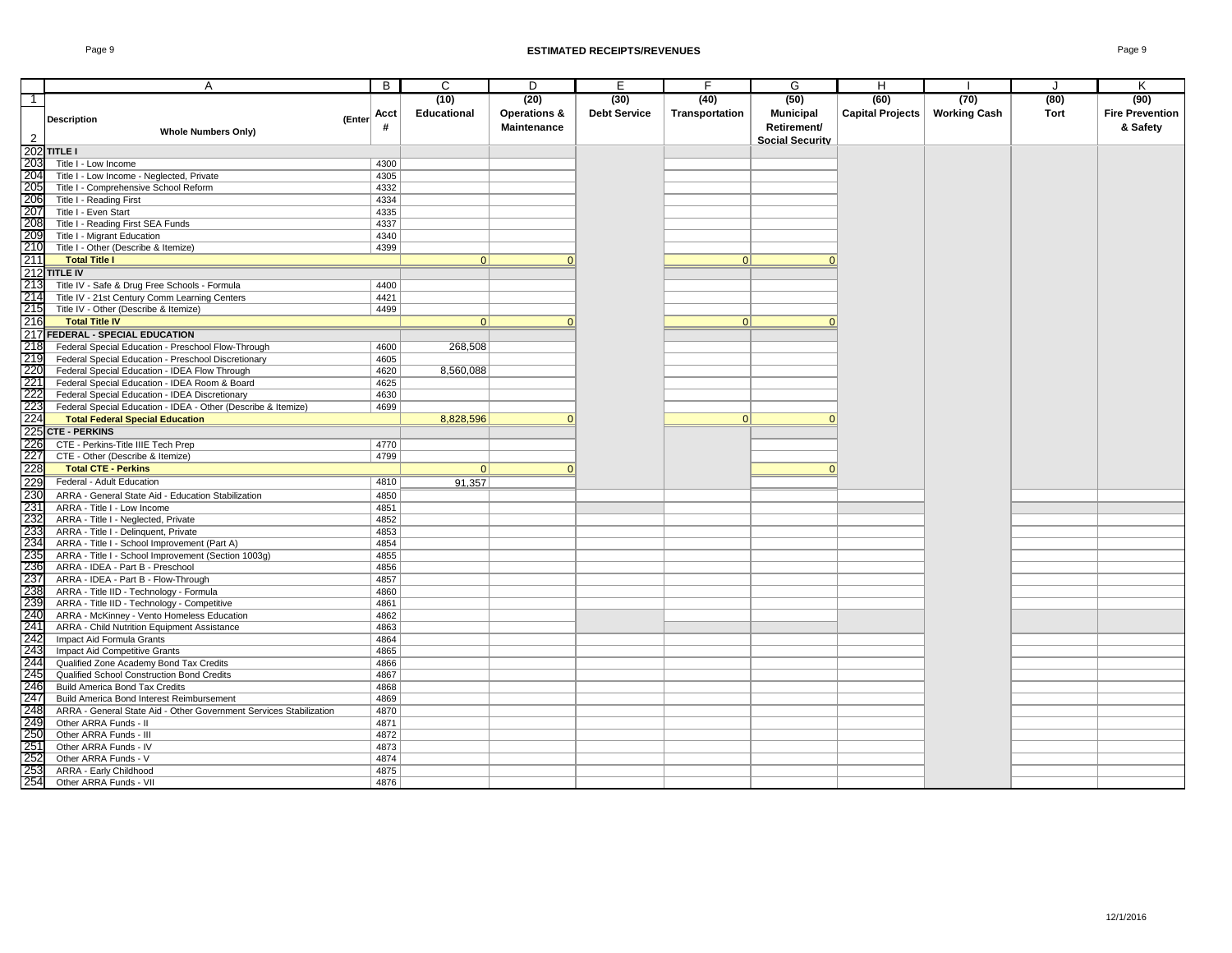|                                                                                                                                        |                                                                                                | B    | C                   | D                                                     | E                           | E.                     | G                                                                 | H                               |                             |              | K                                          |
|----------------------------------------------------------------------------------------------------------------------------------------|------------------------------------------------------------------------------------------------|------|---------------------|-------------------------------------------------------|-----------------------------|------------------------|-------------------------------------------------------------------|---------------------------------|-----------------------------|--------------|--------------------------------------------|
| -1<br>2                                                                                                                                | (Enter<br><b>Description</b><br><b>Whole Numbers Only)</b>                                     | Acct | (10)<br>Educational | (20)<br><b>Operations &amp;</b><br><b>Maintenance</b> | (30)<br><b>Debt Service</b> | (40)<br>Transportation | (50)<br><b>Municipal</b><br>Retirement/<br><b>Social Security</b> | (60)<br><b>Capital Projects</b> | (70)<br><b>Working Cash</b> | (80)<br>Tort | (90)<br><b>Fire Prevention</b><br>& Safety |
|                                                                                                                                        | Other ARRA Funds - VIII                                                                        | 4877 |                     |                                                       |                             |                        |                                                                   |                                 |                             |              |                                            |
|                                                                                                                                        | Other ARRA Funds - IX                                                                          | 4878 |                     |                                                       |                             |                        |                                                                   |                                 |                             |              |                                            |
|                                                                                                                                        | Other ARRA Funds - X                                                                           | 4879 |                     |                                                       |                             |                        |                                                                   |                                 |                             |              |                                            |
|                                                                                                                                        | Other ARRA Funds - Ed Job Fund Program                                                         | 4880 |                     |                                                       |                             |                        |                                                                   |                                 |                             |              |                                            |
|                                                                                                                                        | <b>Total Stimulus Programs</b>                                                                 |      |                     | $\Omega$                                              | $\Omega$                    | 0                      | 0                                                                 |                                 |                             |              | $\Omega$                                   |
|                                                                                                                                        | Race to the Top Program                                                                        | 4901 |                     |                                                       |                             |                        |                                                                   |                                 |                             |              |                                            |
|                                                                                                                                        | Race to the Top - Preschool Expansion Grant                                                    | 4902 |                     |                                                       |                             |                        |                                                                   |                                 |                             |              |                                            |
|                                                                                                                                        | Advanced Placement Fee/International Baccalaureate                                             | 4904 |                     |                                                       |                             |                        |                                                                   |                                 |                             |              |                                            |
|                                                                                                                                        | Title III - Immigrant Education Program (IEP)                                                  | 4905 |                     |                                                       |                             |                        |                                                                   |                                 |                             |              |                                            |
| 255<br>256<br>257<br>258<br>259<br>260<br>260<br>262<br>263<br>268<br>260<br>260<br>27<br>27<br>27<br>27<br>27<br>27<br>27<br>27<br>28 | Title III - Language Inst Program - Limited English (LIPLEP)                                   | 4909 |                     |                                                       |                             |                        |                                                                   |                                 |                             |              |                                            |
|                                                                                                                                        | Learn & Serve America                                                                          | 4910 |                     |                                                       |                             |                        |                                                                   |                                 |                             |              |                                            |
|                                                                                                                                        | McKinney Education for Homeless Children                                                       | 4920 |                     |                                                       |                             |                        |                                                                   |                                 |                             |              |                                            |
|                                                                                                                                        | Title II - Eisenhower - Professional Development Formula                                       | 4930 |                     |                                                       |                             |                        |                                                                   |                                 |                             |              |                                            |
|                                                                                                                                        | Title II - Teacher Quality                                                                     | 4932 |                     |                                                       |                             |                        |                                                                   |                                 |                             |              |                                            |
|                                                                                                                                        | <b>Federal Charter Schools</b>                                                                 | 4960 |                     |                                                       |                             |                        |                                                                   |                                 |                             |              |                                            |
|                                                                                                                                        | Medicaid Matching Funds - Administrative Outreach                                              | 4991 | 22,000              |                                                       |                             |                        |                                                                   |                                 |                             |              |                                            |
|                                                                                                                                        | Medicaid Matching Funds - Fee-For-Service Program                                              | 4992 |                     |                                                       |                             |                        |                                                                   |                                 |                             |              |                                            |
| 272                                                                                                                                    | Other Restricted Grants Received from Federal Government through State<br>(Describe & Itemize) | 4999 |                     |                                                       |                             |                        |                                                                   |                                 |                             |              |                                            |
|                                                                                                                                        | <b>Total Restricted Grants-In-Aid Received from Federal</b>                                    |      |                     |                                                       |                             |                        |                                                                   |                                 |                             |              |                                            |
|                                                                                                                                        | Govt. Thru the State                                                                           |      | 8,941,953           |                                                       |                             |                        |                                                                   |                                 |                             |              | $\Omega$                                   |
| 273<br>274                                                                                                                             | <b>TOTAL RECEIPTS/REVENUES FROM FEDERAL SOURCES</b>                                            | 4000 | 8,941,953           |                                                       | $\Omega$                    | $\Omega$               | 0                                                                 | $\Omega$                        |                             | 0            | $\Omega$                                   |
| 275                                                                                                                                    | <b>TOTAL DIRECT RECEIPTS/REVENUES</b>                                                          |      | 10,102,093          | 346,316                                               | 2,700                       | 7,916                  | 0                                                                 | $\Omega$                        |                             |              | $\Omega$                                   |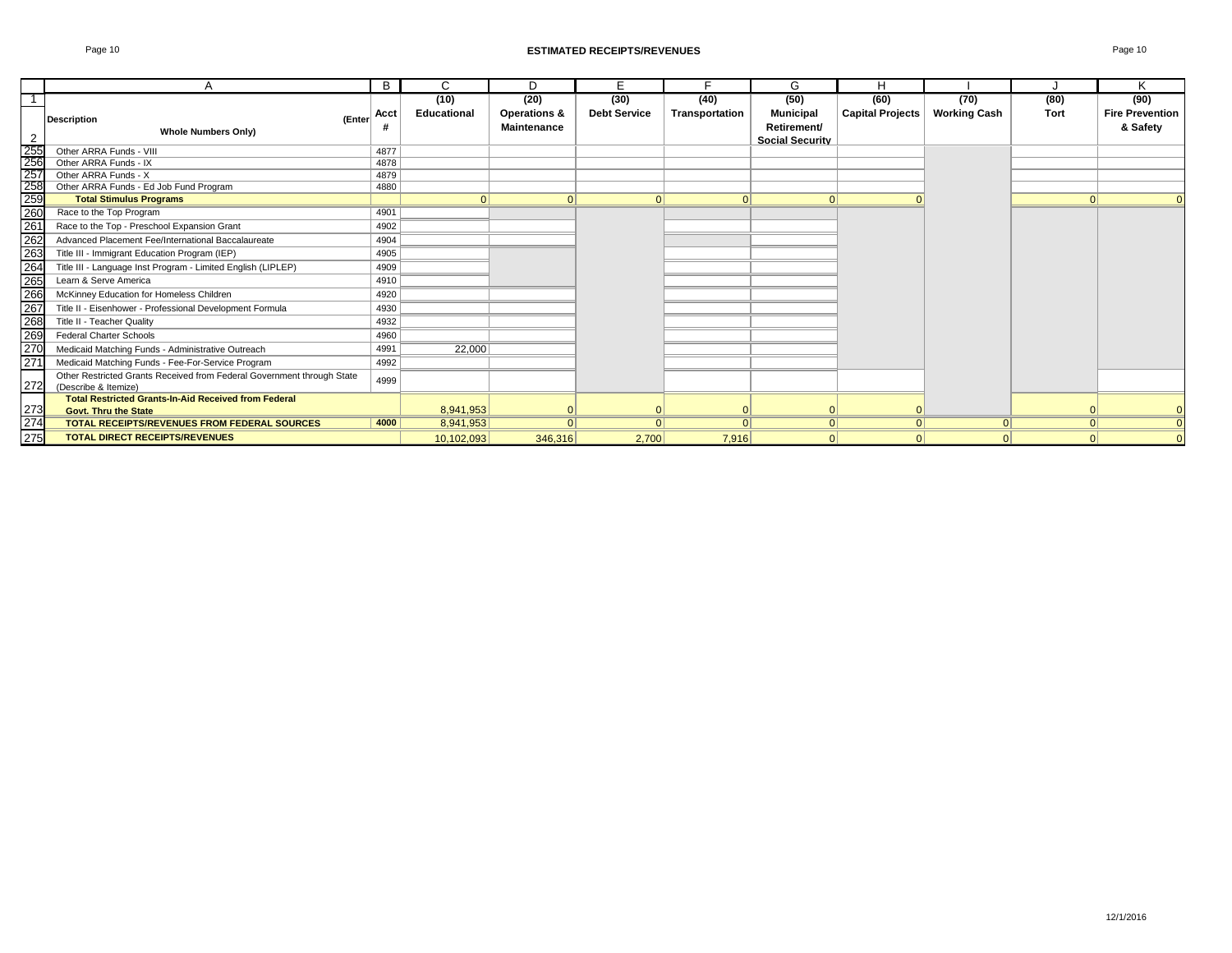#### Page 11 **ESTIMATED DISBURSEMENTS/EXPENDITURES** Page 11

| age |  |  |
|-----|--|--|
|-----|--|--|

|                                                                                      | A                                                                                               | B            | C                | D               | Е                | F.               | G                     | H                    |                 | J               | K                |
|--------------------------------------------------------------------------------------|-------------------------------------------------------------------------------------------------|--------------|------------------|-----------------|------------------|------------------|-----------------------|----------------------|-----------------|-----------------|------------------|
| $\overline{1}$                                                                       |                                                                                                 |              | (100)            | (200)           | (300)            | (400)            | (500)                 | (600)                | (700)           | (800)           | (900)            |
|                                                                                      | <b>Description</b>                                                                              | Funct        | <b>Salaries</b>  | Employee        | <b>Purchased</b> | Supplies &       | <b>Capital Outlay</b> | <b>Other Objects</b> | Non-Capitalized | Termination     | Total            |
| $\overline{2}$                                                                       | (Enter Whole Numbers Only)                                                                      | #            |                  | <b>Benefits</b> | <b>Services</b>  | <b>Materials</b> |                       |                      | Equipment       | <b>Benefits</b> |                  |
| 3                                                                                    | <b>10 - EDUCATIONAL FUND (ED)</b>                                                               |              |                  |                 |                  |                  |                       |                      |                 |                 |                  |
| $\overline{4}$                                                                       | <b>INSTRUCTION (ED)</b>                                                                         | 1000         |                  |                 |                  |                  |                       |                      |                 |                 |                  |
| $\begin{array}{c} 5 \\ 6 \end{array}$                                                | Regular Programs<br>Tuition Payment to Charter Schools                                          | 1100<br>1115 |                  |                 |                  |                  |                       |                      |                 |                 |                  |
| $\frac{\frac{3}{7}}{8}$                                                              | Pre-K Programs                                                                                  | 1125         |                  |                 |                  |                  |                       |                      |                 |                 |                  |
|                                                                                      | Special Education Programs (Functions 1200 - 1220)                                              | 1200         | 183,532          | 165,275         | 56,900           | 100              |                       |                      |                 |                 | 405,807          |
| 10                                                                                   | Special Education Programs Pre-K<br>Remedial and Supplemental Programs K-12                     | 1225<br>1250 |                  |                 |                  |                  |                       |                      |                 |                 |                  |
| $-11$                                                                                | Remedial and Supplemental Programs Pre-K                                                        | 1275         |                  |                 |                  |                  |                       |                      |                 |                 |                  |
| 12                                                                                   | Adult/Continuing Education Programs                                                             | 1300         |                  |                 |                  |                  |                       |                      |                 |                 |                  |
| $\frac{1}{13}$                                                                       | CTE Programs                                                                                    | 1400         |                  |                 |                  |                  |                       |                      |                 |                 |                  |
|                                                                                      | Interscholastic Programs<br>Summer School Programs                                              | 1500<br>1600 |                  |                 |                  |                  |                       |                      |                 |                 |                  |
| $\frac{11}{16}$<br>$\frac{16}{17}$                                                   | Gifted Programs                                                                                 | 1650         |                  |                 |                  |                  |                       |                      |                 |                 |                  |
|                                                                                      | <b>Driver's Education Programs</b>                                                              | 1700         |                  |                 |                  |                  |                       |                      |                 |                 |                  |
| 18                                                                                   | <b>Bilingual Programs</b>                                                                       | 1800<br>1900 |                  | 51,499          | 38,560           | 34,000           | 4,000                 |                      |                 |                 | 128,059          |
| $\frac{19}{20}$                                                                      | Truant Alternative & Optional Programs<br>Pre-K Programs - Private Tuition                      | 1910         |                  |                 |                  |                  |                       |                      |                 |                 |                  |
| 21                                                                                   | Regular K-12 Programs Private Tuition                                                           | 1911         |                  |                 |                  |                  |                       |                      |                 |                 |                  |
| $\frac{22}{23}$<br>$\frac{24}{25}$<br>$\frac{26}{27}$                                | Special Education Programs K-12 Private Tuition                                                 | 1912         |                  |                 |                  |                  |                       |                      |                 |                 |                  |
|                                                                                      | Special Education Programs Pre-K Tuition<br>Remedial/Supplemental Programs K-12 Private Tuition | 1913<br>1914 |                  |                 |                  |                  |                       |                      |                 |                 |                  |
|                                                                                      | Remedial/Supplemental Programs Pre-K Private Tuition                                            | 1915         |                  |                 |                  |                  |                       |                      |                 |                 |                  |
|                                                                                      | Adult/Continuing Education Programs Private Tuition                                             | 1916         |                  |                 |                  |                  |                       |                      |                 |                 |                  |
|                                                                                      | CTE Programs Private Tuition                                                                    | 1917         |                  |                 |                  |                  |                       |                      |                 |                 |                  |
|                                                                                      | Interscholastic Programs Private Tuition<br>Summer School Programs Private Tuition              | 1918<br>1919 |                  |                 |                  |                  |                       |                      |                 |                 |                  |
|                                                                                      | Gifted Programs Private Tuition                                                                 | 1920         |                  |                 |                  |                  |                       |                      |                 |                 |                  |
| $\frac{28}{29}$<br>$\frac{29}{30}$<br>$\frac{31}{31}$                                | <b>Bilingual Programs Private Tuition</b>                                                       | 1921         |                  |                 |                  |                  |                       |                      |                 |                 |                  |
| $\overline{32}$                                                                      | Truants Alternative/Opt Ed Programs Private Tuition                                             | 1922         |                  |                 |                  |                  |                       |                      |                 |                 |                  |
| 33                                                                                   | <b>Total Instruction14</b>                                                                      | 1000         | 183,532          | 216,774         | 95,460           | 34,100           | 4,000                 | $\Omega$             | $\Omega$        | $\Omega$        | 533,866          |
| 34                                                                                   | <b>SUPPORT SERVICES (ED)</b><br><b>Support Services - Pupil</b>                                 | 2000         |                  |                 |                  |                  |                       |                      |                 |                 |                  |
| $\frac{35}{36}$                                                                      | Attendance & Social Work Services                                                               | 2110         | 99,693           | 10,723          | 1,300            | 200              |                       |                      |                 |                 | 111,916          |
| $\begin{array}{r} \n \overline{37} \\ \overline{38} \\ \overline{39} \\ \end{array}$ | <b>Guidance Services</b>                                                                        | 2120         |                  |                 |                  |                  |                       |                      |                 |                 |                  |
|                                                                                      | <b>Health Services</b>                                                                          | 2130         |                  |                 |                  |                  |                       |                      |                 |                 |                  |
| 40                                                                                   | <b>Psychological Services</b>                                                                   | 2140<br>2150 | 800              |                 |                  |                  |                       |                      |                 |                 | 800              |
| 41                                                                                   | Speech Pathology & Audiology Services<br>Other Support Services - Pupils (Describe & Itemize)   | 2190         | 189,559<br>7,200 | 66,147          | 7,014<br>1,100   | 3,100            | 6,775                 | 1,000                |                 |                 | 273,595<br>8,300 |
|                                                                                      | <b>Total Support Services - Pupil</b>                                                           | 2100         | 297,252          | 76,870          | 9,414            | 3,300            | 6,775                 | 1,000                | 0               | 0               | 394,611          |
|                                                                                      | <b>Support Services - Instructional Staff</b>                                                   |              |                  |                 |                  |                  |                       |                      |                 |                 |                  |
| $\begin{array}{r} 42 \\ 43 \\ 44 \\ \hline 45 \\ 46 \end{array}$                     | Improvement of Instruction Services                                                             | 2210         |                  |                 | 10,450           |                  |                       |                      |                 |                 | 10,450           |
|                                                                                      | <b>Educational Media Services</b>                                                               | 2220         |                  |                 |                  |                  |                       |                      |                 |                 |                  |
| 47                                                                                   | Assessment & Testing<br><b>Total Support Services - Instructional Staff</b>                     | 2230<br>2200 | 0                | 0               | 10,450           | 0                | 0                     | 0                    | 0               | 0               | 10,450           |
|                                                                                      | <b>Support Services - General Administration</b>                                                |              |                  |                 |                  |                  |                       |                      |                 |                 |                  |
| 48<br>49                                                                             | <b>Board of Education Services</b>                                                              | 2310         |                  |                 |                  |                  |                       |                      |                 |                 |                  |
| $\frac{50}{51}$                                                                      | <b>Executive Administration Services</b>                                                        | 2320         | 149,730          | 15,477          | 31,700           | 1,500            |                       | 350                  |                 |                 | 198,757          |
|                                                                                      | Special Area Administration Services                                                            | 2330         |                  |                 |                  |                  |                       |                      |                 |                 |                  |
| 52                                                                                   | <b>Tort Immunity Services</b>                                                                   | 360 - 2370   |                  |                 |                  |                  |                       |                      |                 |                 |                  |
| <u>മിരിച്ചിരിയില്ലാണ്ട് പ്രവ</u>                                                     | <b>Total Support Services - General Administration</b>                                          | 2300         | 149,730          | 15,477          | 31,700           | 1,500            | $\overline{0}$        | 350                  | 0               | 0               | 198,757          |
|                                                                                      | <b>Support Services - School Administration</b><br>Office of the Principal Services             | 2410         |                  |                 |                  |                  |                       |                      |                 |                 |                  |
|                                                                                      | Other Support Services - School Administration (Describe & Itemize)                             | 2490         |                  |                 |                  |                  |                       |                      |                 |                 |                  |
|                                                                                      | <b>Total Support Services - School Administration</b>                                           | 2400         | 0                | 0               | 0                | 0                | 0                     | 0                    | 0               | 0               |                  |
|                                                                                      | <b>Support Services - Business</b>                                                              |              |                  |                 |                  |                  |                       |                      |                 |                 |                  |
|                                                                                      | Direction of Business Support Services                                                          | 2510         |                  |                 |                  |                  |                       |                      |                 |                 |                  |
|                                                                                      | <b>Fiscal Services</b><br>Operation & Maintenance of Plant Services                             | 2520<br>2540 | 36,050           | 30,850          | 16,000           | 1,000            |                       |                      |                 |                 | 83,900           |
|                                                                                      | <b>Pupil Transportation Services</b>                                                            | 2550         |                  |                 |                  |                  |                       |                      |                 |                 |                  |
|                                                                                      | <b>Food Services</b>                                                                            | 2560         |                  |                 |                  |                  |                       |                      |                 |                 |                  |
|                                                                                      | <b>Internal Services</b>                                                                        | 2570         |                  |                 | 1,000            | 1,500            |                       |                      |                 |                 | 2,500            |
| 65<br>66                                                                             | <b>Total Support Services - Business</b><br><b>Support Services - Central</b>                   | 2500         | 36,050           | 30,850          | 17,000           | 2,500            | 0                     | 0                    | 0               | 0               | 86,400           |
|                                                                                      |                                                                                                 |              |                  |                 |                  |                  |                       |                      |                 |                 |                  |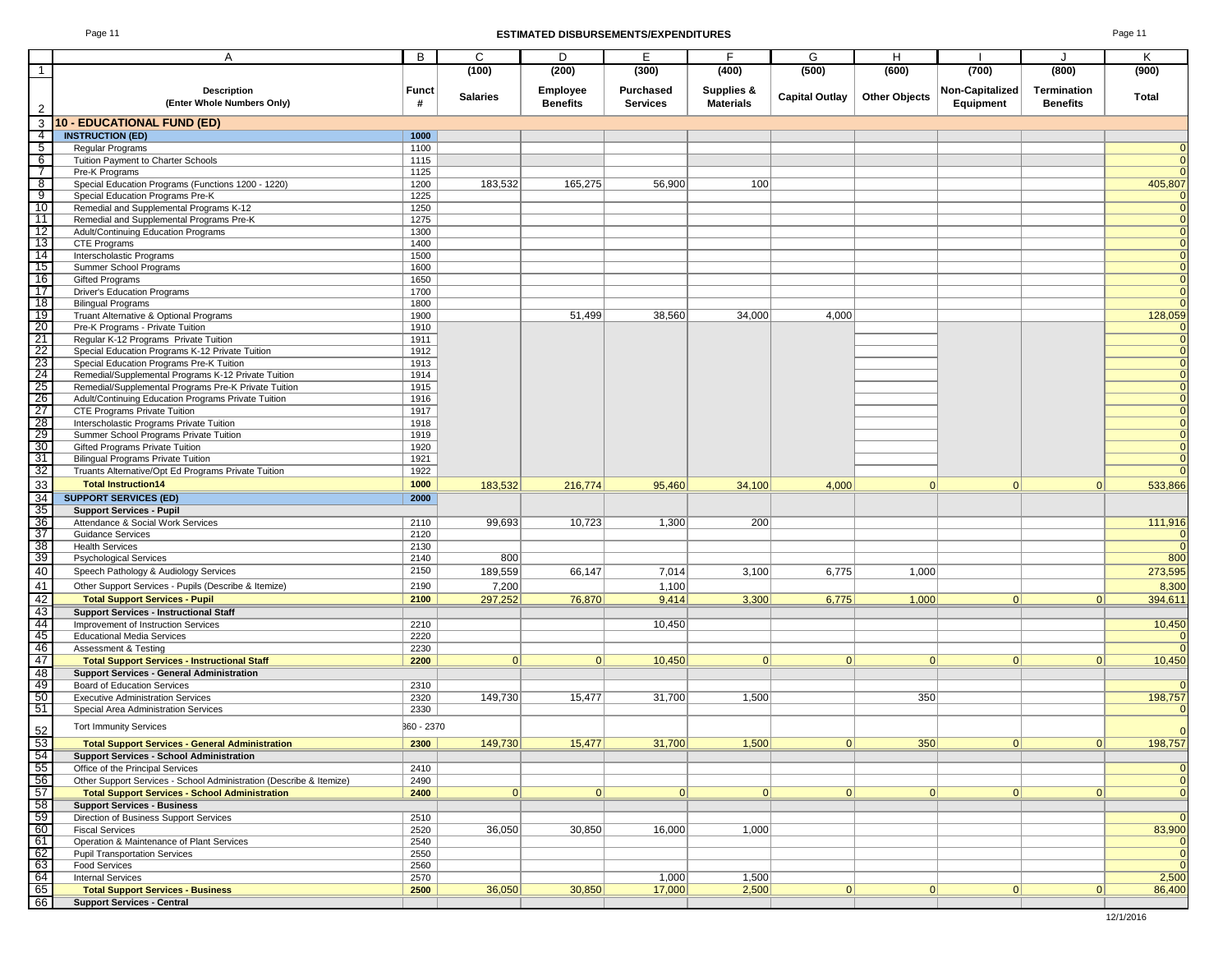#### Page 12 **ESTIMATED DISBURSEMENTS/EXPENDITURES** Page 12

|                                                      | A                                                                                                | B            | C               | D               | E               | F                | G                     | H                    |                 |                    | K                            |
|------------------------------------------------------|--------------------------------------------------------------------------------------------------|--------------|-----------------|-----------------|-----------------|------------------|-----------------------|----------------------|-----------------|--------------------|------------------------------|
| $\overline{1}$                                       |                                                                                                  |              | (100)           | (200)           | (300)           | (400)            | (500)                 | (600)                | (700)           | (800)              | (900)                        |
|                                                      | <b>Description</b>                                                                               | <b>Funct</b> |                 | Employee        | Purchased       | Supplies &       |                       |                      | Non-Capitalized | <b>Termination</b> |                              |
| 2                                                    | (Enter Whole Numbers Only)                                                                       | #            | <b>Salaries</b> | <b>Benefits</b> | <b>Services</b> | <b>Materials</b> | <b>Capital Outlay</b> | <b>Other Objects</b> | Equipment       | <b>Benefits</b>    | Total                        |
| 67                                                   | Direction of Central Support Services                                                            | 2610         |                 |                 |                 |                  |                       |                      |                 |                    | $\mathbf{0}$                 |
|                                                      | Planning, Research, Development & Evaluation Services                                            | 2620         |                 |                 |                 |                  |                       |                      |                 |                    | $\mathbf{0}$                 |
|                                                      | <b>Information Services</b>                                                                      | 2630         |                 |                 | 25,500          | 1.500            |                       |                      |                 |                    | 27,000                       |
| စ်စေး                                                | <b>Staff Services</b>                                                                            | 2640         |                 |                 | 15,422          |                  |                       |                      |                 |                    | 15,422                       |
| $\overline{71}$                                      | <b>Data Processing Services</b>                                                                  | 2660         |                 |                 |                 |                  |                       |                      |                 |                    | $\Omega$                     |
| 72                                                   | <b>Total Support Services - Central</b>                                                          | 2600         | 0               | 0               | 40.922          | 1.500            | 0                     | 0                    | 0               | 0                  | 42,422                       |
| $\frac{73}{74}$                                      | Other Support Services (Describe & Itemize)                                                      | 2900         |                 |                 |                 |                  |                       |                      |                 |                    | $\Omega$                     |
|                                                      | <b>Total Support Services</b>                                                                    | 2000         | 483,032         | 123,197         | 109,486         | 8,800            | 6,775                 | 1,350                | 0               | 0                  | 732,640                      |
| 75                                                   | <b>COMMUNITY SERVICES (ED)</b>                                                                   | 3000         |                 |                 |                 |                  |                       |                      |                 |                    | $\Omega$                     |
| $\overline{76}$                                      | PAYMENTS TO OTHER DIST & GOVT UNITS (ED)                                                         | 4000         |                 |                 |                 |                  |                       |                      |                 |                    |                              |
| $\frac{1}{77}$                                       | Payments to Other Dist & Govt Units (In-State)                                                   |              |                 |                 |                 |                  |                       |                      |                 |                    |                              |
|                                                      | Payments for Regular Programs                                                                    | 4110         |                 |                 |                 |                  |                       |                      |                 |                    | $\Omega$                     |
| 78<br>79<br>80                                       | Payments for Special Education Programs                                                          | 4120         |                 |                 | 8.540           |                  |                       | 8.828.596            |                 |                    | 8,837,136                    |
|                                                      | Payments for Adult/Continuing Education Programs                                                 | 4130         |                 |                 |                 |                  |                       |                      |                 |                    | 0                            |
| 81                                                   | Payments for CTE Programs                                                                        | 4140         |                 |                 |                 |                  |                       |                      |                 |                    | $\mathbf{0}$                 |
| $rac{82}{83}$                                        | Payments for Community College Programs                                                          | 4170         |                 |                 |                 |                  |                       |                      |                 |                    | $\Omega$                     |
|                                                      | Other Payments to In-State Govt Units (Describe & Itemize)                                       | 4190         |                 |                 | 146,896         |                  |                       |                      |                 |                    | 146,896                      |
| 84                                                   | Total Payments to Other Dist & Govt Units (In-State)                                             | 4100         |                 |                 | 155,436         |                  |                       | 8,828,596            |                 |                    | 8,984,032                    |
| $\begin{array}{r} 85 \\ 86 \\ \hline 87 \end{array}$ | Payments for Regular Programs - Tuition                                                          | 4210         |                 |                 |                 |                  |                       |                      |                 |                    | $\mathbf 0$                  |
|                                                      | Payments for Special Education Programs - Tuition                                                | 4220         |                 |                 |                 |                  |                       |                      |                 |                    | $\mathbf{0}$                 |
|                                                      | Payments for Adult/Continuing Education Programs - Tuition                                       | 4230         |                 |                 |                 |                  |                       |                      |                 |                    | $\mathbf{0}$                 |
| 88<br>88<br>90                                       | Payments for CTE Programs - Tuition                                                              | 4240         |                 |                 |                 |                  |                       |                      |                 |                    | $\Omega$                     |
|                                                      | Payments for Community College Programs - Tuition                                                | 4270         |                 |                 |                 |                  |                       |                      |                 |                    | $\Omega$                     |
| 91                                                   | Payments for Other Programs - Tuition                                                            | 4280<br>4290 |                 |                 |                 |                  |                       |                      |                 |                    | $\Omega$<br>$\mathbf{0}$     |
|                                                      | Other Payments to In-State Govt Units (Describe & Itemize)                                       | 4200         |                 |                 |                 |                  |                       | $\Omega$             |                 |                    |                              |
| ၁)<br>၁) ၁) ၁) ၁)<br>၁) ၁) ၁                         | Total Payments to Other Dist & Govt Units - Tuition (In State)                                   | 4310         |                 |                 |                 |                  |                       |                      |                 |                    | $\Omega$                     |
|                                                      | Payments for Regular Programs - Transfers<br>Payments for Special Education Programs - Transfers | 4320         |                 |                 |                 |                  |                       |                      |                 |                    | $\mathbf{0}$<br>$\mathbf{0}$ |
|                                                      | Payments for Adult/Continuing Ed Programs - Transfers                                            | 4330         |                 |                 |                 |                  |                       |                      |                 |                    | $\mathbf{0}$                 |
|                                                      | Payments for CTE Programs - Transfers                                                            | 4340         |                 |                 |                 |                  |                       |                      |                 |                    | $\Omega$                     |
|                                                      | Payments for Community College Program - Transfers                                               | 4370         |                 |                 |                 |                  |                       |                      |                 |                    | $\mathbf{0}$                 |
|                                                      | Payments for Other Programs - Transfers                                                          | 4380         |                 |                 |                 |                  |                       |                      |                 |                    | $\Omega$                     |
| $rac{98}{99}$                                        | Other Payments to In-State Govt Units - Transfers (Describe & Itemize)                           | 4390         |                 |                 |                 |                  |                       |                      |                 |                    | $\mathbf{0}$                 |
| 100                                                  | Total Payments to Other Dist & Govt Units-Transfers (In State)                                   | 4300         |                 |                 | $\Omega$        |                  |                       | $\Omega$             |                 |                    | $\mathbf{0}$                 |
| 101                                                  | Payments to Other Dist & Govt Units (Out of State)                                               | 4400         |                 |                 |                 |                  |                       |                      |                 |                    |                              |
| 102                                                  | <b>Total Payments to Other Dist &amp; Govt Units</b>                                             | 4000         |                 |                 | 155,436         |                  |                       | 8,828,596            |                 |                    | 8,984,032                    |
| 103                                                  | <b>DEBT SERVICE (ED)</b>                                                                         | 5000         |                 |                 |                 |                  |                       |                      |                 |                    |                              |
|                                                      | Debt Service - Interest on Short-Term Debt                                                       |              |                 |                 |                 |                  |                       |                      |                 |                    |                              |
| 104<br>105                                           | <b>Tax Anticipation Warrants</b>                                                                 | 5110         |                 |                 |                 |                  |                       |                      |                 |                    | $\Omega$                     |
|                                                      | <b>Tax Anticipation Notes</b>                                                                    | 5120         |                 |                 |                 |                  |                       |                      |                 |                    | $\mathbf{0}$                 |
| 106<br>107                                           | Corporate Personal Property Repl Tax Anticipated Notes                                           | 5130         |                 |                 |                 |                  |                       |                      |                 |                    | $\mathbf{0}$                 |
|                                                      | <b>State Aid Anticipation Certificates</b>                                                       | 5140         |                 |                 |                 |                  |                       |                      |                 |                    | $\mathbf{0}$                 |
| 108<br>109                                           | Other Interest on Short-Term Debt (Describe & Itemize)                                           | 5150         |                 |                 |                 |                  |                       |                      |                 |                    | $\mathbf{0}$                 |
| 110                                                  | <b>Total Debt Service - Interest on Short-Term Debt</b>                                          | 5100         |                 |                 |                 |                  |                       | $\Omega$             |                 |                    | $\mathbf{0}$                 |
| 111                                                  | Debt Service - Interest on Long-Term Debt                                                        | 5200         |                 |                 |                 |                  |                       |                      |                 |                    | $\mathbf{0}$                 |
| 112                                                  | <b>Total Debt Service</b>                                                                        | 5000         |                 |                 |                 |                  |                       | $\Omega$             |                 |                    | $\mathbf{0}$                 |
| 113                                                  | <b>PROVISION FOR CONTINGENCIES (ED)</b>                                                          | 6000         |                 |                 |                 |                  |                       |                      |                 |                    | $\Omega$                     |
| 114                                                  | <b>Total Direct Disbursements/Expenditures</b>                                                   |              | 666,564         | 339,971         | 360,382         | 42,900           | 10,775                | 8,829,946            | $\Omega$        | $\mathbf{0}$       | 10,250,537                   |
|                                                      | Excess (Deficiency) of Receipts/Revenues Over Disbursements/Expenditures                         |              |                 |                 |                 |                  |                       |                      |                 |                    |                              |
| 115                                                  |                                                                                                  |              |                 |                 |                 |                  |                       |                      |                 |                    | (148, 445)                   |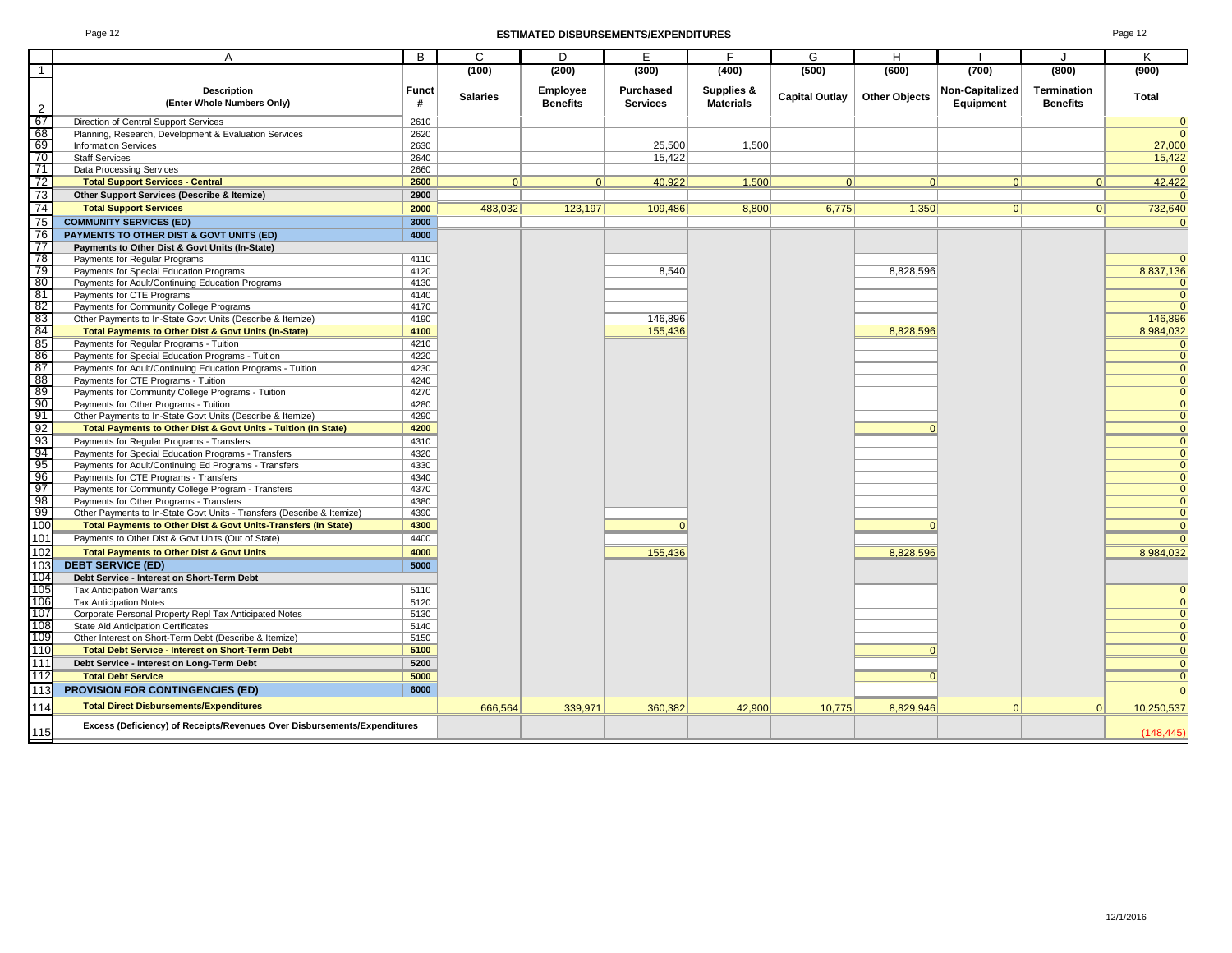#### Page 13 **ESTIMATED DISBURSEMENTS/EXPENDITURES** Page 13

|                   | A                                                          | B            | C               | D               | E                | F                | G                     | Н                    |                 | J                  | Κ              |
|-------------------|------------------------------------------------------------|--------------|-----------------|-----------------|------------------|------------------|-----------------------|----------------------|-----------------|--------------------|----------------|
| $\overline{1}$    |                                                            |              | (100)           | (200)           | (300)            | (400)            | (500)                 | (600)                | (700)           | (800)              | (900)          |
|                   | <b>Description</b>                                         | <b>Funct</b> |                 |                 | <b>Purchased</b> | Supplies &       |                       |                      | Non-Capitalized | <b>Termination</b> |                |
|                   |                                                            |              | <b>Salaries</b> | <b>Employee</b> |                  |                  | <b>Capital Outlay</b> | <b>Other Objects</b> |                 |                    | Total          |
| $\overline{2}$    | (Enter Whole Numbers Only)                                 | #            |                 | <b>Benefits</b> | <b>Services</b>  | <b>Materials</b> |                       |                      | Equipment       | <b>Benefits</b>    |                |
|                   | 117 20 - OPERATIONS AND MAINTENANCE FUND (O&M)             |              |                 |                 |                  |                  |                       |                      |                 |                    |                |
| 118               | <b>SUPPORT SERVICES (O&amp;M)</b>                          | 2000         |                 |                 |                  |                  |                       |                      |                 |                    |                |
| 119               | <b>Support Services - Pupil</b>                            |              |                 |                 |                  |                  |                       |                      |                 |                    |                |
| 120               |                                                            | 2190         |                 |                 |                  |                  |                       |                      |                 |                    |                |
|                   | Other Support Services - Pupils (Describe & Itemize)       |              |                 |                 |                  |                  |                       |                      |                 |                    |                |
| 121               | <b>Support Services - Business</b>                         |              |                 |                 |                  |                  |                       |                      |                 |                    |                |
| 122               | Direction of Business Support Services                     | 2510         |                 |                 |                  |                  |                       |                      |                 |                    |                |
|                   | Facilities Acquisition & Construction Services             | 2530         |                 |                 |                  |                  |                       |                      |                 |                    | $\Omega$       |
| 123<br>124<br>125 | Operation & Maintenance of Plant Services                  | 2540         |                 |                 | 151,239          | 42,500           | 50,000                |                      |                 |                    | 243,739        |
|                   | <b>Pupil Transportation Services</b>                       | 2550         |                 |                 |                  |                  |                       |                      |                 |                    | 0              |
| 126               | <b>Food Services</b>                                       | 2560         |                 |                 |                  |                  |                       |                      |                 |                    |                |
| 127               | <b>Total Support Services - Business</b>                   | 2500         | 0               | 0               | 151,239          | 42,500           | 50,000                | 0                    | 0               | 0                  | 243,739        |
| 128               | Other Support Services (Describe & Itemize)                | 2900         |                 |                 |                  |                  |                       |                      |                 |                    |                |
| 129               | <b>Total Support Services</b>                              | 2000         | 0               | 0               | 151,239          | 42,500           | 50,000                | 0                    | 0               | 0                  | 243,739        |
| 130               | <b>COMMUNITY SERVICES (O&amp;M)</b>                        | 3000         |                 |                 |                  |                  |                       |                      |                 |                    | $\Omega$       |
| 131<br>132        | PAYMENTS TO OTHER DIST & GOVT UNITS (O&M)                  | 4000         |                 |                 |                  |                  |                       |                      |                 |                    |                |
|                   | Payments to Other Dist & Govt Units (In-State)             |              |                 |                 |                  |                  |                       |                      |                 |                    |                |
| 133               | Payments for Regular Programs                              | 4110         |                 |                 |                  |                  |                       |                      |                 |                    |                |
| 134               | Payments for Special Education Programs                    | 4120         |                 |                 |                  |                  |                       |                      |                 |                    |                |
| 135               | Payments for CTE Program                                   | 4140         |                 |                 |                  |                  |                       |                      |                 |                    | $\Omega$       |
| 136               | Other Payments to In-State Govt Units (Describe & Itemize) | 4190         |                 |                 |                  |                  |                       |                      |                 |                    | $\Omega$       |
| 137               | Total Payments to Other Dist & Govt Units (In-State)       | 4100         |                 |                 | $\Omega$         |                  |                       | $\Omega$             |                 |                    | $\mathbf{0}$   |
|                   |                                                            |              |                 |                 |                  |                  |                       |                      |                 |                    |                |
| 138               | Payments to Other Dist & Govt Units (Out of State) 14      | 4400         |                 |                 |                  |                  |                       |                      |                 |                    | $\mathbf{0}$   |
| 139               | <b>Total Payments to Other Dist &amp; Govt Unit</b>        | 4000         |                 |                 | $\Omega$         |                  |                       | $\Omega$             |                 |                    | $\Omega$       |
| 140               | <b>DEBT SERVICE (O&amp;M)</b>                              | 5000         |                 |                 |                  |                  |                       |                      |                 |                    |                |
| 141               | Debt Service - Interest on Short-Term Debt                 |              |                 |                 |                  |                  |                       |                      |                 |                    |                |
| 142               | <b>Tax Anticipation Warrants</b>                           | 5110         |                 |                 |                  |                  |                       |                      |                 |                    | $\mathbf 0$    |
| 143               | <b>Tax Anticipation Notes</b>                              | 5120         |                 |                 |                  |                  |                       |                      |                 |                    | $\mathbf{0}$   |
| 144               | Corporate Personal Prop Repl Tax Anticipated Notes         | 5130         |                 |                 |                  |                  |                       |                      |                 |                    |                |
| 145               | State Aid Anticipation Certificates                        | 5140         |                 |                 |                  |                  |                       |                      |                 |                    | $\Omega$       |
| 146               | Other Interest on Short-Term Debt (Describe & Itemize)     | 5150         |                 |                 |                  |                  |                       |                      |                 |                    |                |
| 147               |                                                            |              |                 |                 |                  |                  |                       | $\Omega$             |                 |                    |                |
|                   | <b>Total Debt Service - Interest on Short-Term Debt</b>    | 5100         |                 |                 |                  |                  |                       |                      |                 |                    |                |
| 148               | Debt Service - Interest on Long-Term Debt                  | 5200         |                 |                 |                  |                  |                       |                      |                 |                    | $\mathbf{0}$   |
| 149               | <b>Total Debt Service</b>                                  | 5000         |                 |                 |                  |                  |                       | $\overline{0}$       |                 |                    | $\mathbf 0$    |
| 150               | <b>PROVISION FOR CONTINGENCIES (O&amp;M)</b>               | 6000         |                 |                 |                  |                  |                       |                      |                 |                    |                |
| 151               | <b>Total Direct Disbursements/Expenditures</b>             |              | 0               | 0               | 151,239          | 42,500           | 50,000                | $\overline{0}$       | 0               | 0                  | 243,739        |
|                   | Excess (Deficiency) of Receipts/Revenues Over              |              |                 |                 |                  |                  |                       |                      |                 |                    |                |
| $\frac{152}{154}$ | Disbursements/Expenditures                                 |              |                 |                 |                  |                  |                       |                      |                 |                    | 102,577        |
|                   | <b>30 - DEBT SERVICE FUND (DS)</b>                         |              |                 |                 |                  |                  |                       |                      |                 |                    |                |
| 155               | PAYMENTS TO OTHER DIST & GOVT UNITS (DS)                   | 4000         |                 |                 |                  |                  |                       |                      |                 |                    |                |
| 156               | Payments to Other Dist & Govt Units (In-State)             |              |                 |                 |                  |                  |                       |                      |                 |                    |                |
|                   | <b>Payments for Regular Programs</b>                       | 4110         |                 |                 |                  |                  |                       |                      |                 |                    |                |
| 157<br>158<br>159 | <b>Payments for Special Education Programs</b>             | 4120         |                 |                 |                  |                  |                       |                      |                 |                    | $\overline{0}$ |
|                   | Other Payments to In-State Govt Units (Describe & Itemize) | 4190         |                 |                 |                  |                  |                       |                      |                 |                    | $\mathbf{0}$   |
| 160               | Total Payments to Other Dist & Govt Units (In-State)       | 4000         |                 |                 |                  |                  |                       | $\Omega$             |                 |                    |                |
| 161               |                                                            |              |                 |                 |                  |                  |                       |                      |                 |                    |                |
|                   | <b>DEBT SERVICE (DS)</b>                                   | 5000         |                 |                 |                  |                  |                       |                      |                 |                    |                |
| $\frac{162}{163}$ | Debt Service - Interest on Short-Term Debt                 |              |                 |                 |                  |                  |                       |                      |                 |                    |                |
| 164               | <b>Tax Anticipation Warrants</b>                           | 5110         |                 |                 |                  |                  |                       |                      |                 |                    |                |
| 165               | <b>Tax Anticipation Notes</b>                              | 5120         |                 |                 |                  |                  |                       |                      |                 |                    |                |
| 166               | Corporate Personal Prop Repl Tax Anticipation Notes        | 5130         |                 |                 |                  |                  |                       |                      |                 |                    |                |
| 167               | State Aid Anticipation Certificates                        | 5140         |                 |                 |                  |                  |                       |                      |                 |                    |                |
|                   | Other Interest on Short-Term Debt (Describe & Itemize)     | 5150         |                 |                 |                  |                  |                       |                      |                 |                    | 0              |
| 168               | <b>Total Debt Service - Interest On Short-Term Debt</b>    | 5100         |                 |                 |                  |                  |                       | $\Omega$             |                 |                    |                |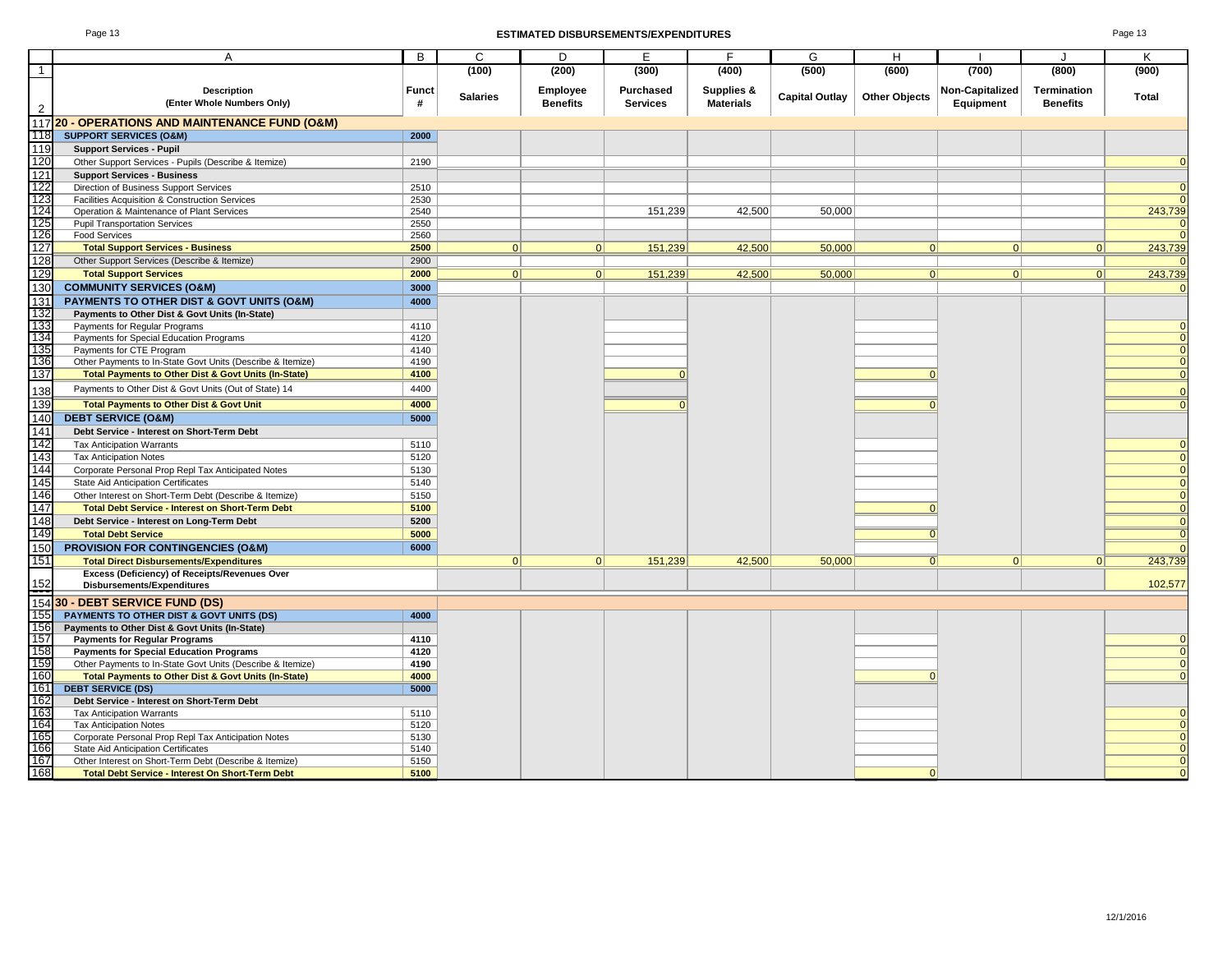### Page 14 **ESTIMATED DISBURSEMENTS/EXPENDITURES** Page 14

|                                                      |                                                            | B            | C               | D               | E               | F.               |                       |                      |                 |                 |                            |
|------------------------------------------------------|------------------------------------------------------------|--------------|-----------------|-----------------|-----------------|------------------|-----------------------|----------------------|-----------------|-----------------|----------------------------|
|                                                      | A                                                          |              |                 |                 |                 |                  | G                     | H                    |                 | J               | Κ                          |
| $\mathbf{1}$                                         |                                                            |              | (100)           | (200)           | (300)           | (400)            | (500)                 | (600)                | (700)           | (800)           | (900)                      |
|                                                      | <b>Description</b>                                         | <b>Funct</b> |                 | <b>Employee</b> | Purchased       | Supplies &       |                       |                      | Non-Capitalized | Termination     |                            |
|                                                      | (Enter Whole Numbers Only)                                 | #            | <b>Salaries</b> | <b>Benefits</b> | <b>Services</b> | <b>Materials</b> | <b>Capital Outlay</b> | <b>Other Objects</b> | Equipment       | <b>Benefits</b> | Total                      |
| $\overline{2}$                                       |                                                            |              |                 |                 |                 |                  |                       |                      |                 |                 |                            |
| 169                                                  | Debt Service - Interest on Long-Term Debt                  | 5200         |                 |                 |                 |                  |                       |                      |                 |                 | $\Omega$                   |
|                                                      | Debt Service - Payments of Principal on Long-Term Debt 15  | 5300         |                 |                 |                 |                  |                       |                      |                 |                 |                            |
| 170                                                  | (Lease/Purchase Principal Retired)                         |              |                 |                 |                 |                  |                       | 84,178               |                 |                 | 84,178                     |
| 171                                                  | Debt Service Other (Describe & Itemize)                    | 5400         |                 |                 |                 |                  |                       |                      |                 |                 |                            |
| 172                                                  | <b>Total Debt Service</b>                                  | 5000         |                 |                 |                 |                  |                       | 84,178               |                 |                 | 84,178                     |
| 173                                                  | PROVISION FOR CONTINGENCIES (DS)                           | 6000         |                 |                 |                 |                  |                       |                      |                 |                 |                            |
| 174                                                  | <b>Total Direct Disbursements/Expenditures</b>             |              |                 |                 | $\Omega$        |                  |                       | 84,178               |                 |                 | 84,178                     |
|                                                      | Excess (Deficiency) of Receipts/Revenues Over              |              |                 |                 |                 |                  |                       |                      |                 |                 |                            |
| $\frac{175}{2}$                                      | Disbursements/Expenditures                                 |              |                 |                 |                 |                  |                       |                      |                 |                 | (81, 478)                  |
|                                                      |                                                            |              |                 |                 |                 |                  |                       |                      |                 |                 |                            |
|                                                      | 17740 - TRANSPORTATION FUND (TR)                           |              |                 |                 |                 |                  |                       |                      |                 |                 |                            |
| 178                                                  | <b>SUPPORT SERVICES (TR)</b>                               | 2000         |                 |                 |                 |                  |                       |                      |                 |                 |                            |
| 179                                                  | <b>Support Services - Pupils</b>                           |              |                 |                 |                 |                  |                       |                      |                 |                 |                            |
| 180                                                  | Other Support Services - Pupils (Describe & Itemize)       | 2190         |                 |                 |                 |                  |                       |                      |                 |                 |                            |
| 181                                                  | <b>Support Services - Business</b>                         |              |                 |                 |                 |                  |                       |                      |                 |                 |                            |
| 182                                                  | <b>Pupil Transportation Services</b>                       | 2550         |                 |                 |                 |                  |                       |                      |                 |                 |                            |
| 183                                                  | Other Support Services (Describe & Itemize)                | 2900         |                 |                 |                 |                  |                       |                      |                 |                 | $\Omega$                   |
| 184                                                  | <b>Total Support Services</b>                              | 2000         | 0               | 0               | 0               | 0                | 0                     | 0                    | 0               | 0               | $\Omega$                   |
| 185                                                  | <b>COMMUNITY SERVICES (TR)</b>                             | 3000         |                 |                 |                 |                  |                       |                      |                 |                 | $\Omega$                   |
| 186                                                  | <b>PAYMENTS TO OTHER DIST &amp; GOVT UNITS (TR)</b>        | 4000         |                 |                 |                 |                  |                       |                      |                 |                 |                            |
| 187                                                  | Payments to Other Dist & Govt Units (In-State)             |              |                 |                 |                 |                  |                       |                      |                 |                 |                            |
| 188                                                  | Payments for Regular Program                               | 4110         |                 |                 |                 |                  |                       |                      |                 |                 |                            |
| 189                                                  | Payments for Special Education Programs                    | 4120         |                 |                 |                 |                  |                       |                      |                 |                 | $\Omega$                   |
| 190                                                  | Payments for Adult/Continuing Education Programs           | 4130         |                 |                 |                 |                  |                       |                      |                 |                 | $\overline{0}$             |
| 191                                                  | Payments for CTE Programs                                  | 4140         |                 |                 |                 |                  |                       |                      |                 |                 | $\Omega$                   |
| 192                                                  | Payments for Community College Programs                    | 4170         |                 |                 |                 |                  |                       |                      |                 |                 | $\overline{0}$             |
| 193                                                  | Other Payments to In-State Govt Units (Describe & Itemize) | 4190         |                 |                 |                 |                  |                       |                      |                 |                 | $\overline{0}$             |
| 194                                                  | Total Payments to Other Dist & Govt Units (In-State)       | 4100         |                 |                 | $\Omega$        |                  |                       | $\Omega$             |                 |                 | $\overline{0}$             |
|                                                      | Payments to Other Dist & Govt Units (Out-of-State)         | 4400         |                 |                 |                 |                  |                       |                      |                 |                 |                            |
| 195                                                  | (Describe & Itemize)                                       |              |                 |                 |                 |                  |                       |                      |                 |                 | $\Omega$                   |
| 196                                                  | <b>Total Payments to Other Dist &amp; Govt Units</b>       | 4000         |                 |                 | $\Omega$        |                  |                       | $\Omega$             |                 |                 | $\Omega$                   |
| 197                                                  | <b>DEBT SERVICE (TR)</b>                                   | 5000         |                 |                 |                 |                  |                       |                      |                 |                 |                            |
| 198                                                  | Debt Service - Interest on Short-Term Debt                 |              |                 |                 |                 |                  |                       |                      |                 |                 |                            |
|                                                      | <b>Tax Anticipation Warrants</b>                           | 5110         |                 |                 |                 |                  |                       |                      |                 |                 |                            |
| 199<br>200                                           | <b>Tax Anticipation Notes</b>                              | 5120         |                 |                 |                 |                  |                       |                      |                 |                 | $\overline{0}$             |
| 201<br>202                                           | Corporate Personal Prop Repl Tax Anticipation Notes        | 5130         |                 |                 |                 |                  |                       |                      |                 |                 | $\overline{0}$             |
|                                                      | State Aid Anticipation Certificates                        | 5140         |                 |                 |                 |                  |                       |                      |                 |                 | $\overline{0}$             |
| 203                                                  | Other Interest on Short-Term Debt (Describe and Itemize)   | 5150         |                 |                 |                 |                  |                       |                      |                 |                 | $\Omega$                   |
| 204                                                  | <b>Total Debt Service - Interest On Short-Term Debt</b>    | 5100         |                 |                 |                 |                  |                       |                      |                 |                 | $\mathbf 0$                |
| 205                                                  | Debt Service - Interest on Long-Term Debt                  | 5200         |                 |                 |                 |                  |                       |                      |                 |                 | $\overline{0}$             |
|                                                      | Debt Service - Payments of Principal on Long-Term Debt 15  | 5300         |                 |                 |                 |                  |                       |                      |                 |                 |                            |
| 206                                                  | (Lease/Purchase Principal Retired)                         |              |                 |                 |                 |                  |                       |                      |                 |                 | $\Omega$                   |
| 207                                                  | Debt Service - Other (Describe and Itemize)                | 5400         |                 |                 |                 |                  |                       |                      |                 |                 | $\Omega$                   |
| 208                                                  | <b>Total Debt Service</b>                                  | 5000         |                 |                 |                 |                  |                       | $\Omega$             |                 |                 | $\Omega$                   |
| 209                                                  | <b>PROVISION FOR CONTINGENCIES (TR)</b>                    | 6000         |                 |                 |                 |                  |                       |                      |                 |                 |                            |
| 210                                                  | <b>Total Direct Disbursements/Expenditures</b>             |              | 0               | $\Omega$        | 0               | 0                | $\Omega$              | 0                    | $\mathbf{0}$    | $\Omega$        | $\overline{0}$             |
|                                                      | Excess (Deficiency) of Receipts/Revenues Over              |              |                 |                 |                 |                  |                       |                      |                 |                 |                            |
| 211                                                  | Disbursements/Expenditures                                 |              |                 |                 |                 |                  |                       |                      |                 |                 | 7,916                      |
|                                                      |                                                            |              |                 |                 |                 |                  |                       |                      |                 |                 |                            |
|                                                      | 50 - MUNICIPAL RETIREMENT/SOC SEC FUND (MR/SS)             |              |                 |                 |                 |                  |                       |                      |                 |                 |                            |
|                                                      |                                                            |              |                 |                 |                 |                  |                       |                      |                 |                 |                            |
|                                                      | <b>INSTRUCTION (MR/SS)</b>                                 | 1000         |                 |                 |                 |                  |                       |                      |                 |                 |                            |
|                                                      | Regular Program                                            | 1100         |                 |                 |                 |                  |                       |                      |                 |                 | $\Omega$                   |
| 213<br>214<br>215<br>216<br>217<br>218<br>219<br>219 | Pre-K Programs                                             | 1125         |                 |                 |                 |                  |                       |                      |                 |                 | $\overline{0}$             |
|                                                      | Special Education Programs (Functions 1200-1220)           | 1200         |                 |                 |                 |                  |                       |                      |                 |                 | $\overline{0}$             |
|                                                      | Special Education Programs Pre-K                           | 1225         |                 |                 |                 |                  |                       |                      |                 |                 | $\overline{0}$             |
|                                                      | Remedial and Supplemental Programs K-12                    | 1250         |                 |                 |                 |                  |                       |                      |                 |                 | $\overline{0}$<br>$\Omega$ |
|                                                      | Remedial and Supplemental Programs Pre-K                   | 1275<br>1300 |                 |                 |                 |                  |                       |                      |                 |                 | $\Omega$                   |
|                                                      | Adult/Continuing Education Programs<br>CTE Programs        | 1400         |                 |                 |                 |                  |                       |                      |                 |                 | $\overline{0}$             |
|                                                      | Interscholastic Programs                                   | 1500         |                 |                 |                 |                  |                       |                      |                 |                 | $\overline{0}$             |
|                                                      | Summer School Programs                                     | 1600         |                 |                 |                 |                  |                       |                      |                 |                 | $\overline{0}$             |
|                                                      | <b>Gifted Programs</b>                                     | 1650         |                 |                 |                 |                  |                       |                      |                 |                 | $\overline{0}$             |
| 220<br>221<br>222<br>223<br>224<br>225<br>225<br>226 | <b>Driver's Education Programs</b>                         | 1700         |                 |                 |                 |                  |                       |                      |                 |                 |                            |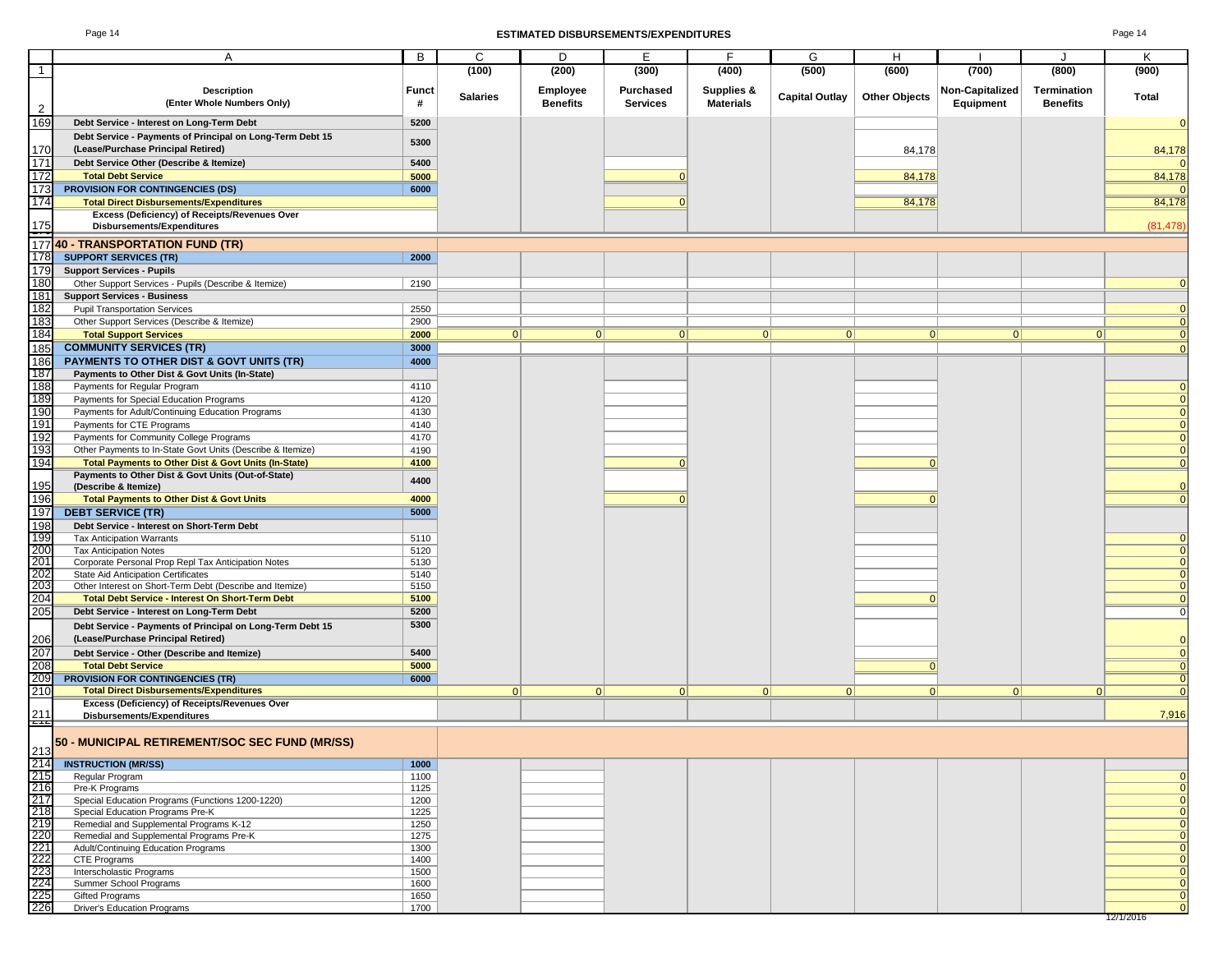#### Page 15 **ESTIMATED DISBURSEMENTS/EXPENDITURES** Page 15

| Page 15 |
|---------|
|---------|

|                                               | A                                                                                                                            | B            | C               | D               | Е               | F                | G                     | H                    |                 | J               | Κ                    |
|-----------------------------------------------|------------------------------------------------------------------------------------------------------------------------------|--------------|-----------------|-----------------|-----------------|------------------|-----------------------|----------------------|-----------------|-----------------|----------------------|
| $\overline{1}$                                |                                                                                                                              |              | (100)           | (200)           | (300)           | (400)            | (500)                 | (600)                | (700)           | (800)           | (900)                |
|                                               |                                                                                                                              |              |                 |                 |                 |                  |                       |                      |                 |                 |                      |
|                                               | Description<br>(Enter Whole Numbers Only)                                                                                    | Funct        | <b>Salaries</b> | Employee        | Purchased       | Supplies &       | <b>Capital Outlay</b> | <b>Other Objects</b> | Non-Capitalized | Termination     | Total                |
| $\overline{2}$                                |                                                                                                                              | #            |                 | <b>Benefits</b> | <b>Services</b> | <b>Materials</b> |                       |                      | Equipment       | <b>Benefits</b> |                      |
| $\frac{227}{228}$                             | <b>Bilingual Programs</b>                                                                                                    | 1800         |                 |                 |                 |                  |                       |                      |                 |                 |                      |
|                                               | Truant Alternative & Optional Programs                                                                                       | 1900         |                 |                 |                 |                  |                       |                      |                 |                 | $\Omega$             |
|                                               | <b>Total Instruction</b>                                                                                                     | 1000         |                 | $\Omega$        |                 |                  |                       |                      |                 |                 | $\Omega$             |
|                                               | <b>SUPPORT SERVICES (MR/SS)</b>                                                                                              | 2000         |                 |                 |                 |                  |                       |                      |                 |                 |                      |
|                                               | <b>Support Services - Pupil</b>                                                                                              |              |                 |                 |                 |                  |                       |                      |                 |                 |                      |
|                                               | Attendance & Social Work Services                                                                                            | 2110         |                 |                 |                 |                  |                       |                      |                 |                 |                      |
|                                               | <b>Guidance Services</b>                                                                                                     | 2120         |                 |                 |                 |                  |                       |                      |                 |                 | $\Omega$             |
|                                               | <b>Health Services</b>                                                                                                       | 2130         |                 |                 |                 |                  |                       |                      |                 |                 | $\Omega$             |
|                                               | <b>Psychological Services</b>                                                                                                | 2140         |                 |                 |                 |                  |                       |                      |                 |                 | $\Omega$<br>$\Omega$ |
|                                               | Speech Pathology & Audiology Services                                                                                        | 2150         |                 |                 |                 |                  |                       |                      |                 |                 | $\Omega$             |
|                                               | Other Support Services - Pupils (Describe & Itemize)                                                                         | 2190<br>2100 |                 | $\Omega$        |                 |                  |                       |                      |                 |                 | $\Omega$             |
|                                               | <b>Total Support Services - Pupil</b>                                                                                        |              |                 |                 |                 |                  |                       |                      |                 |                 |                      |
|                                               | <b>Support Services - Instructional Staff</b><br>Improvement of Instruction Services                                         | 2210         |                 |                 |                 |                  |                       |                      |                 |                 | $\Omega$             |
|                                               | <b>Educational Media Services</b>                                                                                            | 2220         |                 |                 |                 |                  |                       |                      |                 |                 | $\Omega$             |
|                                               | <b>Assessment &amp; Testing</b>                                                                                              | 2230         |                 |                 |                 |                  |                       |                      |                 |                 | $\Omega$             |
|                                               | <b>Total Support Services - Instructional Staff</b>                                                                          | 2200         |                 |                 |                 |                  |                       |                      |                 |                 | $\Omega$             |
|                                               | <b>Support Services - General Administration</b>                                                                             |              |                 |                 |                 |                  |                       |                      |                 |                 |                      |
|                                               | <b>Board of Education Services</b>                                                                                           | 2310         |                 |                 |                 |                  |                       |                      |                 |                 | $\Omega$             |
|                                               | <b>Executive Administration Services</b>                                                                                     | 2320         |                 |                 |                 |                  |                       |                      |                 |                 | $\Omega$             |
|                                               | Special Area Administrative Services                                                                                         | 2330         |                 |                 |                 |                  |                       |                      |                 |                 | $\Omega$             |
|                                               | Claims Paid from Self Insurance Fund                                                                                         | 2361         |                 |                 |                 |                  |                       |                      |                 |                 | $\Omega$             |
|                                               | Workers' Compensation or Workers' Occupation Disease Acts Payments                                                           | 2362         |                 |                 |                 |                  |                       |                      |                 |                 | $\Omega$             |
|                                               | Unemployment Insurance Payments                                                                                              | 2363         |                 |                 |                 |                  |                       |                      |                 |                 | $\Omega$             |
|                                               | Insurance Payments (regular or self-insurance)                                                                               | 2364         |                 |                 |                 |                  |                       |                      |                 |                 | $\Omega$             |
|                                               | Risk Management and Claims Services Payments                                                                                 | 2365         |                 |                 |                 |                  |                       |                      |                 |                 | $\Omega$             |
|                                               | Judgment and Settlements                                                                                                     | 2366         |                 |                 |                 |                  |                       |                      |                 |                 | $\Omega$             |
|                                               | Educational, Inspectional, Supervisory Services Related to Loss Prevention or                                                | 2367         |                 |                 |                 |                  |                       |                      |                 |                 |                      |
|                                               | Reduction                                                                                                                    | 2368         |                 |                 |                 |                  |                       |                      |                 |                 | $\Omega$             |
|                                               | Reciprocal Insurance Payments<br>Legal Service                                                                               | 2369         |                 |                 |                 |                  |                       |                      |                 |                 | $\overline{0}$       |
|                                               | <b>Total Support Services - General Administration</b>                                                                       | 2300         |                 |                 |                 |                  |                       |                      |                 |                 | $\Omega$             |
|                                               | <b>Support Services - School Administration</b>                                                                              |              |                 |                 |                 |                  |                       |                      |                 |                 |                      |
|                                               |                                                                                                                              | 2410         |                 |                 |                 |                  |                       |                      |                 |                 | $\Omega$             |
|                                               | Office of the Principal Services                                                                                             | 2490         |                 |                 |                 |                  |                       |                      |                 |                 | $\Omega$             |
|                                               | Other Support Services - School Administration (Describe & Itemize)<br><b>Total Support Services - School Administration</b> | 2400         |                 |                 |                 |                  |                       |                      |                 |                 | $\overline{0}$       |
|                                               | <b>Support Services - Business</b>                                                                                           |              |                 |                 |                 |                  |                       |                      |                 |                 |                      |
|                                               | Direction of Business Support Services                                                                                       | 2510         |                 |                 |                 |                  |                       |                      |                 |                 | $\Omega$             |
|                                               | <b>Fiscal Services</b>                                                                                                       | 2520         |                 |                 |                 |                  |                       |                      |                 |                 | $\Omega$             |
|                                               | Facilities Acquisition & Construction Services                                                                               | 2530         |                 |                 |                 |                  |                       |                      |                 |                 | $\Omega$             |
|                                               | Operation & Maintenance of Plant Service                                                                                     | 2540         |                 |                 |                 |                  |                       |                      |                 |                 | $\Omega$             |
|                                               | <b>Pupil Transportation Services</b>                                                                                         | 2550         |                 |                 |                 |                  |                       |                      |                 |                 | $\Omega$             |
|                                               | <b>Food Services</b>                                                                                                         | 2560         |                 |                 |                 |                  |                       |                      |                 |                 | $\Omega$             |
|                                               | <b>Internal Services</b>                                                                                                     | 2570         |                 |                 |                 |                  |                       |                      |                 |                 | $\Omega$             |
|                                               | <b>Total Support Services - Business</b>                                                                                     | 2500         |                 |                 |                 |                  |                       |                      |                 |                 |                      |
| 271<br>272<br>273<br>274<br>275<br>276<br>277 | <b>Support Services - Central</b>                                                                                            |              |                 |                 |                 |                  |                       |                      |                 |                 |                      |
|                                               | Direction of Central Support Services                                                                                        | 2610         |                 |                 |                 |                  |                       |                      |                 |                 | $\Omega$             |
|                                               | Planning, Research, Development & Evaluation Services                                                                        | 2620         |                 |                 |                 |                  |                       |                      |                 |                 | $\Omega$             |
|                                               | <b>Information Services</b>                                                                                                  | 2630         |                 |                 |                 |                  |                       |                      |                 |                 | $\overline{0}$       |
|                                               | <b>Staff Services</b>                                                                                                        | 2640         |                 |                 |                 |                  |                       |                      |                 |                 | $\Omega$             |
|                                               | Data Processing Services                                                                                                     | 2660         |                 |                 |                 |                  |                       |                      |                 |                 | $\Omega$             |
|                                               | <b>Total Support Services - Central</b>                                                                                      | 2600         |                 | n               |                 |                  |                       |                      |                 |                 |                      |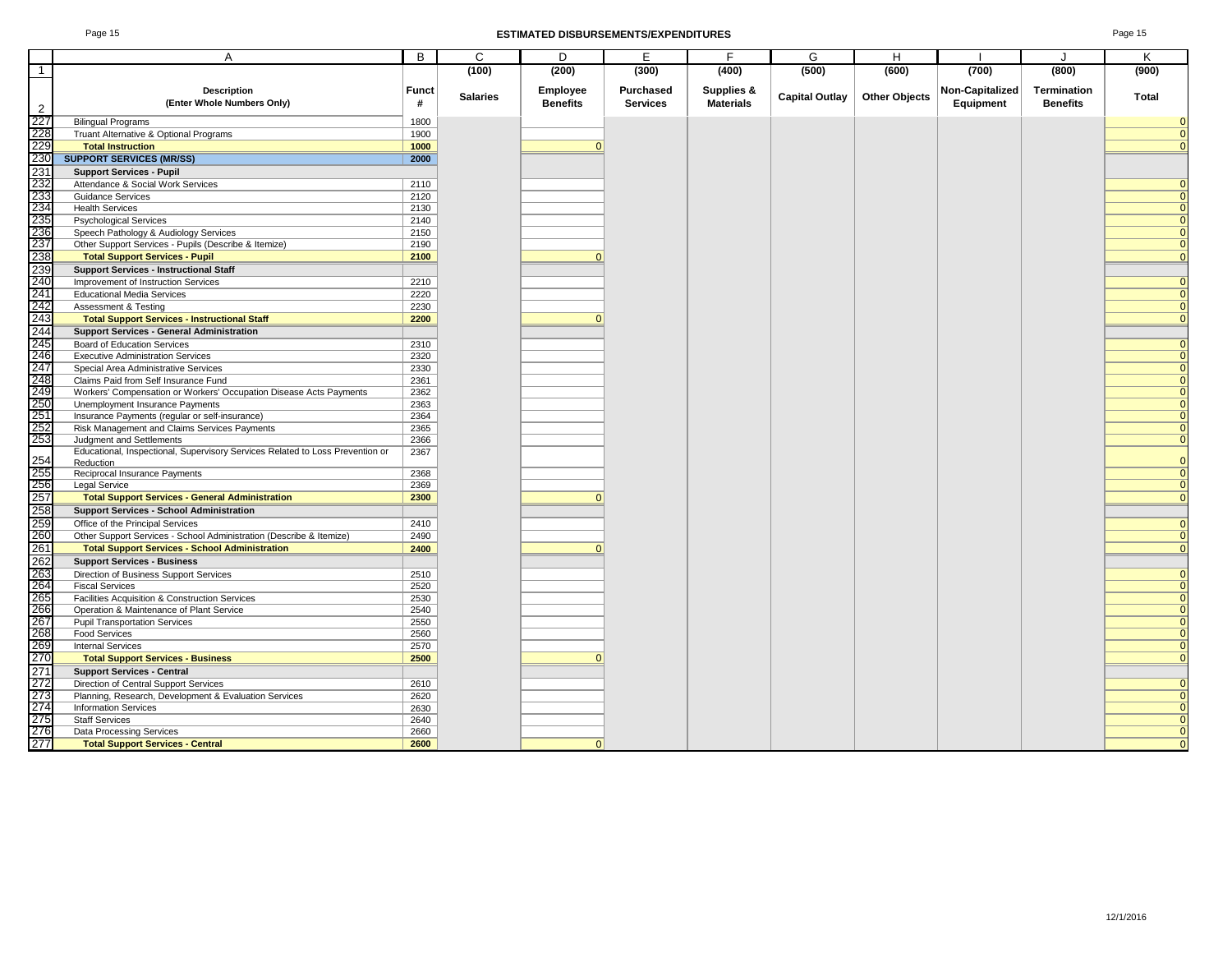### Page 16 **ESTIMATED DISBURSEMENTS/EXPENDITURES** Page 16

|                                                      | Α                                                                             | В            | C               | D               | Е               | F                | G                     | н                    |                 |                 | Κ              |
|------------------------------------------------------|-------------------------------------------------------------------------------|--------------|-----------------|-----------------|-----------------|------------------|-----------------------|----------------------|-----------------|-----------------|----------------|
| $\overline{1}$                                       |                                                                               |              | (100)           | (200)           | (300)           | (400)            | (500)                 | (600)                | (700)           | (800)           | (900)          |
|                                                      | <b>Description</b>                                                            | <b>Funct</b> |                 | Employee        | Purchased       | Supplies &       |                       |                      | Non-Capitalized | Termination     |                |
|                                                      | (Enter Whole Numbers Only)                                                    | #            | <b>Salaries</b> | <b>Benefits</b> | <b>Services</b> | <b>Materials</b> | <b>Capital Outlay</b> | <b>Other Objects</b> | Equipment       | <b>Benefits</b> | Total          |
| $\overline{2}$                                       |                                                                               |              |                 |                 |                 |                  |                       |                      |                 |                 |                |
| $\frac{1}{278}$                                      | Other Support Services (Describe & Itemize)                                   | 2900         |                 |                 |                 |                  |                       |                      |                 |                 | $\mathbf{0}$   |
| 279                                                  | <b>Total Support Services</b>                                                 | 2000         |                 |                 |                 |                  |                       |                      |                 |                 | $\overline{0}$ |
|                                                      | <b>COMMUNITY SERVICES (MR/SS)</b>                                             | 3000         |                 |                 |                 |                  |                       |                      |                 |                 | $\mathbf{0}$   |
|                                                      | PAYMENTS TO OTHER DIST & GOVT UNITS (MR/SS)                                   | 4000         |                 |                 |                 |                  |                       |                      |                 |                 |                |
|                                                      | Payments for Regular Programs                                                 | 4110         |                 |                 |                 |                  |                       |                      |                 |                 |                |
|                                                      | Payments for Special Education Programs                                       | 4120         |                 |                 |                 |                  |                       |                      |                 |                 |                |
| 280<br>281<br>282<br>283<br>284<br>285               | Payments for CTE Programs                                                     | 4140         |                 |                 |                 |                  |                       |                      |                 |                 | $\Omega$       |
|                                                      | <b>Total Payments to Other Dist &amp; Govt Units</b>                          | 4000         |                 | $\Omega$        |                 |                  |                       |                      |                 |                 | $\Omega$       |
| 286                                                  | <b>DEBT SERVICE (MR/SS)</b>                                                   | 5000         |                 |                 |                 |                  |                       |                      |                 |                 |                |
|                                                      | Debt Service - Interest on Short-Term Debt                                    |              |                 |                 |                 |                  |                       |                      |                 |                 |                |
|                                                      | <b>Tax Anticipation Warrants</b>                                              | 5110         |                 |                 |                 |                  |                       |                      |                 |                 |                |
|                                                      | <b>Tax Anticipation Notes</b>                                                 | 5120         |                 |                 |                 |                  |                       |                      |                 |                 |                |
|                                                      | Corporate Personal Prop Repl Tax Anticipation Notes                           | 5130         |                 |                 |                 |                  |                       |                      |                 |                 | $\mathbf{0}$   |
| 287<br>288<br>289<br>290<br>291<br>292               | State Aid Anticipation Certificates                                           | 5140         |                 |                 |                 |                  |                       |                      |                 |                 |                |
|                                                      | Other (Describe & Itemize)                                                    | 5150         |                 |                 |                 |                  |                       |                      |                 |                 |                |
| 293                                                  | <b>Total Debt Service</b>                                                     | 5000         |                 |                 |                 |                  |                       | $\mathbf{0}$         |                 |                 | $\mathbf 0$    |
| 294                                                  | PROVISION FOR CONTINGENCIES (MR/SS)                                           | 6000         |                 |                 |                 |                  |                       |                      |                 |                 | $\Omega$       |
| 295                                                  | <b>Total Direct Disbursements/Expenditures</b>                                |              |                 | $\mathbf{0}$    |                 |                  |                       | $\Omega$             |                 |                 | $\mathbf 0$    |
|                                                      | Excess (Deficiency) of Receipts/Revenues Over                                 |              |                 |                 |                 |                  |                       |                      |                 |                 |                |
| 296                                                  | Disbursements/Expenditures                                                    |              |                 |                 |                 |                  |                       |                      |                 |                 | $\Omega$       |
|                                                      |                                                                               |              |                 |                 |                 |                  |                       |                      |                 |                 |                |
|                                                      | 60 - CAPITAL PROJECTS (CP)                                                    |              |                 |                 |                 |                  |                       |                      |                 |                 |                |
| 298<br>299                                           |                                                                               |              |                 |                 |                 |                  |                       |                      |                 |                 |                |
|                                                      | <b>SUPPORT SERVICES (CP)</b>                                                  | 2000         |                 |                 |                 |                  |                       |                      |                 |                 |                |
| 300                                                  | <b>Support Services - Business</b>                                            |              |                 |                 |                 |                  |                       |                      |                 |                 |                |
| 301                                                  | Facilities Acquisition & Construction Services                                | 2530         |                 |                 |                 |                  |                       |                      |                 |                 | $\mathbf{0}$   |
| 302                                                  | Other Support Services (Describe & Itemize)                                   | 2900         |                 |                 |                 |                  |                       |                      |                 |                 | $\overline{0}$ |
| 303                                                  | <b>Total Support Services</b>                                                 | 2000         | 0               | 0               | 0               | $\vert 0 \vert$  | 0                     | 0                    | $\Omega$        |                 | $\mathbf{0}$   |
|                                                      | 304 PAYMENTS TO OTHER DIST & GOVT UNITS (CP)                                  | 4000         |                 |                 |                 |                  |                       |                      |                 |                 |                |
| 305                                                  | Payments to Other Dist & Govt Units (In-State)                                |              |                 |                 |                 |                  |                       |                      |                 |                 |                |
| 306                                                  | Payments to Regular Programs                                                  | 4110         |                 |                 |                 |                  |                       |                      |                 |                 | 0              |
| 307<br>308<br>309<br>310<br>311                      | Payment for Special Education Programs                                        | 4120         |                 |                 |                 |                  |                       |                      |                 |                 |                |
|                                                      | Payment for CTE Programs                                                      | 4140         |                 |                 |                 |                  |                       |                      |                 |                 |                |
|                                                      | Payments to Other Govt Units (In-State) (Describe & Itemize)                  | 4190         |                 |                 |                 |                  |                       |                      |                 |                 | $\mathbf{0}$   |
|                                                      | <b>Total Payments to Other Districts &amp; Govt Units</b>                     | 4000         |                 |                 | $\mathbf 0$     |                  |                       | $\mathbf{0}$         |                 |                 | $\mathbf{0}$   |
|                                                      | PROVISION FOR CONTINGENCIES (CP)                                              | 6000         |                 |                 |                 |                  |                       |                      |                 |                 | $\mathbf{0}$   |
| 312                                                  | <b>Total Direct Disbursements/Expenditures</b>                                |              | 0               | 0               | 0               | 0                | 0                     | $\Omega$             | $\mathbf{0}$    |                 | $\Omega$       |
|                                                      | Excess (Deficiency) of Receipts/Revenues Over                                 |              |                 |                 |                 |                  |                       |                      |                 |                 | $\Omega$       |
| $\frac{313}{212}$                                    | <b>Disbursements/Expenditures</b>                                             |              |                 |                 |                 |                  |                       |                      |                 |                 |                |
|                                                      |                                                                               |              |                 |                 |                 |                  |                       |                      |                 |                 |                |
|                                                      | 70 WORKING CASH FUND (WC)                                                     |              |                 |                 |                 |                  |                       |                      |                 |                 |                |
| $\frac{315}{215}$                                    |                                                                               |              |                 |                 |                 |                  |                       |                      |                 |                 |                |
|                                                      | 80 - TORT FUND (TF)                                                           |              |                 |                 |                 |                  |                       |                      |                 |                 |                |
|                                                      |                                                                               |              |                 |                 |                 |                  |                       |                      |                 |                 |                |
|                                                      | SUPPORT SERVICES - GENERAL ADMINISTRATION                                     | 2000         |                 |                 |                 |                  |                       |                      |                 |                 |                |
|                                                      | Claims Paid from Self Insurance Fund                                          | 2361         |                 |                 |                 |                  |                       |                      |                 |                 | 0              |
| 317<br>318<br>319<br>320<br>322<br>322<br>323<br>323 | Workers' Compensation or Workers' Occupational Disease Act Payments           | 2362         |                 |                 |                 |                  |                       |                      |                 |                 |                |
|                                                      | Unemployment Insurance Payments                                               | 2363         |                 |                 |                 |                  |                       |                      |                 |                 |                |
|                                                      | Insurance Payments (regular or self-insurance)                                | 2364         |                 |                 |                 |                  |                       |                      |                 |                 | 0              |
|                                                      | Risk Management and Claims Services Payments                                  | 2365         |                 |                 |                 |                  |                       |                      |                 |                 | $\mathbf 0$    |
|                                                      | Judgment and Settlements                                                      | 2366         |                 |                 |                 |                  |                       |                      |                 |                 | $\mathbf{0}$   |
|                                                      | Educational, Inspectional, Supervisory Services Related to Loss Prevention or | 2367         |                 |                 |                 |                  |                       |                      |                 |                 |                |
|                                                      | Reduction                                                                     | 2368         |                 |                 |                 |                  |                       |                      |                 |                 |                |
| 325<br>326<br>327<br>328<br>328                      | Reciprocal Insurance Payments<br>Legal Service                                | 2369         |                 |                 |                 |                  |                       |                      |                 |                 |                |
|                                                      | Property Insurance (Building & Grounds)                                       | 2371         |                 |                 |                 |                  |                       |                      |                 |                 | $\mathbf 0$    |
|                                                      | Vehicle Insurance (Transportation)                                            | 2372         |                 |                 |                 |                  |                       |                      |                 |                 | $\mathbf{0}$   |
| 330                                                  | <b>Total Support Services - General Administration</b>                        | 2000         | 0               | 0               | $\Omega$        | $\Omega$         | $\Omega$              | $\Omega$             | $\Omega$        |                 |                |
|                                                      |                                                                               |              |                 |                 |                 |                  |                       |                      |                 |                 |                |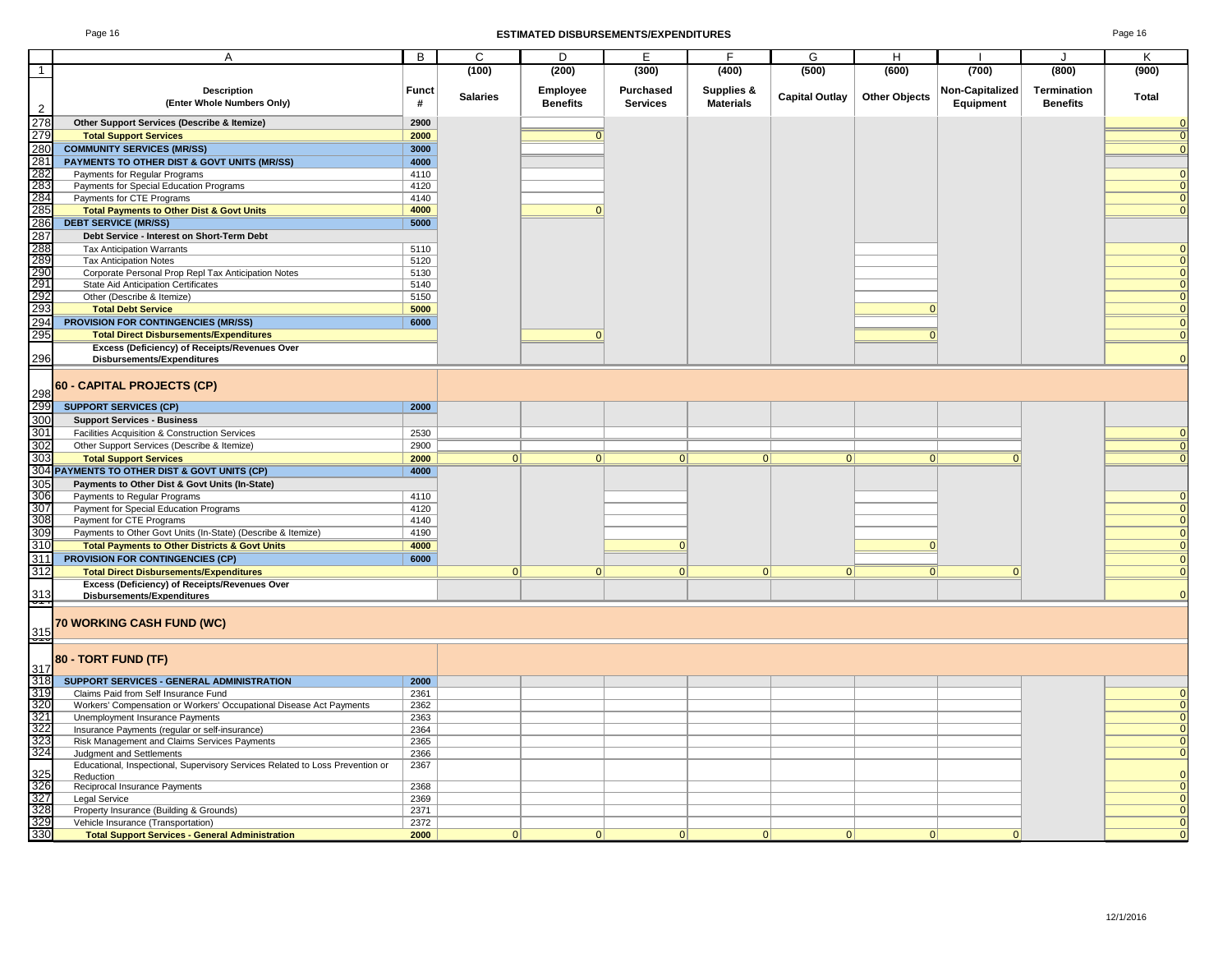### Page 17 **ESTIMATED DISBURSEMENTS/EXPENDITURES** Page 17

| ь<br>ы |  |
|--------|--|
|--------|--|

|                                 | A                                                                              | B            | $\mathbf{C}$    | D               | E.               | F.               | G                     | H                    |                        | J               | K        |
|---------------------------------|--------------------------------------------------------------------------------|--------------|-----------------|-----------------|------------------|------------------|-----------------------|----------------------|------------------------|-----------------|----------|
| $\mathbf{1}$                    |                                                                                |              | (100)           | (200)           | (300)            | (400)            | (500)                 | (600)                | (700)                  | (800)           | (900)    |
|                                 | <b>Description</b>                                                             | <b>Funct</b> |                 | Employee        | <b>Purchased</b> | Supplies &       |                       |                      | <b>Non-Capitalized</b> | Termination     |          |
|                                 | (Enter Whole Numbers Only)                                                     | #            | <b>Salaries</b> | <b>Benefits</b> | <b>Services</b>  | <b>Materials</b> | <b>Capital Outlay</b> | <b>Other Objects</b> | Equipment              | <b>Benefits</b> | Total    |
| $\overline{2}$                  |                                                                                |              |                 |                 |                  |                  |                       |                      |                        |                 |          |
| 331<br>332                      | PAYMENTS TO OTHER DIST & GOVT UNITS (MR/SS)                                    | 4000         |                 |                 |                  |                  |                       |                      |                        |                 |          |
| 333                             | Payments for Regular Programs                                                  | 4110         |                 |                 |                  |                  |                       |                      |                        |                 |          |
| 334                             | Payments for Special Education Programs                                        | 4120<br>4000 |                 |                 |                  |                  |                       |                      |                        |                 |          |
| 335                             | <b>Total Payments to Other Dist &amp; Govt Units</b>                           |              |                 |                 |                  |                  |                       |                      |                        |                 |          |
|                                 | <b>DEBT SERVICE (TF)</b>                                                       | 5000         |                 |                 |                  |                  |                       |                      |                        |                 |          |
| 336<br>336<br>337<br>338<br>339 | Debt Service - Interest on Short-Term Debt<br><b>Tax Anticipation Warrants</b> |              |                 |                 |                  |                  |                       |                      |                        |                 |          |
|                                 | Corporate Personal Property Replacement Tax Anticipation Notes                 | 5110<br>5130 |                 |                 |                  |                  |                       |                      |                        |                 | $\Omega$ |
|                                 | Other Interest or Short-Term Debt (Describe & Itemize)                         | 5150         |                 |                 |                  |                  |                       |                      |                        |                 | $\Omega$ |
| 340                             | <b>Total Debt Service</b>                                                      | 5000         |                 |                 |                  |                  |                       |                      |                        |                 |          |
| 341                             | <b>PROVISION FOR CONTINGENCIES (TF)</b>                                        | 6000         |                 |                 |                  |                  |                       |                      |                        |                 |          |
| 342                             | <b>Total Direct Disbursements/Expenditures</b>                                 |              | $\Omega$        | $\Omega$        | $\Omega$         | $\Omega$         | $\Omega$              | $\Omega$             | $\Omega$               |                 |          |
|                                 | <b>Excess (Deficiency) of Receipts/Revenues Over</b>                           |              |                 |                 |                  |                  |                       |                      |                        |                 |          |
|                                 | Disbursements/Expenditures                                                     |              |                 |                 |                  |                  |                       |                      |                        |                 |          |
| 343                             |                                                                                |              |                 |                 |                  |                  |                       |                      |                        |                 |          |
|                                 |                                                                                |              |                 |                 |                  |                  |                       |                      |                        |                 |          |
| 345                             | 90 - FIRE PREVENTION & SAFETY FUND (FP&S)                                      |              |                 |                 |                  |                  |                       |                      |                        |                 |          |
| 346                             | <b>SUPPORT SERVICES (FP&amp;S)</b>                                             | 2000         |                 |                 |                  |                  |                       |                      |                        |                 |          |
| 347                             | <b>Support Services - Business</b>                                             |              |                 |                 |                  |                  |                       |                      |                        |                 |          |
| 348                             | Facilities Acquisition & Construction Services                                 | 2530         |                 |                 |                  |                  |                       |                      |                        |                 |          |
|                                 | Operation & Maintenance of Plant Service                                       | 2540         |                 |                 |                  |                  |                       |                      |                        |                 |          |
| 349<br>350                      | <b>Total Support Services - Business</b>                                       | 2500         | 0               | 0               | 0                | 0                | 0                     | 0                    |                        |                 |          |
| 351                             | Other Support Services (Describe & Itemize)                                    | 2900         |                 |                 |                  |                  |                       |                      |                        |                 |          |
| 352                             | <b>Total Support Services</b>                                                  | 2000         | $\Omega$        | 0               | 0                | 0                | 0 <sup>1</sup>        | 0                    |                        |                 |          |
|                                 | 353 PAYMENTS TO OTHER DISTRICTS & GOVT UNITS (FP&S)                            | 4000         |                 |                 |                  |                  |                       |                      |                        |                 |          |
| 354<br>355                      | Payments to Regular Programs                                                   | 4110         |                 |                 |                  |                  |                       |                      |                        |                 |          |
|                                 | Payments to Special Education Programs                                         | 4120         |                 |                 |                  |                  |                       |                      |                        |                 | $\Omega$ |
| 356                             | Other Payments to In-State Govt Units (Describe & Itemize)                     | 4190         |                 |                 |                  |                  |                       |                      |                        |                 | $\Omega$ |
| 357                             | <b>Total Payments to Other Districts &amp; Govt Units (FPS)</b>                | 4000         |                 |                 |                  |                  |                       |                      |                        |                 |          |
| 358                             | <b>DEBT SERVICE (FP&amp;S)</b>                                                 | 5000         |                 |                 |                  |                  |                       |                      |                        |                 |          |
| 359<br>360                      | Debt Service - Interest on Short-Term Debt                                     |              |                 |                 |                  |                  |                       |                      |                        |                 |          |
|                                 | <b>Tax Anticipation Warrants</b>                                               | 5110         |                 |                 |                  |                  |                       |                      |                        |                 |          |
| 361                             | Other Interest on Short-Term Debt (Describe & Itemize)                         | 5150         |                 |                 |                  |                  |                       |                      |                        |                 | $\Omega$ |
| 362                             | <b>Total Debt Service - Interest on Short-Term Debt</b>                        | 5100         |                 |                 |                  |                  |                       | $\Omega$             |                        |                 |          |
| 363                             | Debt Service - Interest on Long-Term Debt                                      | 5200         |                 |                 |                  |                  |                       |                      |                        |                 |          |
|                                 | Debt Service - Payments of Principal on Long-Term Debt 15                      | 5300         |                 |                 |                  |                  |                       |                      |                        |                 |          |
| 364                             | (Lease/Purchase Principal Retired)                                             |              |                 |                 |                  |                  |                       |                      |                        |                 |          |
| 365                             | <b>Total Debt Service</b>                                                      | 5000         |                 |                 |                  |                  |                       |                      |                        |                 |          |
| 366                             | PROVISIONS FOR CONTINGENCIES (FP&S)                                            | 6000         |                 |                 |                  |                  |                       |                      |                        |                 |          |
| 367                             | <b>Total Direct Disbursements/Expenditures</b>                                 |              | 0               | 0               | 0                | $\Omega$         | $\Omega$              | $\Omega$             |                        |                 | $\Omega$ |
|                                 | Excess (Deficiency) of Receipts/Revenues Over                                  |              |                 |                 |                  |                  |                       |                      |                        |                 |          |
| 368                             | Disbursements/Expenditures                                                     |              |                 |                 |                  |                  |                       |                      |                        |                 |          |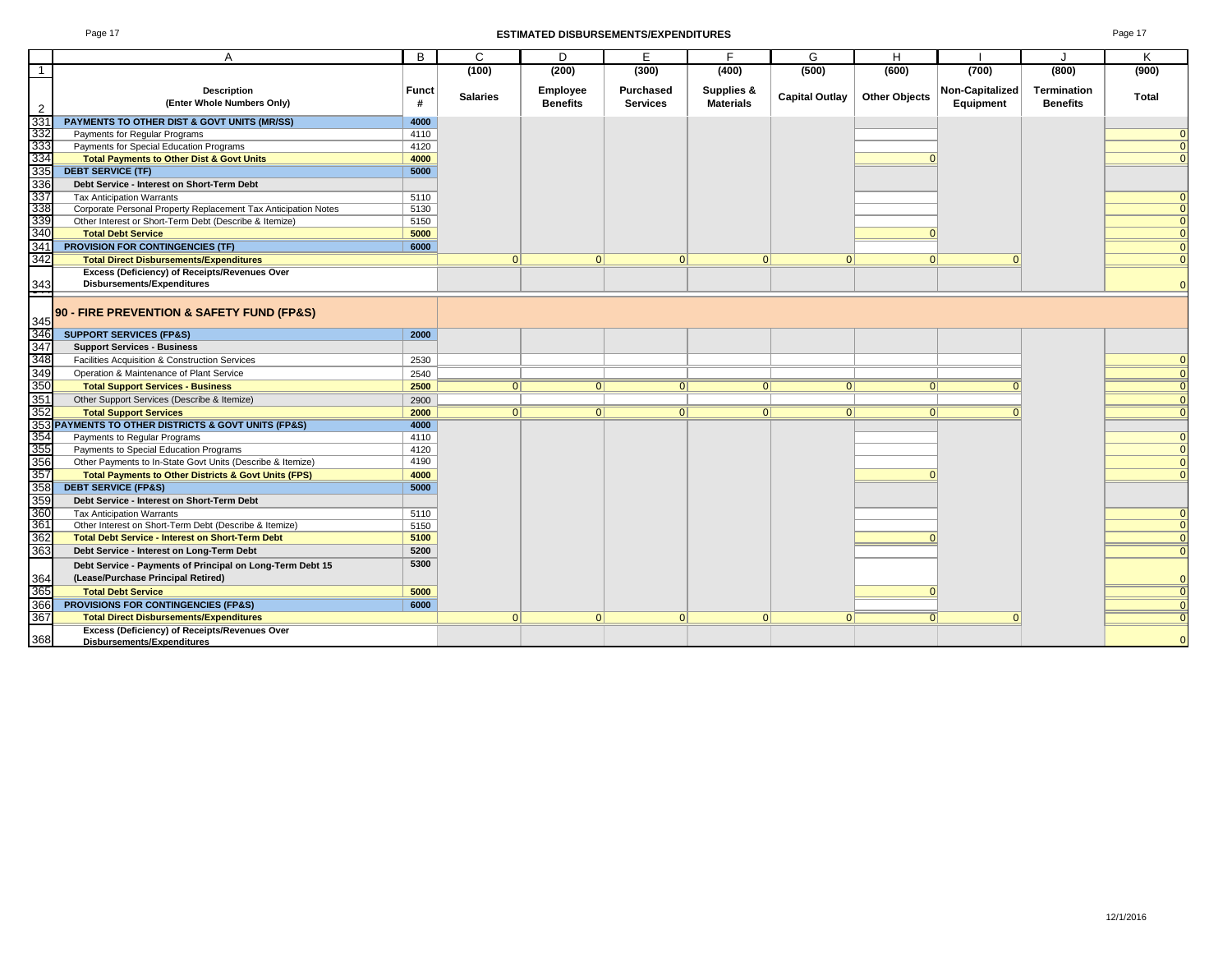# **This page is provided for detailed itemizations as requested within the body of the Report.**

1 2

Ė

3

4

÷.

÷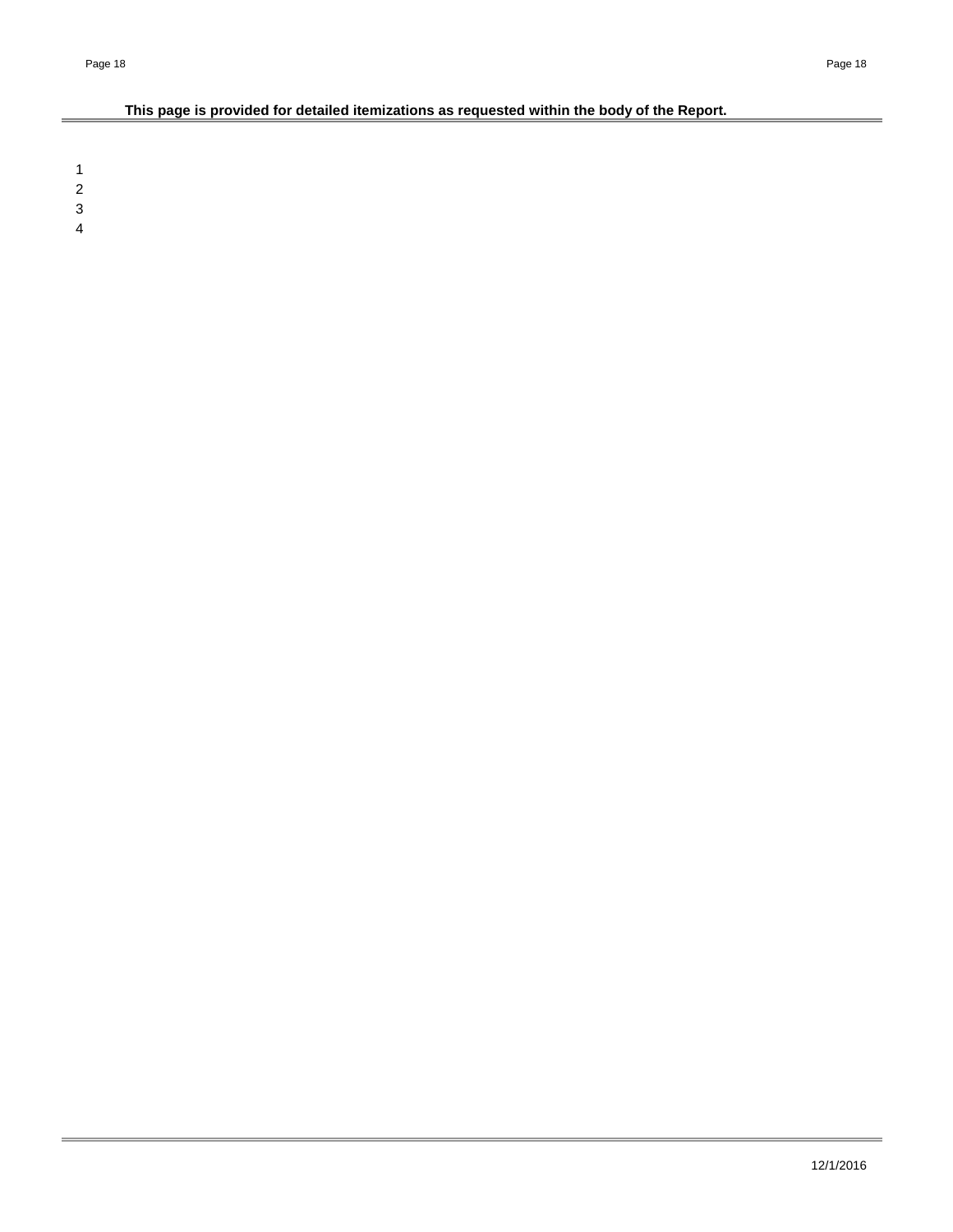|    | A                                                                                                                                                                                                                                                                                                                                                         | B                               | С                                                                | D                                         | E.                                 | F            |  |  |  |  |  |  |
|----|-----------------------------------------------------------------------------------------------------------------------------------------------------------------------------------------------------------------------------------------------------------------------------------------------------------------------------------------------------------|---------------------------------|------------------------------------------------------------------|-------------------------------------------|------------------------------------|--------------|--|--|--|--|--|--|
|    |                                                                                                                                                                                                                                                                                                                                                           |                                 | <b>DEFICIT BUDGET SUMMARY INFORMATION - Operating Funds Only</b> |                                           |                                    |              |  |  |  |  |  |  |
| 2  | <b>Description</b>                                                                                                                                                                                                                                                                                                                                        | <b>EDUCATIONAL FUND</b><br>(10) | <b>OPERATIONS &amp;</b><br><b>MAINTENANCE FUND</b><br>(20)       | <b>TRANSPORTATION</b><br><b>FUND (40)</b> | <b> WORKING CASH FUND </b><br>(70) | <b>TOTAL</b> |  |  |  |  |  |  |
| 3  | <b>Direct Revenues</b>                                                                                                                                                                                                                                                                                                                                    | 10,102,093                      | 346,316                                                          | 7,916                                     | 0                                  | 10,456,325   |  |  |  |  |  |  |
| 4  | <b>Direct Expenditures</b>                                                                                                                                                                                                                                                                                                                                | 10,250,537                      | 243,739                                                          | $\mathbf 0$                               |                                    | 10,494,276   |  |  |  |  |  |  |
| 5  | <b>Difference</b>                                                                                                                                                                                                                                                                                                                                         | (148, 445)                      | 102,577                                                          | 7,916                                     | 0                                  | (37, 951)    |  |  |  |  |  |  |
|    | Estimated Fund Balance - June 30, 2016                                                                                                                                                                                                                                                                                                                    | 2,702,865                       | 1,228,065                                                        | 470.876                                   | 0                                  | 4,401,805    |  |  |  |  |  |  |
|    | Unbalanced budget, however, a deficit reduction plan is not required at this<br>time.                                                                                                                                                                                                                                                                     |                                 |                                                                  |                                           |                                    |              |  |  |  |  |  |  |
| 10 | A deficit reduction plan is required if the local board of education adopts (or amends) the 2015-16 school district budget in which the "operating funds"<br>listed above result in direct revenues (line 9) being less than direct expenditures (line 19) by an amount equal to or greater than one-third (1/3) of the<br>ending fund balance (line 81). |                                 |                                                                  |                                           |                                    |              |  |  |  |  |  |  |
| 12 | Note: The balance is determined using only the four funds listed above. That is, if the estimated ending fund balance is less than three times<br>the deficit spending, the district must adopt and file with ISBE a deficit reduction plan to balance the shortfall within three years.                                                                  |                                 |                                                                  |                                           |                                    |              |  |  |  |  |  |  |
| 14 | The School Code, Section 17-1 (105 ILCS 5/17-1) - If the 2014-2015 Annual Financial Report (AFR) reflects a deficit as defined above (page 36), then the<br>school district shall adopt and submit a deficit reduction plan (found here on page 20-24) to ISBE within 30 days after acceptance of the AFR.                                                |                                 |                                                                  |                                           |                                    |              |  |  |  |  |  |  |
| 15 | The deficit reduction plan, if required, is developed using ISBE guidelines and format.                                                                                                                                                                                                                                                                   |                                 |                                                                  |                                           |                                    |              |  |  |  |  |  |  |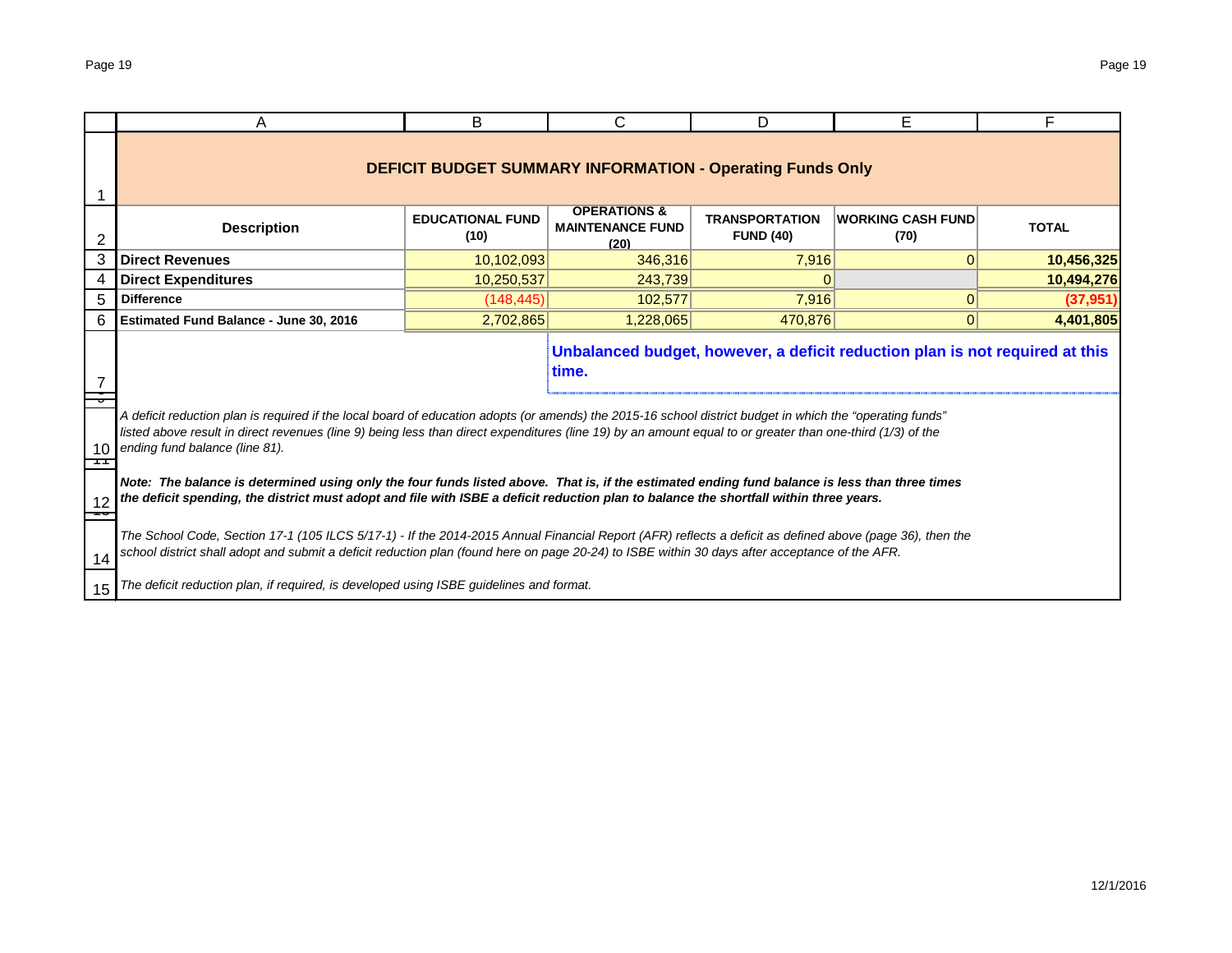## Page 20 **ILLINOIS STATE BOARD OF EDUCATION SCHOOL BUSINESS SERVICES DIVISION**

|    | A                                                                                     | B            | $\overline{C}$          | D                       | Е                             | F                   | G              |
|----|---------------------------------------------------------------------------------------|--------------|-------------------------|-------------------------|-------------------------------|---------------------|----------------|
| 1  |                                                                                       |              |                         |                         | <b>DEFICIT REDUCTION PLAN</b> |                     |                |
| 2  |                                                                                       |              |                         |                         | <b>ESTIMATED BUDGET</b>       |                     |                |
| 3  | <b>Special Education District of McHenry County</b>                                   | 44-063801060 |                         |                         | FY2016-2017                   |                     |                |
| 4  | <b>District Number</b>                                                                |              |                         |                         |                               |                     |                |
| 5  |                                                                                       |              |                         |                         |                               |                     |                |
|    |                                                                                       |              |                         | <b>Operations &amp;</b> | <b>Transportation</b>         | <b>Working Cash</b> |                |
| 6  |                                                                                       |              | <b>Educational Fund</b> | <b>Maintenance Fund</b> | <b>Fund</b>                   | <b>Fund</b>         | <b>Total</b>   |
|    | <b>ESTIMATED BEGINNING FUND BALANCE</b>                                               |              |                         |                         |                               |                     |                |
| 7  | (must equal prior Ending Fund Balance)                                                |              | 2,851,309               | 1,125,487               | 462,960                       | $\mathbf{0}$        | 4,439,757      |
| 8  | <b>RECEIPTS/REVENUES</b>                                                              | Acct #       |                         |                         |                               |                     |                |
| 9  | <b>LOCAL SOURCES</b>                                                                  | 1000         | 808,281                 | 346,316                 | 7,916                         | $\overline{0}$      | 1,162,513      |
| 10 | <b>FLOW-THROUGH RECEIPTS/REVENUES FROM ONE</b><br><b>DISTRICT TO ANOTHER DISTRICT</b> | 2000         | ი                       | 0                       | $\overline{0}$                |                     |                |
| 11 | <b>STATE SOURCES</b>                                                                  | 3000         | 351,859                 | $\overline{0}$          | $\mathbf 0$                   | $\mathbf{0}$        | 351,859        |
| 12 | <b>FEDERAL SOURCES</b>                                                                | 4000         | 8,941,953               | $\overline{0}$          | $\Omega$                      | $\overline{0}$      | 8,941,953      |
| 13 | <b>Total Receipts/Revenues</b>                                                        |              | 10,102,093              | 346,316                 | 7,916                         | 0                   | 10,456,325     |
|    |                                                                                       | <b>Funct</b> |                         |                         |                               |                     |                |
| 14 | <b>DISBURSEMENTS/EXPENDITURES</b>                                                     | #            |                         |                         |                               |                     |                |
|    | <b>15 INSTRUCTION</b>                                                                 | 1000         | 533,866                 |                         |                               |                     | 533,866        |
|    | <b>16 SUPPORT SERVICES</b>                                                            | 2000         | 732,640                 | 243,739                 | $\overline{0}$                |                     | 976,379        |
| 17 | <b>COMMUNITY SERVICES</b>                                                             | 3000         | $\Omega$                | 0                       |                               |                     |                |
|    | 18 PAYMENTS TO OTHER DISTRICTS & GOVT. UNITS                                          | 4000         | 8,984,032               | 0                       | $\Omega$                      |                     | 8,984,032      |
| 19 | <b>DEBT SERVICES</b>                                                                  | 5000         | 0                       | $\overline{0}$          | $\Omega$                      |                     |                |
| 20 | <b>PROVISION FOR CONTINGENCIES</b>                                                    | 6000         | 0                       | $\Omega$                | $\overline{0}$                |                     | $\Omega$       |
| 21 | <b>Total Disbursements/Expenditures</b>                                               |              | 10,250,537              | 243,739                 | $\Omega$                      |                     | 10,494,276     |
| 22 | Excess of Receipts/Revenue Over/(Under) Disbursements/Expenditures                    |              | (148, 445)              | 102,577                 | 7,916                         | $\mathbf 0$         | (37, 951)      |
| 23 | <b>OTHER SOURCES/USES OF FUNDS</b>                                                    |              |                         |                         |                               |                     |                |
| 24 | <b>OTHER SOURCES OF FUNDS (7000)</b>                                                  |              | 0                       | 0                       | $\mathbf{0}$                  | $\overline{0}$      | $\overline{0}$ |
| 25 | <b>OTHER USES OF FUNDS (8000)</b>                                                     |              | $\Omega$                | 0                       | $\overline{0}$                | 0                   | $\Omega$       |
| 26 | <b>TOTAL OTHER SOURCES/USES OF FUNDS</b>                                              |              | $\Omega$                | $\overline{0}$          | $\Omega$                      | $\overline{0}$      | $\Omega$       |
| 27 | <b>ESTIMATED ENDING FUND BALANCE</b>                                                  |              | 2,702,865               | 1,228,065               | 470,876                       | 0                   | 4,401,805      |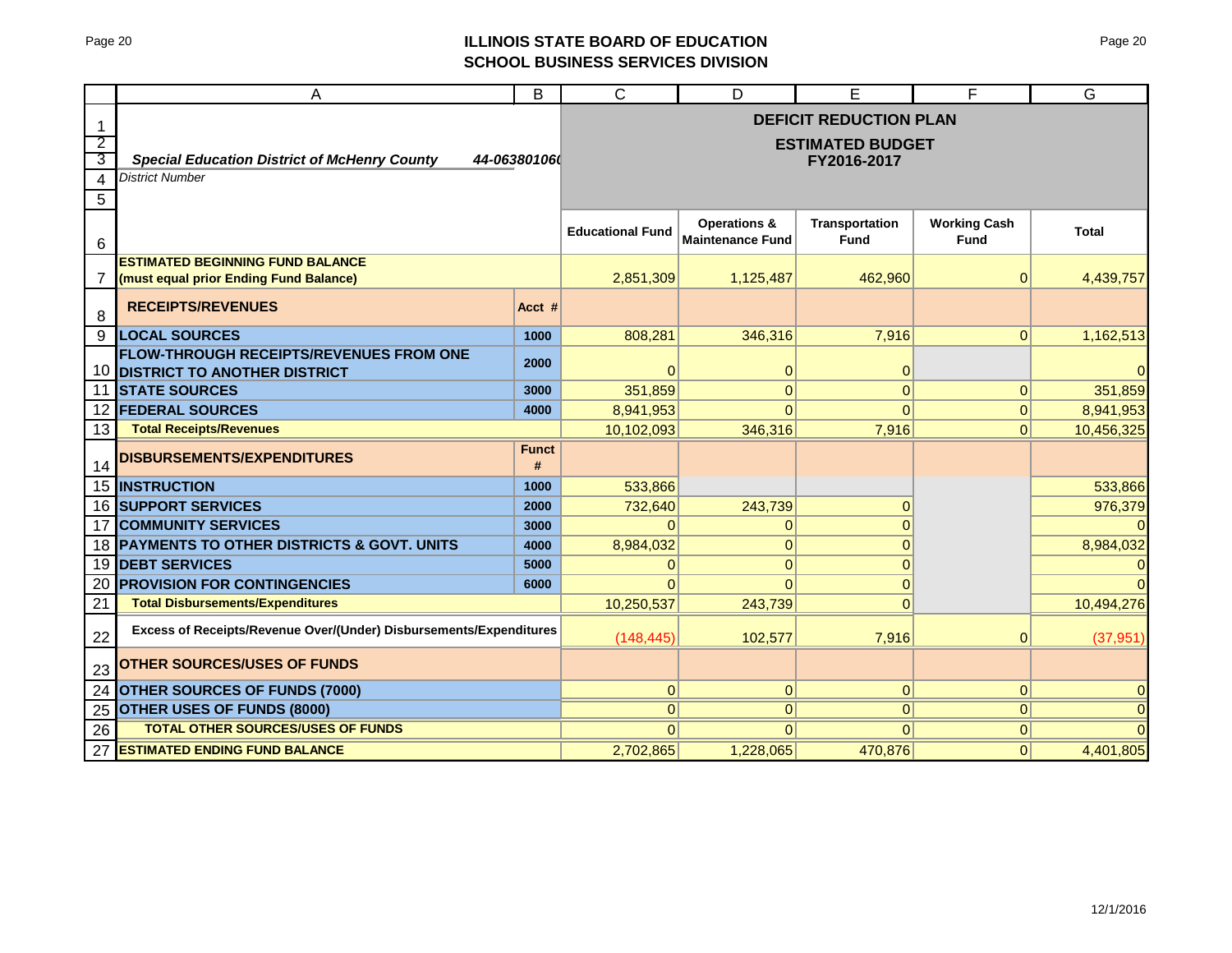## Page 21 **ILLINOIS STATE BOARD OF EDUCATION SCHOOL BUSINESS SERVICES DIVISION**

|                               | A                                                                                 | B                 | H                       |                                                    | J                                      | Κ                                  |                         |
|-------------------------------|-----------------------------------------------------------------------------------|-------------------|-------------------------|----------------------------------------------------|----------------------------------------|------------------------------------|-------------------------|
| 1<br>$\overline{2}$<br>3<br>4 | <b>Special Education District of McHenry County</b><br><b>District Number</b>     | 44-063801060      |                         |                                                    | <b>ESTIMATED BUDGET</b><br>FY2017-2018 |                                    |                         |
| 5<br>6                        |                                                                                   |                   | <b>Educational Fund</b> | <b>Operations &amp;</b><br><b>Maintenance Fund</b> | Transportation<br><b>Fund</b>          | <b>Working Cash</b><br><b>Fund</b> | Total                   |
| 7                             | <b>ESTIMATED BEGINNING FUND BALANCE</b><br>(must equal prior Ending Fund Balance) |                   | 2,702,865               | 1,228,065                                          | 470,876                                | 0                                  | 4,401,805               |
| 8                             | <b>RECEIPTS/REVENUES</b>                                                          | Acct #            |                         |                                                    |                                        |                                    |                         |
| 9                             | <b>LOCAL SOURCES</b>                                                              | 1000              |                         |                                                    |                                        |                                    | 0                       |
| 10                            | FLOW-THROUGH RECEIPTS/REVENUES FROM ONE<br><b>DISTRICT TO ANOTHER DISTRICT</b>    | 2000              |                         |                                                    |                                        |                                    | $\Omega$                |
| 11                            | <b>STATE SOURCES</b>                                                              | 3000              |                         |                                                    |                                        |                                    | $\overline{0}$          |
| 12                            | <b>FEDERAL SOURCES</b>                                                            | 4000              |                         |                                                    |                                        |                                    | $\overline{0}$          |
| 13                            | <b>Total Receipts/Revenues</b>                                                    |                   | $\mathbf{0}$            | 0                                                  | $\overline{0}$                         | 0                                  | $\overline{0}$          |
| 14                            | <b>DISBURSEMENTS/EXPENDITURES</b>                                                 | <b>Funct</b><br># |                         |                                                    |                                        |                                    |                         |
| 15                            | <b>INSTRUCTION</b>                                                                | 1000              |                         |                                                    |                                        |                                    | 0                       |
| 16                            | <b>SUPPORT SERVICES</b>                                                           | 2000              |                         |                                                    |                                        |                                    | $\mathbf 0$             |
| 17                            | <b>COMMUNITY SERVICES</b>                                                         | 3000              |                         |                                                    |                                        |                                    | $\mathbf 0$             |
| 18                            | PAYMENTS TO OTHER DISTRICTS & GOVT. UNITS                                         | 4000              |                         |                                                    |                                        |                                    | $\overline{0}$          |
| 19                            | <b>DEBT SERVICES</b>                                                              | 5000              |                         |                                                    |                                        |                                    | $\overline{0}$          |
| 20<br>21                      | <b>PROVISION FOR CONTINGENCIES</b><br><b>Total Disbursements/Expenditures</b>     | 6000              | 0                       | 0                                                  | $\overline{0}$                         |                                    | $\mathbf 0$<br>$\Omega$ |
| 22                            | Excess of Receipts/Revenue Over/(Under) Disbursements/Expenditures                |                   | $\Omega$                | $\Omega$                                           | $\Omega$                               | $\Omega$                           | $\Omega$                |
| 23                            | <b>OTHER SOURCES/USES OF FUNDS</b>                                                |                   |                         |                                                    |                                        |                                    |                         |
| 24                            | <b>OTHER SOURCES OF FUNDS (7000)</b>                                              |                   |                         |                                                    |                                        |                                    |                         |
| 25                            | OTHER USES OF FUNDS (8000)                                                        |                   |                         |                                                    |                                        |                                    |                         |
| 26                            | <b>TOTAL OTHER SOURCES/USES OF FUNDS</b>                                          |                   | 0                       | $\Omega$                                           | $\Omega$                               | 0                                  |                         |
| 27                            | <b>ESTIMATED ENDING FUND BALANCE</b>                                              |                   | 2,702,865               | 1,228,065                                          | 470,876                                | 0                                  | 4,401,805               |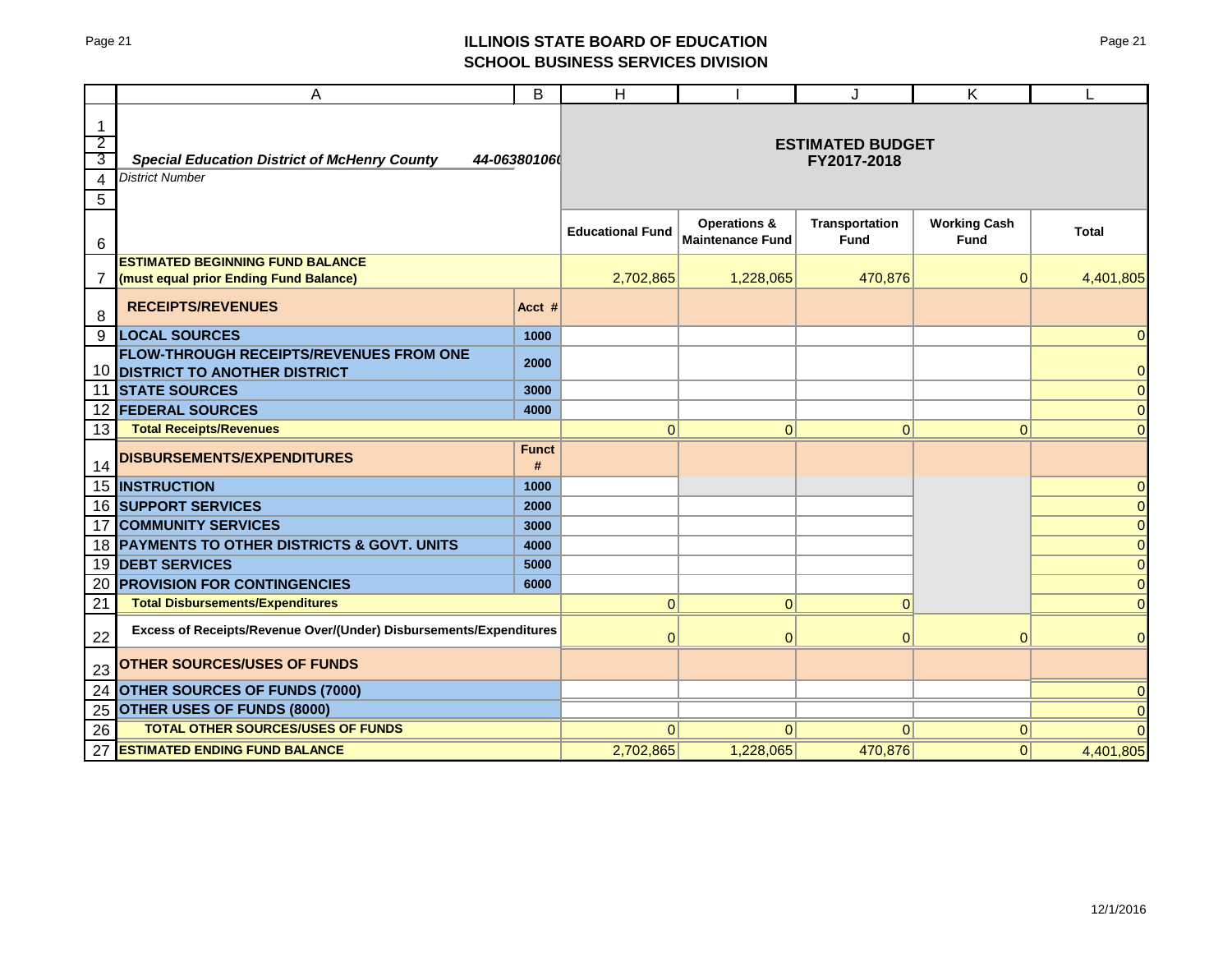# Page 22 **ILLINOIS STATE BOARD OF EDUCATION SCHOOL BUSINESS SERVICES DIVISION**

|                                | A                                                                              | B                 | M                       | N                                                  | $\circ$                              | P                                  | Q              |
|--------------------------------|--------------------------------------------------------------------------------|-------------------|-------------------------|----------------------------------------------------|--------------------------------------|------------------------------------|----------------|
| $\mathbf{1}$<br>$\overline{2}$ |                                                                                |                   |                         |                                                    | <b>ESTIMATED BUDGET</b>              |                                    |                |
| 3                              | <b>Special Education District of McHenry County</b>                            | 44-06380106       |                         |                                                    | FY2018-2019                          |                                    |                |
| 4                              | <b>District Number</b>                                                         |                   |                         |                                                    |                                      |                                    |                |
| 5                              |                                                                                |                   |                         |                                                    |                                      |                                    |                |
| 6                              |                                                                                |                   | <b>Educational Fund</b> | <b>Operations &amp;</b><br><b>Maintenance Fund</b> | <b>Transportation</b><br><b>Fund</b> | <b>Working Cash</b><br><b>Fund</b> | <b>Total</b>   |
|                                | <b>ESTIMATED BEGINNING FUND BALANCE</b>                                        |                   |                         |                                                    |                                      |                                    |                |
| 7                              | (must equal prior Ending Fund Balance)                                         |                   | 2,702,865               | 1,228,065                                          | 470,876                              | $\mathbf 0$                        | 4,401,805      |
| 8                              | <b>RECEIPTS/REVENUES</b>                                                       | Acct #            |                         |                                                    |                                      |                                    |                |
| 9                              | <b>LOCAL SOURCES</b>                                                           | 1000              |                         |                                                    |                                      |                                    | 0              |
| 10                             | FLOW-THROUGH RECEIPTS/REVENUES FROM ONE<br><b>DISTRICT TO ANOTHER DISTRICT</b> | 2000              |                         |                                                    |                                      |                                    | $\overline{0}$ |
| 11                             | <b>STATE SOURCES</b>                                                           | 3000              |                         |                                                    |                                      |                                    | $\overline{0}$ |
| 12                             | <b>FEDERAL SOURCES</b>                                                         | 4000              |                         |                                                    |                                      |                                    | $\mathbf 0$    |
| 13                             | <b>Total Receipts/Revenues</b>                                                 |                   | $\mathbf{0}$            | $\pmb{0}$                                          | $\overline{0}$                       | 0                                  | $\overline{0}$ |
| 14                             | <b>DISBURSEMENTS/EXPENDITURES</b>                                              | <b>Funct</b><br># |                         |                                                    |                                      |                                    |                |
| 15                             | <b>INSTRUCTION</b>                                                             | 1000              |                         |                                                    |                                      |                                    | $\overline{0}$ |
| 16                             | <b>SUPPORT SERVICES</b>                                                        | 2000              |                         |                                                    |                                      |                                    | $\overline{0}$ |
| 17                             | <b>COMMUNITY SERVICES</b>                                                      | 3000              |                         |                                                    |                                      |                                    | $\overline{0}$ |
| 18                             | PAYMENTS TO OTHER DISTRICTS & GOVT. UNITS                                      | 4000              |                         |                                                    |                                      |                                    | $\overline{0}$ |
| 19                             | <b>DEBT SERVICES</b>                                                           | 5000              |                         |                                                    |                                      |                                    | $\mathbf{0}$   |
| 20                             | <b>PROVISION FOR CONTINGENCIES</b>                                             | 6000              |                         |                                                    |                                      |                                    | $\overline{0}$ |
| 21                             | <b>Total Disbursements/Expenditures</b>                                        |                   | $\Omega$                | $\mathbf{0}$                                       | $\Omega$                             |                                    | $\overline{0}$ |
| 22                             | Excess of Receipts/Revenue Over/(Under) Disbursements/Expenditures             |                   | $\Omega$                | $\mathbf{0}$                                       | $\overline{0}$                       | $\Omega$                           | $\overline{0}$ |
| 23                             | <b>OTHER SOURCES/USES OF FUNDS</b>                                             |                   |                         |                                                    |                                      |                                    |                |
| 24                             | <b>OTHER SOURCES OF FUNDS (7000)</b>                                           |                   |                         |                                                    |                                      |                                    | $\overline{0}$ |
| 25                             | <b>OTHER USES OF FUNDS (8000)</b>                                              |                   |                         |                                                    |                                      |                                    | $\overline{0}$ |
| 26                             | <b>TOTAL OTHER SOURCES/USES OF FUNDS</b>                                       |                   | $\overline{0}$          | $\Omega$                                           | $\Omega$                             | $\mathbf{0}$                       | $\Omega$       |
| 27                             | <b>ESTIMATED ENDING FUND BALANCE</b>                                           |                   | 2,702,865               | 1,228,065                                          | 470,876                              | 0                                  | 4,401,805      |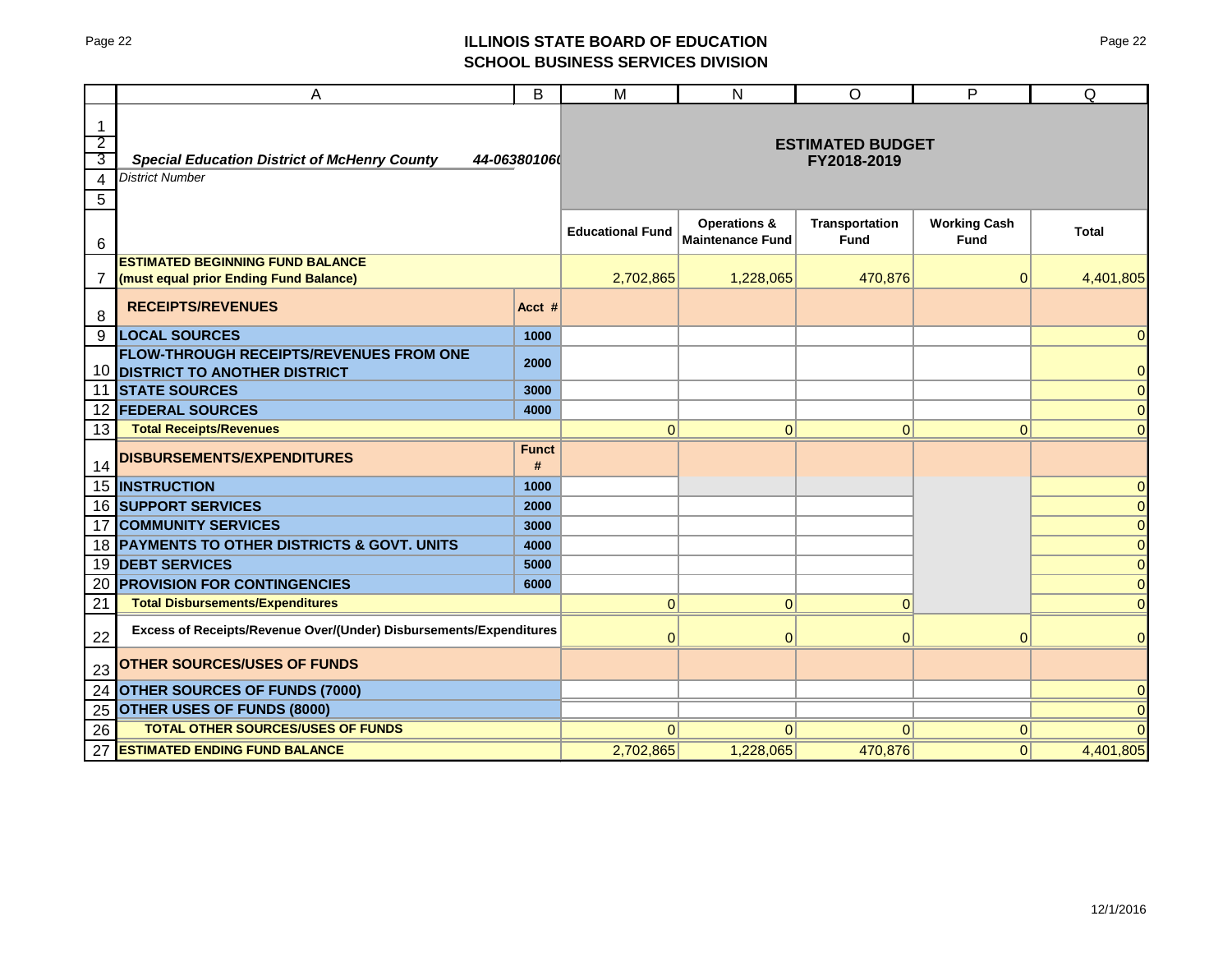## Page 23 **ILLINOIS STATE BOARD OF EDUCATION SCHOOL BUSINESS SERVICES DIVISION**

|                                | A                                                                              | B                 | $\mathsf{R}$            | S                                                  | Τ                                    | U                                  | $\vee$         |  |  |
|--------------------------------|--------------------------------------------------------------------------------|-------------------|-------------------------|----------------------------------------------------|--------------------------------------|------------------------------------|----------------|--|--|
| $\mathbf{1}$<br>$\overline{2}$ |                                                                                |                   |                         |                                                    |                                      |                                    |                |  |  |
| 3                              | <b>Special Education District of McHenry County</b>                            | 44-06380106       |                         | <b>ESTIMATED BUDGET</b><br>FY2019-2020             |                                      |                                    |                |  |  |
| 4                              | <b>District Number</b>                                                         |                   |                         |                                                    |                                      |                                    |                |  |  |
| 5                              |                                                                                |                   |                         |                                                    |                                      |                                    |                |  |  |
| 6                              |                                                                                |                   | <b>Educational Fund</b> | <b>Operations &amp;</b><br><b>Maintenance Fund</b> | <b>Transportation</b><br><b>Fund</b> | <b>Working Cash</b><br><b>Fund</b> | <b>Total</b>   |  |  |
|                                | <b>ESTIMATED BEGINNING FUND BALANCE</b>                                        |                   |                         |                                                    |                                      |                                    |                |  |  |
| 7                              | (must equal prior Ending Fund Balance)                                         |                   | 2,702,865               | 1,228,065                                          | 470,876                              | $\mathbf 0$                        | 4,401,805      |  |  |
| 8                              | <b>RECEIPTS/REVENUES</b>                                                       | Acct #            |                         |                                                    |                                      |                                    |                |  |  |
| 9                              | <b>LOCAL SOURCES</b>                                                           | 1000              |                         |                                                    |                                      |                                    | 0              |  |  |
| 10                             | FLOW-THROUGH RECEIPTS/REVENUES FROM ONE<br><b>DISTRICT TO ANOTHER DISTRICT</b> | 2000              |                         |                                                    |                                      |                                    | $\overline{0}$ |  |  |
| 11                             | <b>STATE SOURCES</b>                                                           | 3000              |                         |                                                    |                                      |                                    | $\overline{0}$ |  |  |
| 12                             | <b>FEDERAL SOURCES</b>                                                         | 4000              |                         |                                                    |                                      |                                    | $\mathbf 0$    |  |  |
| 13                             | <b>Total Receipts/Revenues</b>                                                 |                   | $\mathbf{0}$            | $\pmb{0}$                                          | $\overline{0}$                       | 0                                  | $\overline{0}$ |  |  |
| 14                             | <b>DISBURSEMENTS/EXPENDITURES</b>                                              | <b>Funct</b><br># |                         |                                                    |                                      |                                    |                |  |  |
| 15                             | <b>INSTRUCTION</b>                                                             | 1000              |                         |                                                    |                                      |                                    | $\overline{0}$ |  |  |
| 16                             | <b>SUPPORT SERVICES</b>                                                        | 2000              |                         |                                                    |                                      |                                    | $\overline{0}$ |  |  |
| 17                             | <b>COMMUNITY SERVICES</b>                                                      | 3000              |                         |                                                    |                                      |                                    | $\overline{0}$ |  |  |
| 18                             | PAYMENTS TO OTHER DISTRICTS & GOVT. UNITS                                      | 4000              |                         |                                                    |                                      |                                    | $\overline{0}$ |  |  |
| 19                             | <b>DEBT SERVICES</b>                                                           | 5000              |                         |                                                    |                                      |                                    | $\pmb{0}$      |  |  |
| 20                             | <b>PROVISION FOR CONTINGENCIES</b>                                             | 6000              |                         |                                                    |                                      |                                    | $\overline{0}$ |  |  |
| 21                             | <b>Total Disbursements/Expenditures</b>                                        |                   | $\Omega$                | $\mathbf{0}$                                       | $\Omega$                             |                                    | $\overline{0}$ |  |  |
| 22                             | Excess of Receipts/Revenue Over/(Under) Disbursements/Expenditures             |                   | $\Omega$                | $\mathbf{0}$                                       | $\overline{0}$                       | $\Omega$                           | $\overline{0}$ |  |  |
| 23                             | <b>OTHER SOURCES/USES OF FUNDS</b>                                             |                   |                         |                                                    |                                      |                                    |                |  |  |
| 24                             | <b>OTHER SOURCES OF FUNDS (7000)</b>                                           |                   |                         |                                                    |                                      |                                    | $\overline{0}$ |  |  |
| 25                             | <b>OTHER USES OF FUNDS (8000)</b>                                              |                   |                         |                                                    |                                      |                                    | $\overline{0}$ |  |  |
| 26                             | <b>TOTAL OTHER SOURCES/USES OF FUNDS</b>                                       |                   | $\overline{0}$          | $\Omega$                                           | $\Omega$                             | $\mathbf{0}$                       | $\Omega$       |  |  |
| 27                             | <b>ESTIMATED ENDING FUND BALANCE</b>                                           |                   | 2,702,865               | 1,228,065                                          | 470,876                              | 0                                  | 4,401,805      |  |  |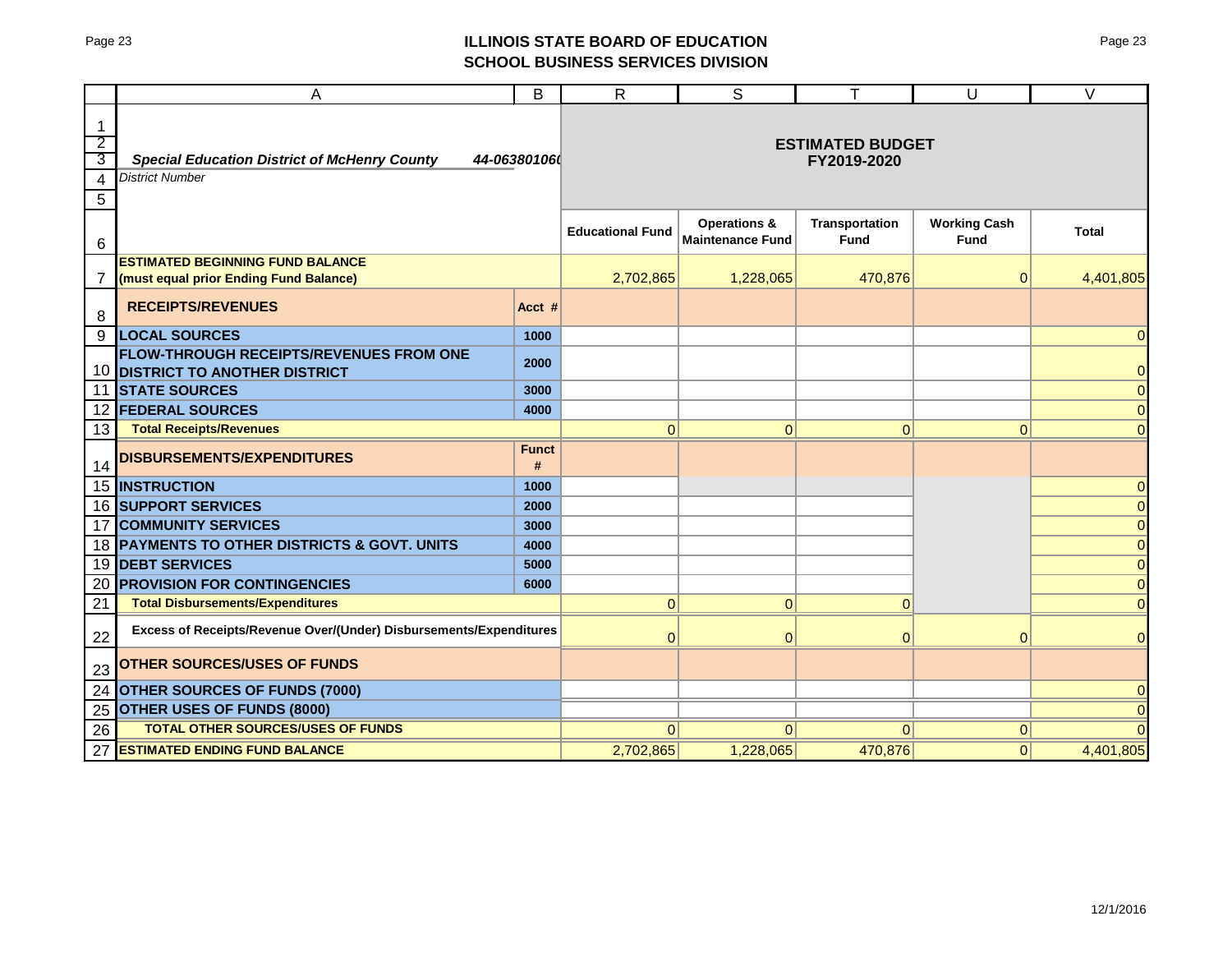## Page 24 **ILLINOIS STATE BOARD OF EDUCATION SCHOOL BUSINESS SERVICES DIVISION**

|    | Α                                                                                     | B                   | $\overline{\mathsf{W}}$                         | X                 | Υ              | $\overline{Z}$ |  |
|----|---------------------------------------------------------------------------------------|---------------------|-------------------------------------------------|-------------------|----------------|----------------|--|
|    |                                                                                       | <b>SUMMARY</b>      |                                                 |                   |                |                |  |
| 2  |                                                                                       |                     | <b>BUDGET ADDENDUM - DEFICIT REDUCTION PLAN</b> |                   |                |                |  |
| 3  | <b>Special Education District of McHenry County</b>                                   | 44-06380106         | <b>ESTIMATED BUDGET</b>                         |                   |                |                |  |
| 4  | <b>District Number</b>                                                                |                     |                                                 | Date of Adoption: |                |                |  |
| 5  |                                                                                       | (Enter as MM/DD/YY) |                                                 |                   |                |                |  |
|    |                                                                                       |                     |                                                 |                   |                |                |  |
| 6  |                                                                                       |                     | FY2016-2017                                     | FY2017-2018       | FY2018-2019    | FY2019-2020    |  |
|    | <b>ESTIMATED BEGINNING FUND BALANCE</b>                                               |                     |                                                 |                   |                |                |  |
| 7  | (must equal prior Ending Fund Balance)                                                |                     | 4,439,757                                       | 4.401.805         | 4,401,805      | 4,401,805      |  |
| 8  | <b>RECEIPTS/REVENUES</b>                                                              | Acct #              |                                                 |                   |                |                |  |
| 9  | <b>LOCAL SOURCES</b>                                                                  | 1000                | 1,162,513                                       | $\overline{0}$    | $\overline{0}$ | 0              |  |
| 10 | <b>FLOW-THROUGH RECEIPTS/REVENUES FROM ONE</b><br><b>DISTRICT TO ANOTHER DISTRICT</b> | 2000                | $\Omega$                                        | 0                 | 0              | 0              |  |
| 11 | <b>STATE SOURCES</b>                                                                  | 3000                | 351,859                                         | $\overline{0}$    | $\overline{0}$ | $\mathbf{0}$   |  |
| 12 | <b>FEDERAL SOURCES</b>                                                                | 4000                | 8,941,953                                       | $\overline{0}$    | 0              | $\Omega$       |  |
| 13 | <b>Total Receipts/Revenues</b>                                                        |                     | 10,456,325                                      | $\overline{0}$    | 0              | $\Omega$       |  |
|    |                                                                                       | <b>Funct</b>        |                                                 |                   |                |                |  |
| 14 | <b>DISBURSEMENTS/EXPENDITURES</b>                                                     | #                   |                                                 |                   |                |                |  |
| 15 | <b>INSTRUCTION</b>                                                                    | 1000                | 533.866                                         | $\overline{0}$    | $\overline{0}$ | $\Omega$       |  |
| 16 | <b>SUPPORT SERVICES</b>                                                               | 2000                | 976,379                                         | $\overline{0}$    | $\overline{0}$ | $\Omega$       |  |
| 17 | <b>COMMUNITY SERVICES</b>                                                             | 3000                | $\Omega$                                        | 0                 | $\overline{0}$ | $\Omega$       |  |
| 18 | <b>PAYMENTS TO OTHER DISTRICTS &amp; GOVT. UNITS</b>                                  | 4000                | 8,984,032                                       | $\overline{0}$    | $\overline{0}$ | $\Omega$       |  |
| 19 | <b>DEBT SERVICES</b>                                                                  | 5000                | 0                                               | $\overline{0}$    | 0              | $\Omega$       |  |
| 20 | <b>PROVISION FOR CONTINGENCIES</b>                                                    | 6000                | $\Omega$                                        | $\overline{0}$    | 0              | $\Omega$       |  |
| 21 | <b>Total Disbursements/Expenditures</b>                                               | 10,494,276          | $\Omega$                                        | $\overline{0}$    | $\Omega$       |                |  |
| 22 | Excess of Receipts/Revenue Over/(Under) Disbursements/Expenditures                    |                     | (37, 951)                                       | $\Omega$          | $\overline{0}$ | $\Omega$       |  |
| 23 | <b>OTHER SOURCES/USES OF FUNDS</b>                                                    |                     |                                                 |                   |                |                |  |
| 24 | <b>OTHER SOURCES OF FUNDS (7000)</b>                                                  |                     | $\overline{0}$                                  | 0                 | 0              | $\Omega$       |  |
| 25 | <b>OTHER USES OF FUNDS (8000)</b>                                                     |                     | $\overline{0}$                                  | 0                 | 0              | 0              |  |
| 26 | <b>TOTAL OTHER SOURCES/USES OF FUNDS</b>                                              |                     | $\Omega$                                        | $\Omega$          | $\Omega$       |                |  |
| 27 | <b>ESTIMATED ENDING FUND BALANCE</b>                                                  |                     | 4,401,805                                       | 4,401,805         | 4,401,805      | 4,401,805      |  |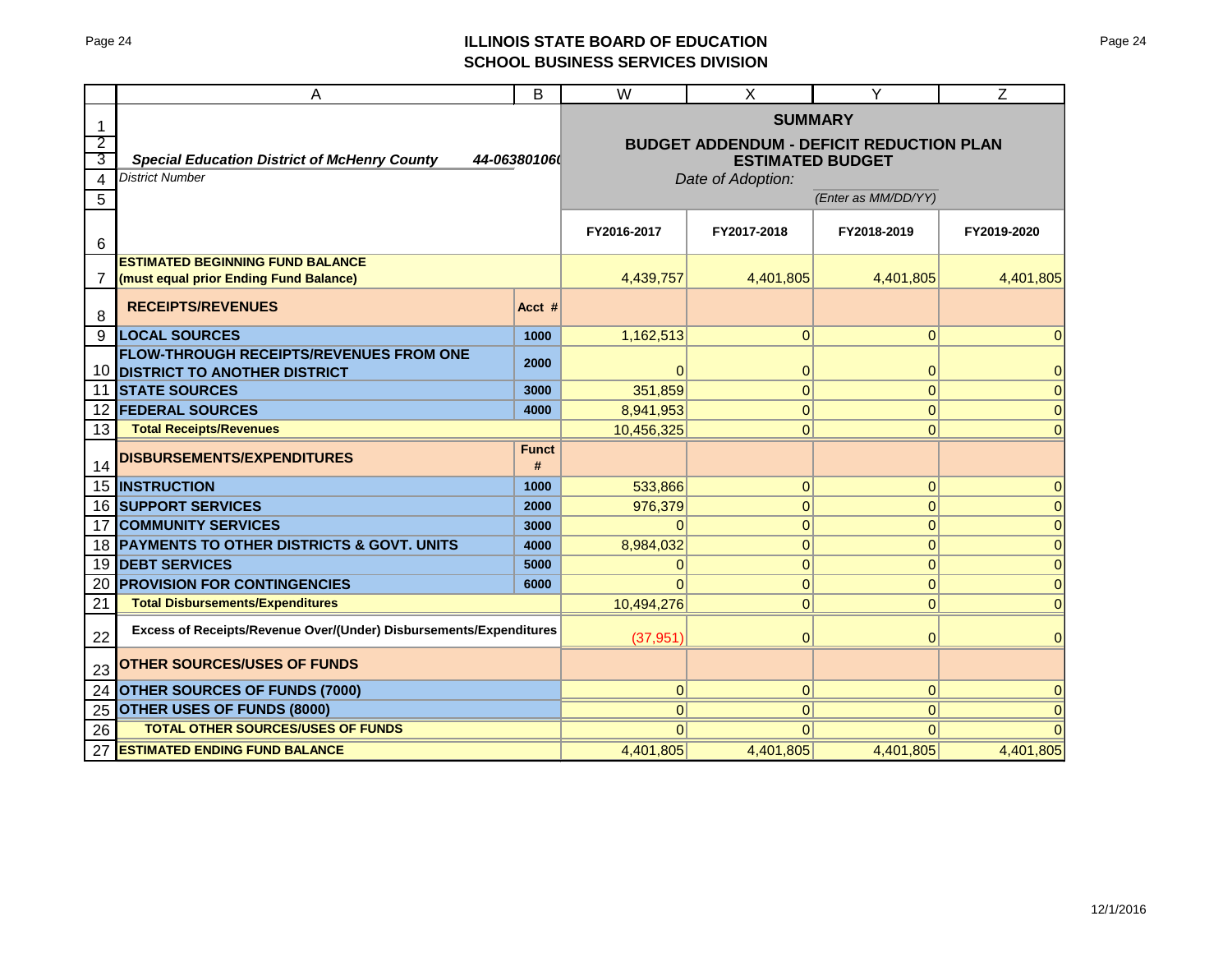# *Deficit Reduction Plan-Background/Assumptions Fiscal Year 2016-2017 through Fiscal Year 2019-2020*

### *Special Education District of McHenry County 44-063801060*

Please complete the following schedule and include a brief description to identify any areas of the budget that will be impacted from one year to the next. If the deficit reduction plan relies upon new local revenues, identify contingencies for further budget reductions which will be enacted in the event *those new revenues are not available. For additional information, please see:* 

http://www.isbe.net/sfms/budget/default.htm

### **1 Background and Narrative of Budget Reductions:**

- **2 Assumptions Used in the Deficit Reduction Plan:**
	- **Foundation Levels for General State Aid:**
	- **Equal Assessed Valuation and Tax Rates:**
	- **Employee Salaries and Benefits:**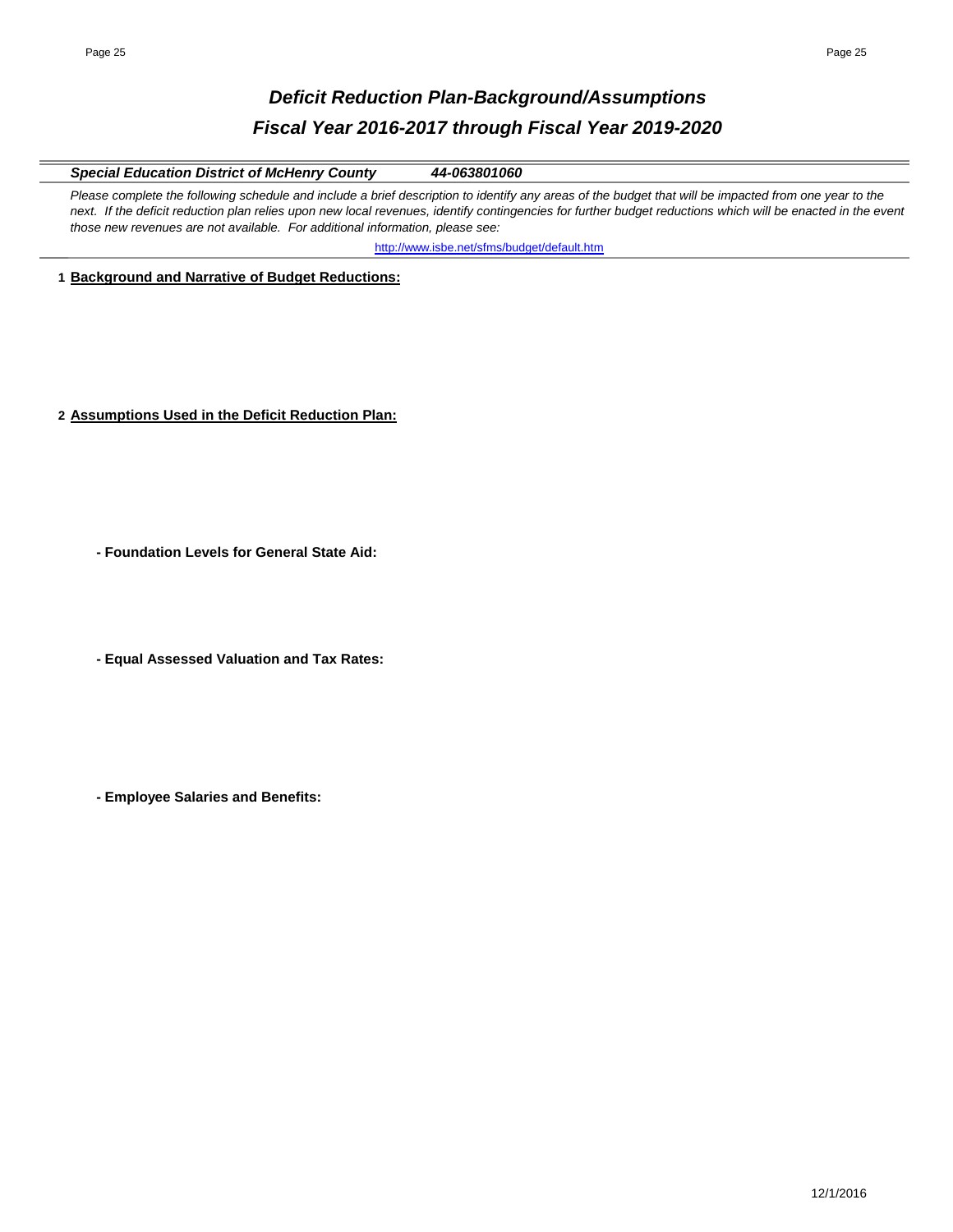**- Short and Long Term Borrowing:**

**- Educational Impact:**

**- Other Assumptions:**

**- Has the district considered shared services or outsourcing (Ex: Transportation, Insurance) If yes please explain:**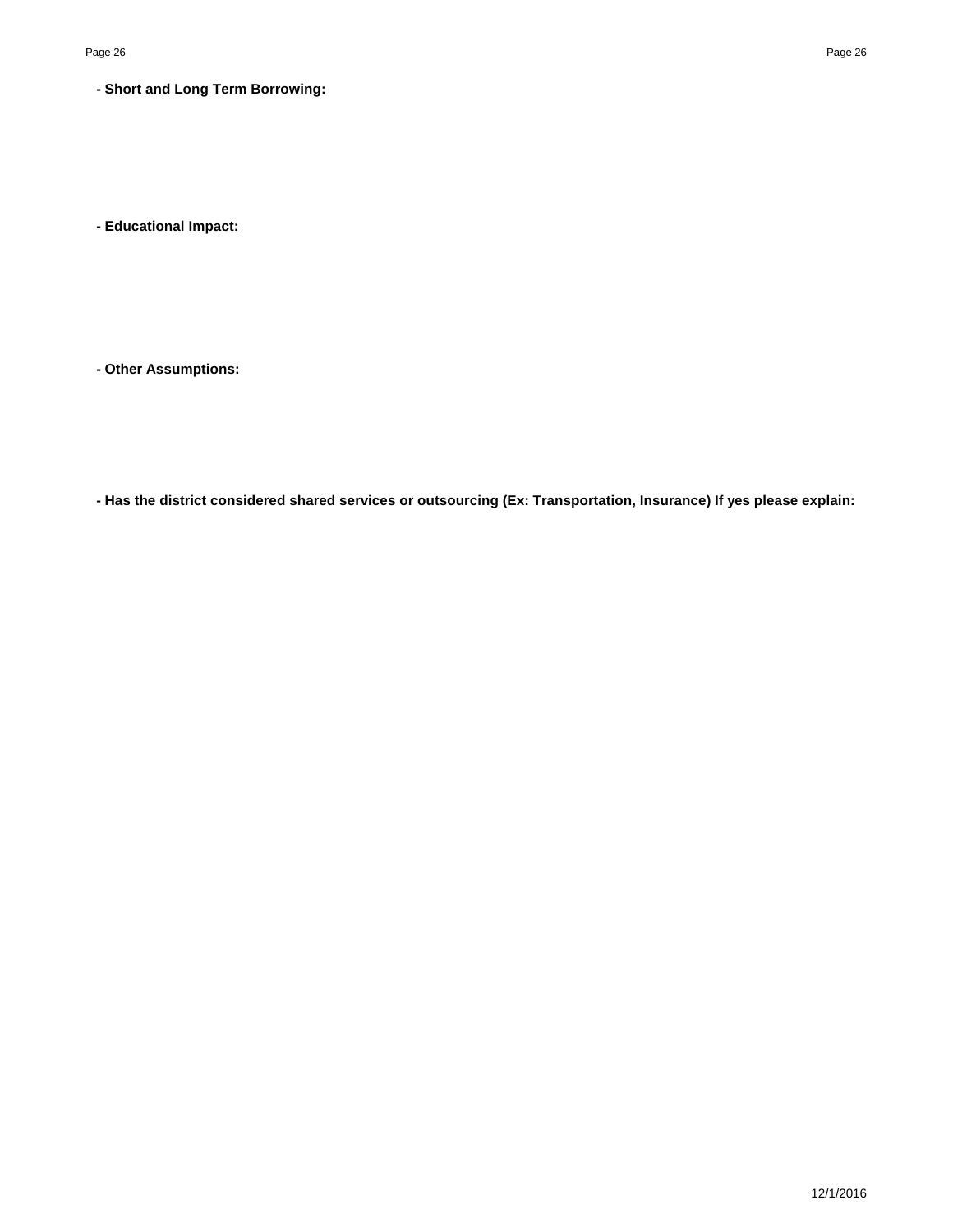# **ESTIMATED LIMITATION OF ADMINISTRATIVE COSTS**

*(For Local Use Only)*

### *This is an estimated Limitation of Administrative Costs Worksheet only and will not be accepted for Official Submission of the Limitation of Administrative Costs Worksheet.*

*The worksheet is intended for use during the budgeting process to estimate the district's percent increase of FY2017 budgeted expenditures over FY2016 actual expenditures. Budget information is copied to this page. Insert the prior year estimated actual expenditures to compute the estimated percentage increase (decrease).*

*The official Limitation of Administrative Costs Worksheet is attached to the end of the Annual An official Limitation of Administrative Costs Worksheet can Financial Report (ISBE Form 50-35) and may be submitted in conjunction with that report. also be found on the ISBE website at:*

Limitation of Administrative Costs

School District Name: RCDT Number: **(10) (20) (10) (20) Funct # Educational Fund Operations & Maintenance Fund Total Educational Fund Operations & Maintenance Fund Total** 1 Executive Administration Services 2320 2320 2320 2320 2320 2330 234 234 2357 236.757 236.757 236.757 239.757 2 Special Area Administration Services 2330 0 0 0 <sup>3</sup> Other Support Services - School Administration <sup>2490</sup> <sup>0</sup> <sup>0</sup> <sup>0</sup> 4 Direction of Business Support Services 2510 0 0 0 0 5 Internal Services 2570 | 0 <mark> 2,500</mark> <mark>2,500</mark> 6 Direction of Central Support Services 2610 0 0 0 7 Deduct - Early Retirement or other pension obligations 0 0 **8 Totals** 0 0 0 201,257 0 201,257 **9** Estimated Percent Increase (Decrease) for FY2017 **Actual Data Percent Inc. Actual Data Percent Increase (Decrease) for FY2017 ESTIMATED LIMITATION OF ADMINISTRATIVE COSTS WORKSHEET Special Education District of McHenry County 44-063801060** (Section 17-1.5 of the School Code) **(Budgeted) over FY2016 (Actual)** required by state law and include above **Estimated Actual Expenditures, Fiscal Year 2016 Budgeted Expenditures, Fiscal Year 2017 Description (Enter Whole Numbers Only)**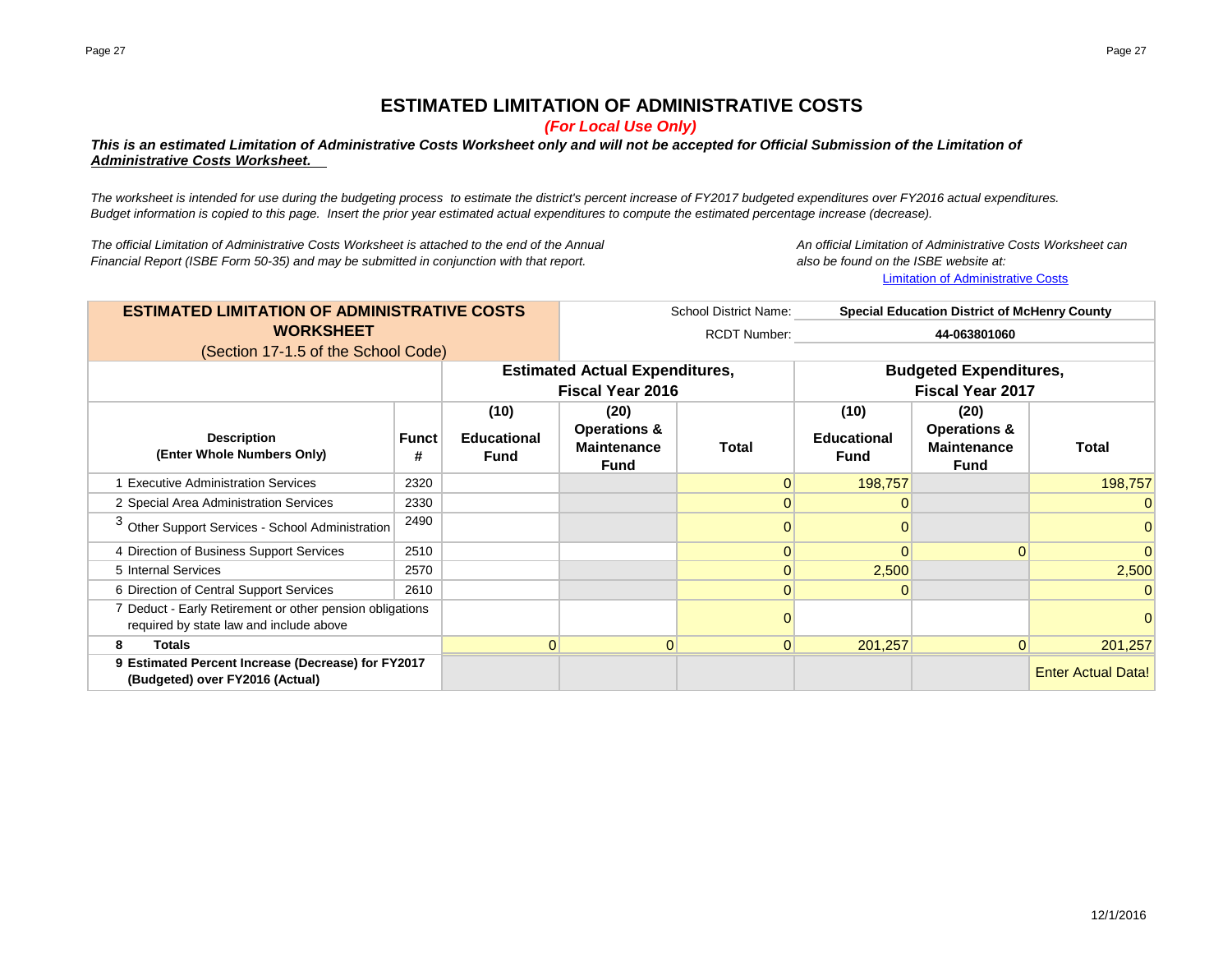# **REPORTING OF PUBLIC VENDOR CONTRACTS OF \$1,000 OR MORE**

*In accordance with the School Code, Section 10-20.21, all school districts are required to file a report listing 'vendor contracts' as an attachment to their budget. In this context, the term "vendor*  contracts" refers to "all contracts and agreements that pertain to goods and services that were intended to generate additional revenue and other remunerations for the school district in excess of \$1,000, including without limitation vending machine contracts, sports and other attire, class rings, and photographic services. The report is to list information regarding such contracts for the fiscal year *immediately preceding the fiscal year of the budget. All such contracts executed on or after July 1, 2007 must be approved by the school board.*

 *See: School Code, Section 10-20.21 - Contracts*

*(Sheet is unprotected and can be re-formatted as needed, but must be used for submission)*

| Name of Vendor | <b>Product or Service</b><br>Provided | <b>Net Revenue</b> | <b>Non-Monetary</b><br>Remuneration | <b>Purpose of Proceeds</b> | <b>Distribution Method and Recipient of</b><br><b>Non-Monetary Remunerations</b><br><b>Distributed</b> |
|----------------|---------------------------------------|--------------------|-------------------------------------|----------------------------|--------------------------------------------------------------------------------------------------------|
|                |                                       |                    |                                     |                            |                                                                                                        |
|                |                                       |                    |                                     |                            |                                                                                                        |
|                |                                       |                    |                                     |                            |                                                                                                        |
|                |                                       |                    |                                     |                            |                                                                                                        |
|                |                                       |                    |                                     |                            |                                                                                                        |
|                |                                       |                    |                                     |                            |                                                                                                        |
|                |                                       |                    |                                     |                            |                                                                                                        |
|                |                                       |                    |                                     |                            |                                                                                                        |
|                |                                       |                    |                                     |                            |                                                                                                        |
|                |                                       |                    |                                     |                            |                                                                                                        |
|                |                                       |                    |                                     |                            |                                                                                                        |
|                |                                       |                    |                                     |                            |                                                                                                        |
|                |                                       |                    |                                     |                            |                                                                                                        |
|                |                                       |                    |                                     |                            |                                                                                                        |
|                |                                       |                    |                                     |                            |                                                                                                        |
|                |                                       |                    |                                     |                            |                                                                                                        |
|                |                                       |                    |                                     |                            |                                                                                                        |
|                |                                       |                    |                                     |                            |                                                                                                        |
|                |                                       |                    |                                     |                            |                                                                                                        |
|                |                                       |                    |                                     |                            |                                                                                                        |
|                |                                       |                    |                                     |                            |                                                                                                        |
|                |                                       |                    |                                     |                            |                                                                                                        |
|                |                                       |                    |                                     |                            |                                                                                                        |
|                |                                       |                    |                                     |                            |                                                                                                        |
|                |                                       |                    |                                     |                            |                                                                                                        |
|                |                                       |                    |                                     |                            |                                                                                                        |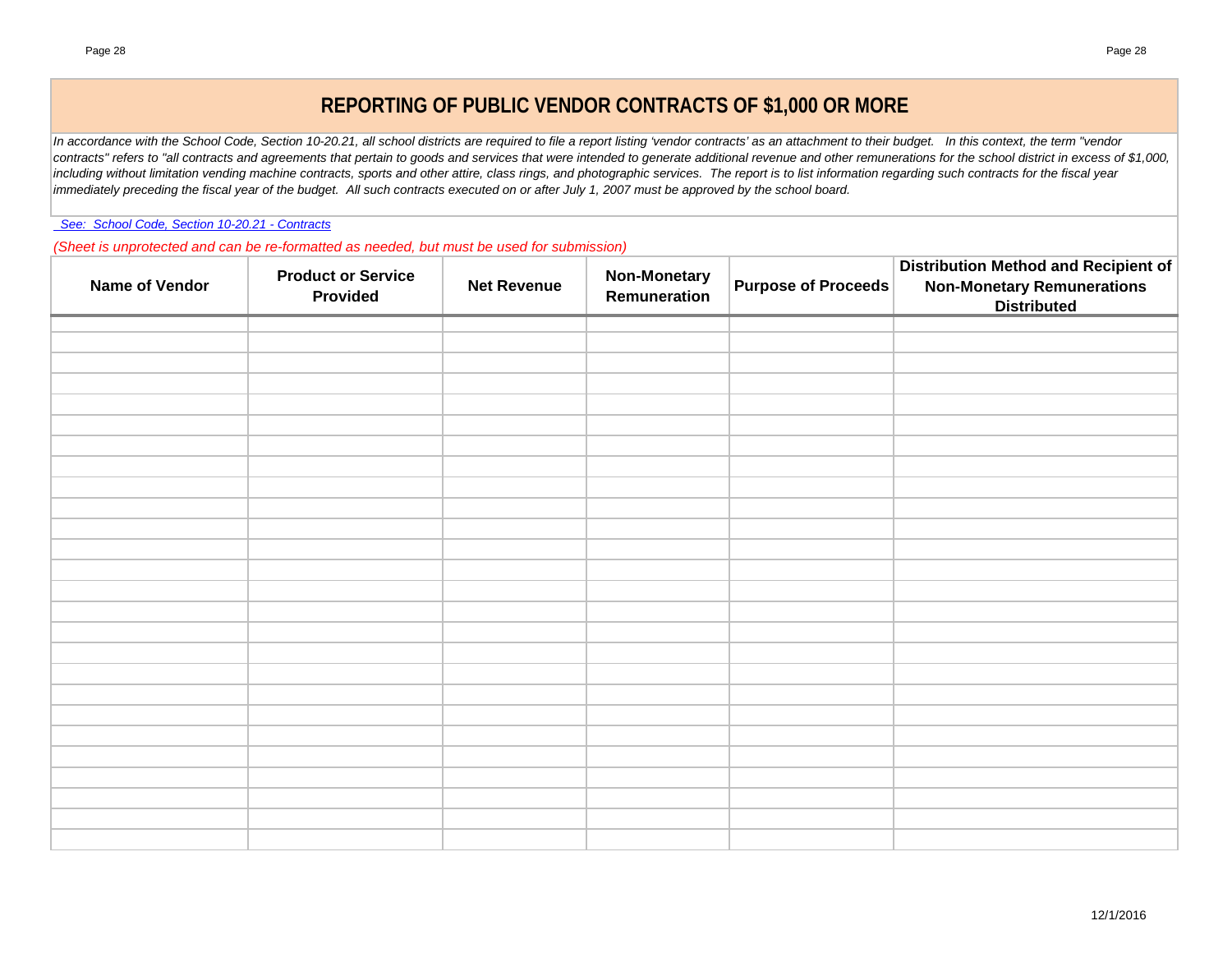### Page 29 **REFERENCE PAGE 29** REFERENCE PAGE 29

### **Reference Description**

- \_\_\_\_\_\_\_\_\_\_\_\_\_\_\_\_\_\_\_\_ 1 Each fund balance should correspond to the fund balance reflected on the books as of June 30th - Balance Sheet Accounts #720 and #730 (audit figures, if available).
- 2 Accounting and Financial Reporting for Certain Grants and Other Financial Assistance. The "On-Behalf" Payments should only be reflected on this page (Budget Summary, Lines 10 and 20).
- 3 Requires the secretary of the school board to notify the county clerk (within 30 days of the transfer approval) to abate an equal amount of taxes to be next extended. See Sec. 10-22.14 & 17-2.11.
- 3a Requires notification to the county clerk to abate an equal amount from taxes next extended. See section 10-22.14

### 4 Principal on Bonds Sold:

- (1) Funding Bonds are to be entered in the fund or funds in which the liability occurs.
- (2) Refunding Bonds can be entered in the Debt Services Fund only.
- (3) Building Bonds can be entered in the Capital Projects Fund only.
- (4) Fire Prevention and Safety Bonds can be entered in the Fire Prevention & Safety Fund only.
- 5 The proceeds from the sale of school sites, buildings, or other real estate shall be used first to pay the principal and interest on any outstanding bonds on the property being sold, and after all such bonds have been retired, the remaining proceeds from the sale next shall be used by the school board to meet any urgent district needs as determined under Sections 2-3.12 and 17-2.11 of the School Code. Once these issues have been addressed, any remaining proceeds may be used for any other authorized purpose and for deposit into any district fund.
- 6 The School Code, Section 10-22.44 prohibits the transfer of interest earned on the investment of "any funds for purposes of Illinois Municipal Retirement under the Pension Code." This prohibition does not include funds for Social Security and Medicare-only purposes. For additional requirements on interest earnings, see 23 Illinois Administrative Code, Part 100, Section 100.50.
- **7** Cash plus investments must be greater than or equal to zero.
- **8** For cash basis budgets, this total will equal the Budget Summary Total Direct Receipts/Revenues (Line 9) plus Total Other Sources of Funds (Line 46).
- **9** For cash basis budgets, this total will equal the Budget Summary Total Direct Disbursements/Expenditures (Line 19) plus Total Other Uses of Funds (Line 79).
- 10 Working Cash Fund loans may be made to any district fund for which taxes are levied (Section 20-5 of the School Code).
- 11 Include revenue accounts 1110 through 1115, 1117,1118 & 1120.
- 12 The School Code Section 17-2.2c. Tax for leasing educational facilities or computer technology or both, and for temporary relocation expense purposes.
- 13 Corporate personal property replacement tax revenue must be first applied to the Municipal Retirement/Social Security Fund to replace tax revenue lost due to the abolition of the corporate personal property tax (30 ILCS 115/12). This provision does not apply to taxes levied for Medicare-Only purposes.
- 14 Only tuition payments made to private facilities. See Functions 4200 or 4400 for estimated public facility disbursements/expenditures.
- 15 Payment towards the retirement of lease/purchase agreements or bonded/other indebtedness (principal only) otherwise reported within the fund - e.g.: alternate revenue bonds. (Describe & Itemize)
- 16 Only abolishment of Working Cash Fund must transfer its funds directly to the Educational Fund upon adoption of a resolution and at the close of the current school Year (see 105 ILCS 5/20-8 for further explanation) Only abatement of working cash fund can transfer its funds to any fund in most need of money (see 105 ILCS 5/20-10 for further explanation)